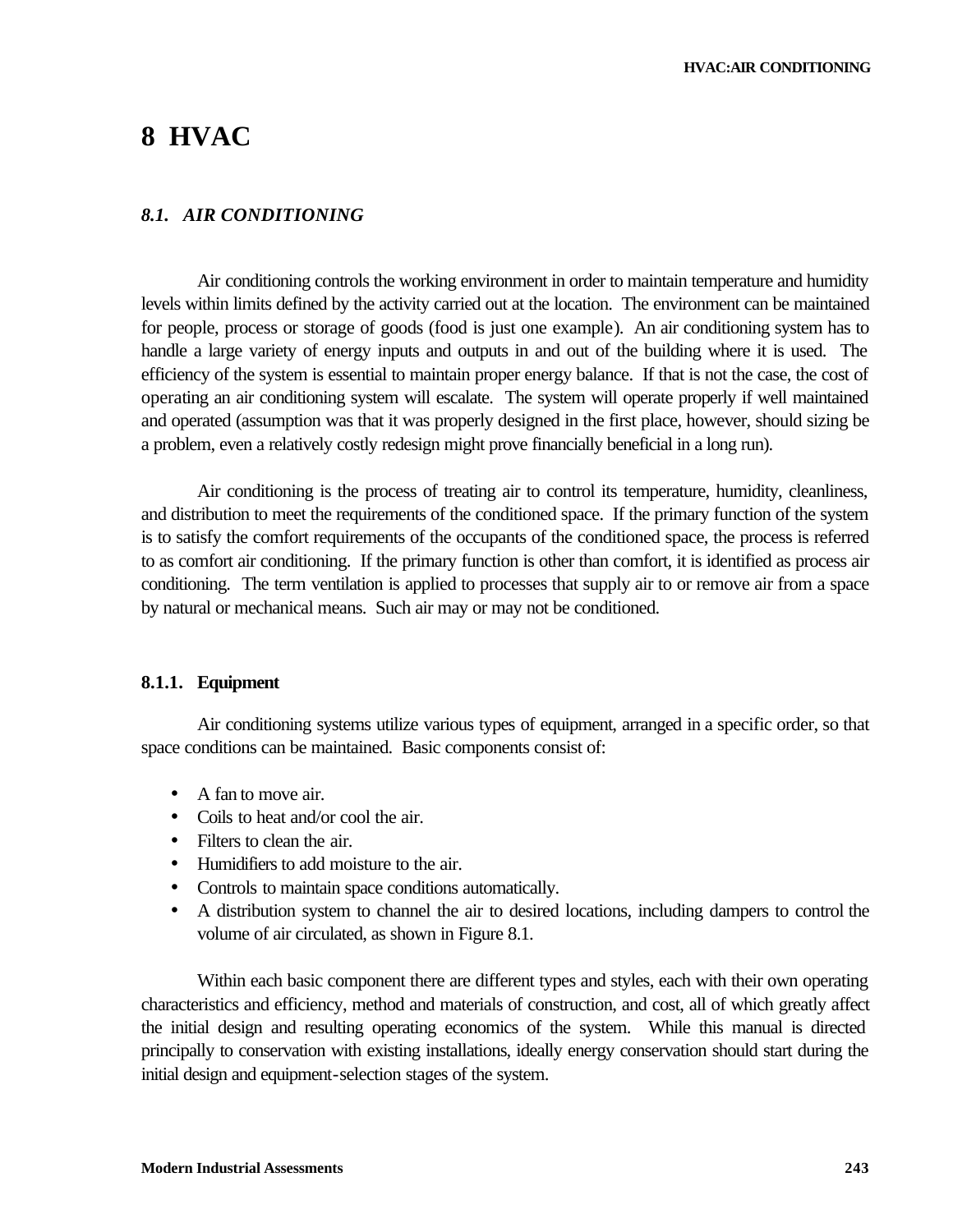#### **HVAC:AIR CONDITIONING**

#### *Fans*

The centrifugal fan with a backward-curved impeller is the predominant fan used in "built-up" type air conditioning units, while the forward-curved impeller centrifugal fan is used in "package" type air handling units.

#### *Coils*

Coils are used in air conditioning systems either to heat or cool the air. The typical coil consists of various rows of deep finned tubing. The number of fins per inch varies from 3 to 14. The greater the number of fins per inch and depth of the row, the greater its heat transfer rate will be. An increase in heat transfer surface results in an increase in heat transfer efficiency and also an increase in airflow resistance all of which will increase fan horsepower.

Heating coils " will use either steam or hot water as a heating medium. The primary purpose of the coil depends upon its location in the air handling system. A preheater is the name given to a coil located in the makeup outdoor air duct. The preheater's purpose is to raise the temperature of makeup air to above freezing. The heating coil doing the final heating of the air before it enters the conditioned space is referred to as a reheater. Its purpose is to maintain satisfactory space temperature by adding heat to the supply air when it is required.

The general purpose of cooling coils " is to cool the air. The cooling medium used is typically chilled water, brine, or refrigerant in a direct expansion-type coil. Direct expansion-type coils are used on small systems when a chilled-water system is not economical. Chilled water is used on all other systems when the air temperature required is above 50°F. When the air temperature required is less than 50ºF, a brine solution is used as the cooling medium because of its exposure to subfreezing temperatures in the refrigeration machine.

#### *Air Washers*

A spray-type air washer consists of a chamber or casing containing a spray nozzle system, a tank for collecting the spray water, and an eliminator section at the discharge end for removal of entrained drops of water from the air. An air washer can be used either to humidify or dehumidify the treated air depending upon the temperature of the spray water. Air washers will also do some cleaning of the air. The efficiency of an air washer can be increased by increasing the volume of circulated spray water. When spray water is used for humidification purposes, it is recirculated with only sufficient makeup to satisfy evaporative losses. When spray water is used for cooling, it is most often mixed with chilled water. The amount of chilled water is controlled to provide desired results.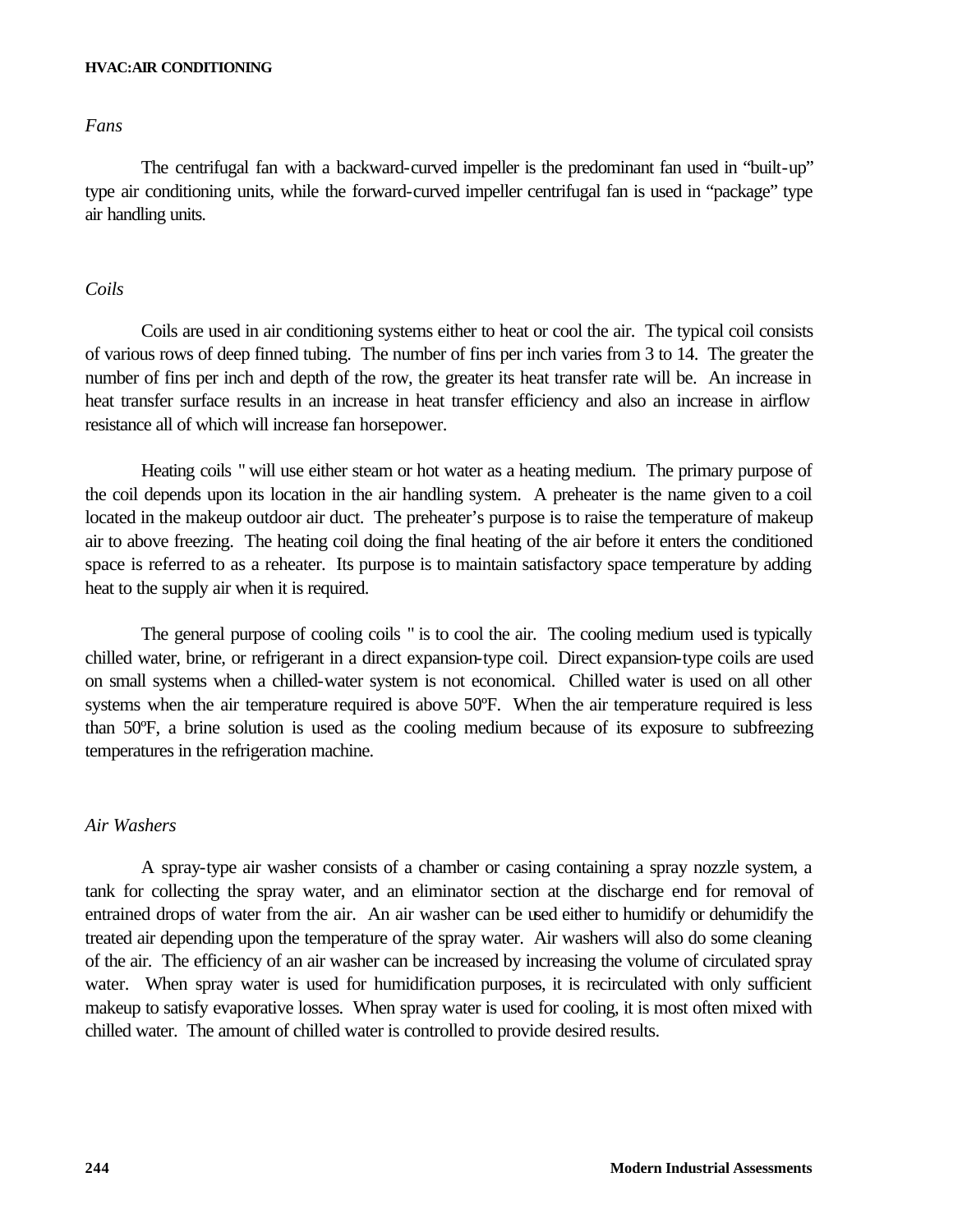The use of air washers in the comfort air conditioning field has been gradually replaced by the use of cooling coils. Some industrial air conditioning systems, particularly in the textile industry, still use air washers.



**Figure 8.1: Air Conditioning Equipment**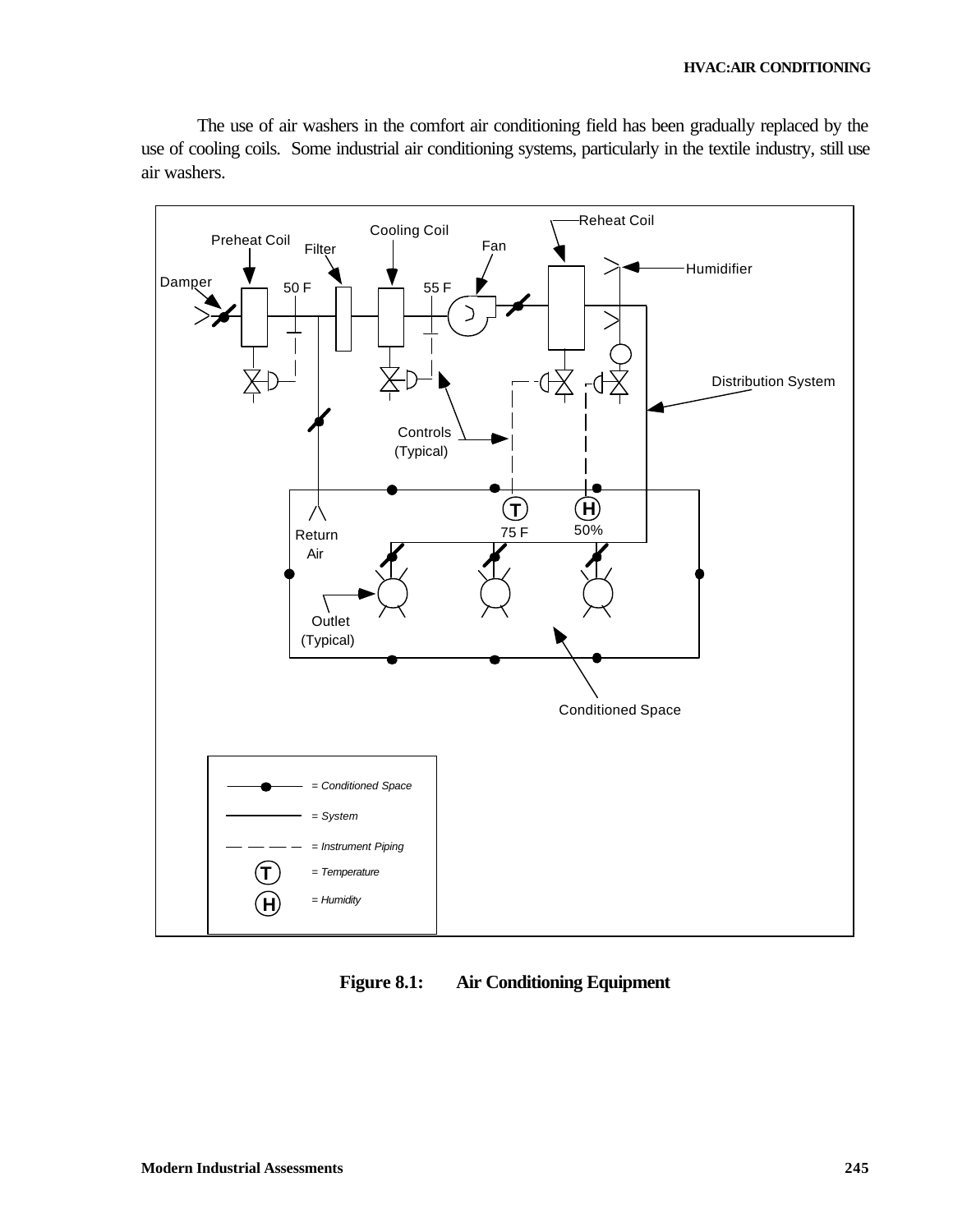#### **HVAC:AIR CONDITIONING**

### *Air Cleaners*

Air cleaners (filters) are used to reduce the dirt content of the air supplied to the conditioned space and to keep equipment clean. The type of air cleaning equipment required depends upon the requirements of the conditioned space, the amount of dirt to be removed from the airstream, and the size of the dirt particles to be removed. The smaller the particle size, the harder and more expensive the air cleaning job.

The three operating characteristics that distinguish the various types of air cleaners are efficiency, airflow resistance, and life or dust-holding capacity. Efficiency measures the ability of the air cleaner to remove particulate matter from an airstream. The interpolation of air cleaner ratings for efficiency and holding capacity is complicated by the fact that there are three types of tests, along with certain variations, employed for testing filters. The operating conditions that exist are so varied that there is no individual test that will adequately describe all filters.

Air cleaners used in the comfort air conditioning field fall into three broad categories: fibrous media, renewable media, and electronic. Various combinations of these types can be used. Air cleaners for industrial applications fall into five basic types: gravity and momentum collectors, centrifugal collectors, fabric collectors, electrostatic precipitators, and wet collectors.

The installation cost and the operating cost of an air cleaning system vary over a wide range. Therefore, an economical installation is one in which the air cleaning unit(s) provides only the degree of cleaning required to satisfy the conditioned space.

The pressure drop associated with the air cleaning devices varies from a low of 0.1 inch of water gage (inches W.G.) to 10.0 inches W.G. In comfort air conditioning, generally, the higher the air cleaner efficiency, the higher its pressure drop will be. Fan horsepower is required to overcome pressure drop.

#### *Humidifiers*

Humidifiers are devices that add moisture to the airstream, thereby raising the relative humidity of the conditioned space. In most comfort air conditioning systems and in many industrial air conditioning systems, humidifying devices are commonly sparging steam or atomizing water directly into the airstream.

Since the advent of energy conservation, the standards for comfort air conditioning systems have been reviewed and revised. One of the revisions eliminates the humidity control as a comfort air conditioning system standard, since controlling humidity requires additional energy year-round. In industrial air conditioning systems where humidity control is a factor, it is recommended that this need be reviewed and be reduced to the lowest degree the process will permit.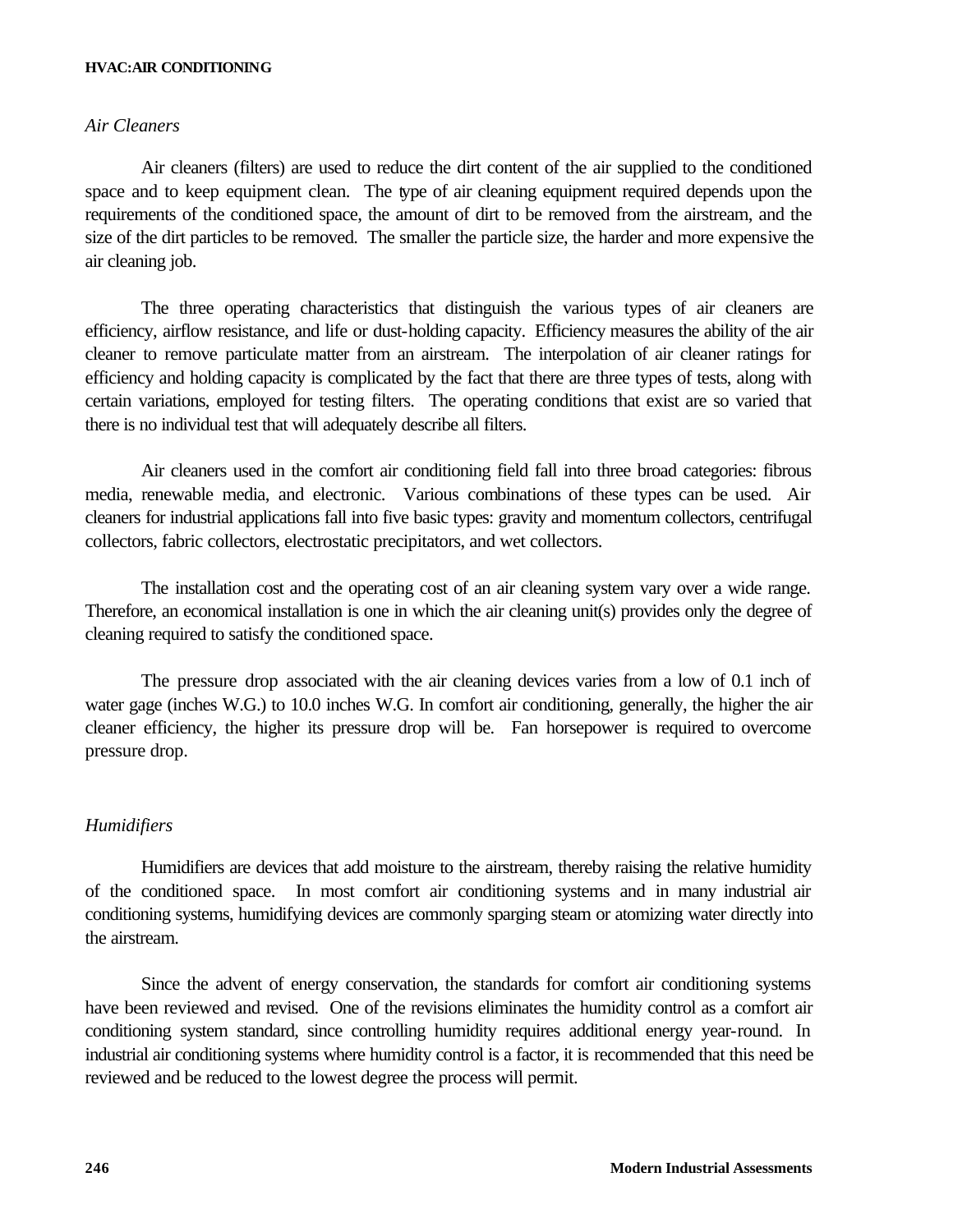#### *Controls*

The control system of an air conditioning system contains various loops which automatically control select functions of the air conditioning system operation. The control system can be very simple or very complex depending upon the size and complexity of the air conditioning system, the extent of operation, and the degree of sophistication desired.

Control systems can control temperature, humidity, duct pressure, airflow, sound alarms, and provide data to remote locations. These systems are operated either pneumatically or electronically, or a combination of both. For the most economical operation of the air conditioning system, controls must be maintained. Their calibrations should be routinely checked along with the proper operation of valves and dampers.

#### *Distribution System*

A duct network comprises the distribution system, transporting the air between the conditioning equipment and the conditioned space(s). The system consists of outlet and inlet terminals (diffusers, registers, grilles) for distribution of air within the conditioned space, and dampers (automatic and manual) for control of air volume. The design of the distribution system greatly affects the amount of pressure drop (resistance) it adds to the total system. Low-pressure (low-velocity) systems are designed with duct velocities of 1,300 fpm or less for comfort air conditioning systems and up to 2,000 fpm for industrial air conditioning systems. High-pressure (high-velocity) systems employ duct velocities from 2,500 fpm on small systems (1,000 to 3,000 cfm) up to 6,000 fpm on large systems (40,000 to 60,000 cfm). Higher duct velocities result in higher duct system resistance (pressure drop) which results in increased fan horsepower.

#### **8.1.2. Psychrometry**

Psychrometry deals with the determination of the thermodynamic properties of moist air and the utilization of these properties in the analysis of conditions and processes involving moist air. Air conditioning deals with changing the properties of air to provide desired results in the conditioned space. The psychrometric chart, a graphical representation of the thermodynamic properties of moist air, is an invaluable aid in illustrating and solving air conditioning problems.

Since the properties of moist air are affected by barometric pressure, corrections must be made when installation is done at other than sea level (29.92 inches Hg). Psychrometric charts are available for elevations at sea level, 2,500 feet, 5,000 feet, 7,500 feet, and 10,000 feet. Also, charts are available for different temperature ranges. The properties of moist air shown on a psychrometric chart are:

- Dry bulb (DB) temperature
- Wet bulb (WB) temperature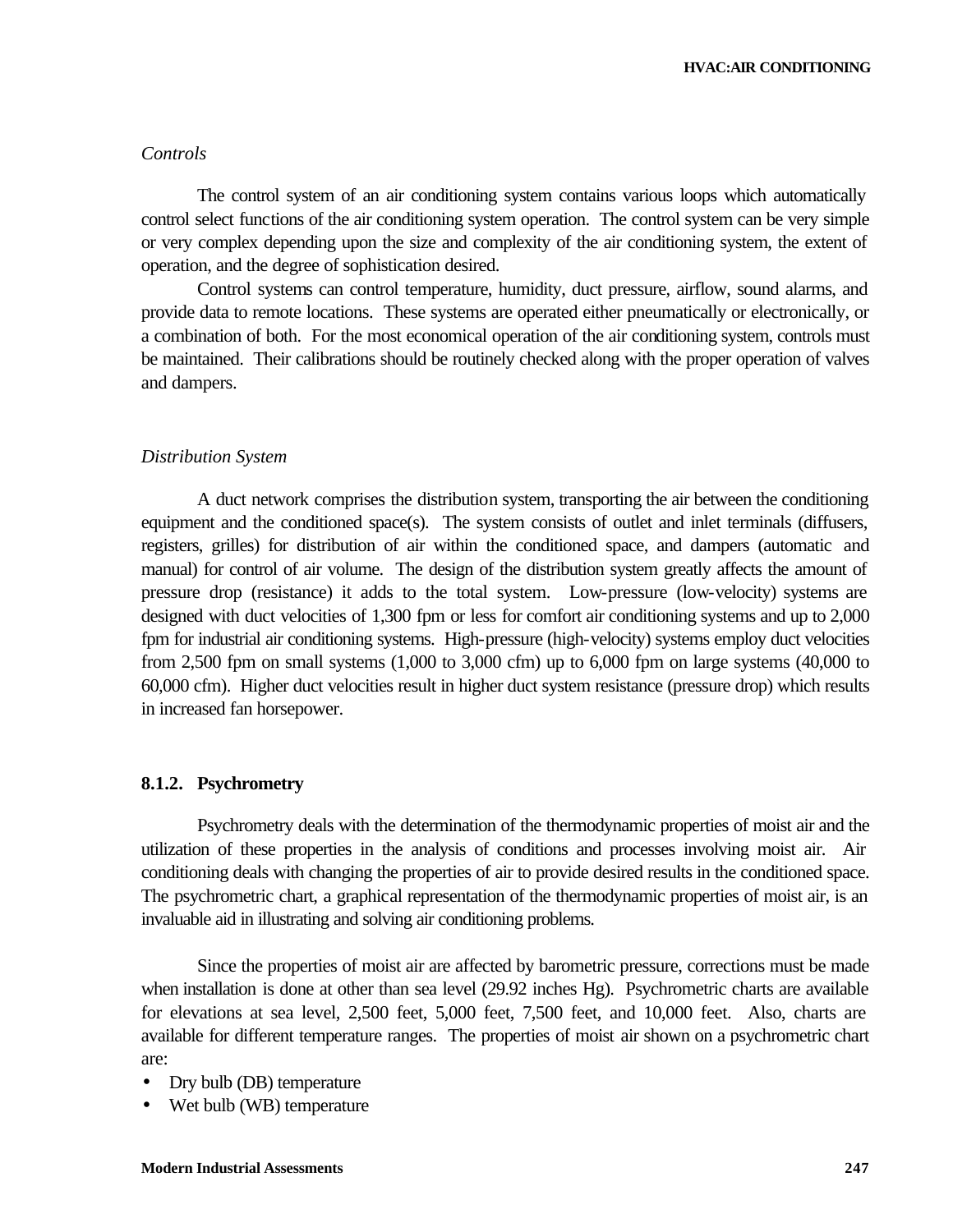#### **HVAC:AIR CONDITIONING**

- Dew point temperature (DP)
- Relative humidity (RH) in percent
- Specific humidity (W) in grains per pound
- Specific enthalpy (h) in Btu per pound
- Specific volume (V) in cubic feet per pound.

A description of these terms is listed under the Terminology section.

## **8.1.3. Computation**

The following formulae and factors are used in the air conditioning field:

| Btu                         | $=$ (lbs) (sp. heat) ( $\Delta t$ )                          |
|-----------------------------|--------------------------------------------------------------|
| Btu/hr                      | $=$ (lbs/hr) (sp. heat) ( $\Delta t$ )                       |
| Btu/hr                      | $=$ (lbs/hr) (h <sub>e</sub> - h <sub>f</sub> ) <sup>*</sup> |
| $Lbs/hr_{std. air}$         | $=$ (cfm) (lbs/cf) (60 min/hr)                               |
|                             | $=$ (cfm) (0.075) (60)                                       |
|                             | $=$ (cfm) (4.5)                                              |
| $SH$ , Btu/ $hr_{std. air}$ | $=$ (lbs/hr) (sp. heat) ( $\Delta t$ )                       |
|                             | $=$ (cfm) (4.5) (0.24) ( $\Delta t$ )                        |
|                             | $= (cfm) (1.08) (\Delta t)$                                  |

 $cfm = SH / [(1.08)(room temperature - supplied air temperature)]$ 

| LH, $Btu/hr_{std. air}$ | $=$ (lbs/hr) (hg -hr) (grains of moisture diff./7,000 grains/lb) |
|-------------------------|------------------------------------------------------------------|
|                         | $=$ (cfm) (4.5) (1,054) (grains diff./7,000)                     |
|                         | $=$ (cfm) (0.68) (grains diff.)                                  |
| $Lbs/hr_{water}$        | $= (gpm)$ (lbs/gal) (min/hr)                                     |
|                         | $= (gpm) (8.33) (60)$                                            |
|                         | $= (gpm) (500)$                                                  |
|                         |                                                                  |

hp<sub>air</sub> =  $[(cfm)(\Delta P)] / [(6,350)(fan efficiency)]$ 

 $hp_{water} = [(gpm)(\Delta P)] / [(3,960)(pump efficiency)]$ 

#### where

 $\Delta t$  = temperature difference

 $\Delta P$  = pressure difference

 $*$  (h<sub>g</sub> -h<sub>f</sub>) = 1,054 Btu/lb represents the heat of vaporization at 70°F. Variation in value for different conditions will be small.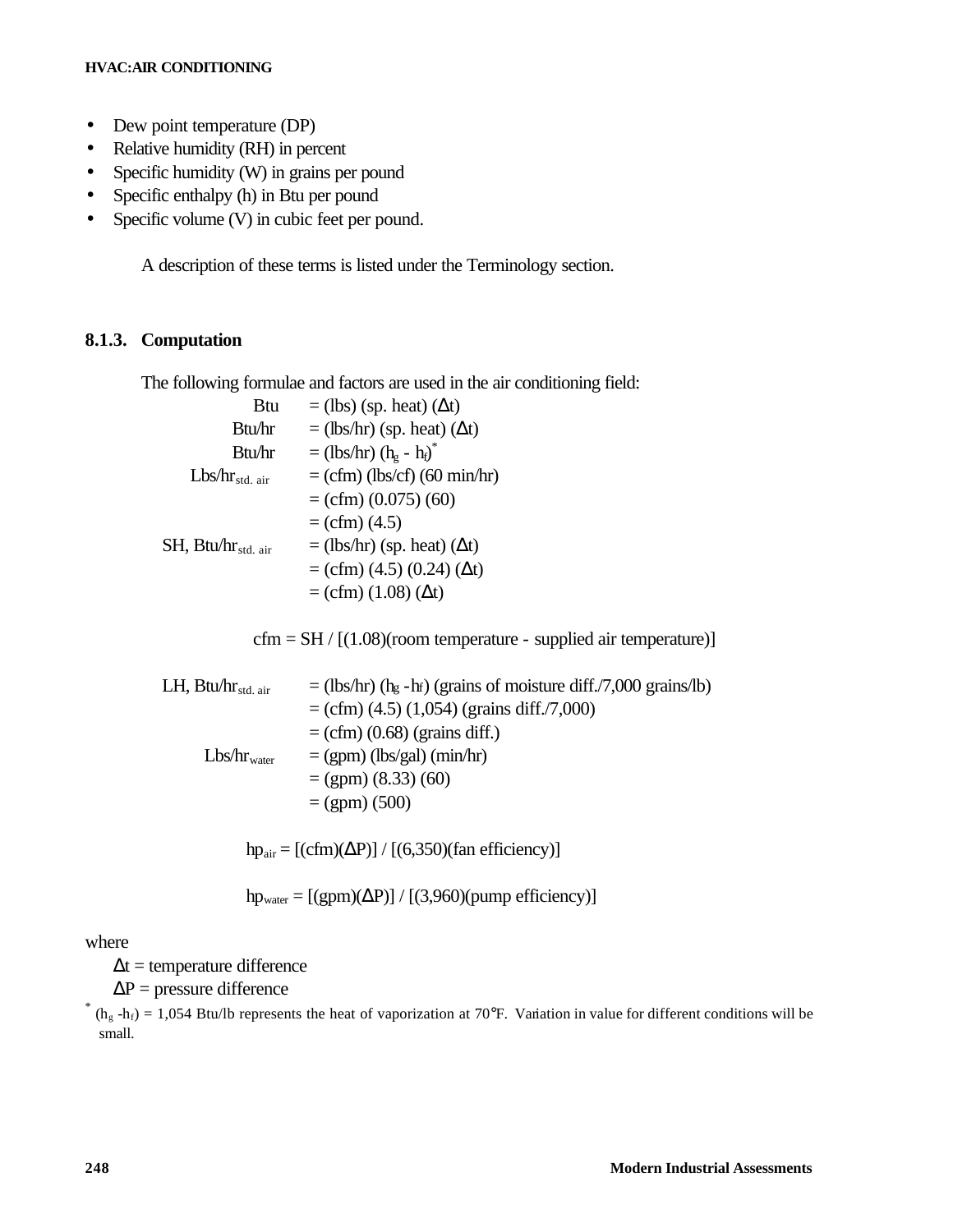## **8.1.4. Energy Conservation**

The potential for energy conservation in the air conditioning field can vary greatly depending upon the following:

- 1. Design of systems
- 2. Method of operation
- 3. Operating standards
- 4. Maintenance of control systems
- 5. Monitoring of system
- 6. Competence of operators

The techniques to optimize the energy requirements of air conditioning systems are discussed under the following headings:

- 1. Operate systems only when needed.
- 2. Eliminate overcooling and overheating.
- 3. Eliminate reheat.
- 4. Minimize mechanical cooling and heating.
- 5. Minimize amounts of makeup and exhaust air.
- 6. Minimize the amount of air delivered to a conditioned space.
- 7. Recover energy.
- 8. Maintain equipment.

Examples of various energy-saving methods used in the following discussion are based on a facility having the following characteristics:

|    | 1. Supply fan capacity                      | : 10,000 cfm $@$ 3,0 in S.P., 6.8 bhp                                                 |
|----|---------------------------------------------|---------------------------------------------------------------------------------------|
|    | 2. Outdoor air                              | : $30\% = 3,000$ cfm                                                                  |
|    | 3. Return air                               | : $70\% = 7,000$ cfm                                                                  |
|    | 4. Room temperature                         | : 75°F DB, 62.5°F WB, 55.0°F DP, 50% RH                                               |
|    | 5. Room loads                               | : summer = $108,000$ Btu/hr/(sensible heat)                                           |
|    | : winter $= 216,000$ Btu/hr/(sensible heat) |                                                                                       |
|    | 6. Space, volume                            | : $55,000$ cu. ft.                                                                    |
| 7. | Space, area                                 | $: 5,500$ sq. ft.                                                                     |
| 8. | Space, cfm/sq. ft. $: 1.8$                  |                                                                                       |
|    | 9. Space, supply air                        |                                                                                       |
|    | temp.                                       | : summer design = $65^{\circ}F$ ,                                                     |
|    |                                             | : winter design = $95^{\circ}F$                                                       |
|    |                                             | 10. Design preheater load : $162,000$ Btu/hr = 169 lbs/hr (based on 50°F disc. temp.) |
|    | 11. Design on cooling                       |                                                                                       |
|    | coil load                                   | : 364,500 Btu/hr = 30 tons                                                            |
|    |                                             | 12. Design outdoor temp. : summer = $95^{\circ}$ F DB, 78°F WB; winter 0°F            |
|    | 13. Design outdoor                          |                                                                                       |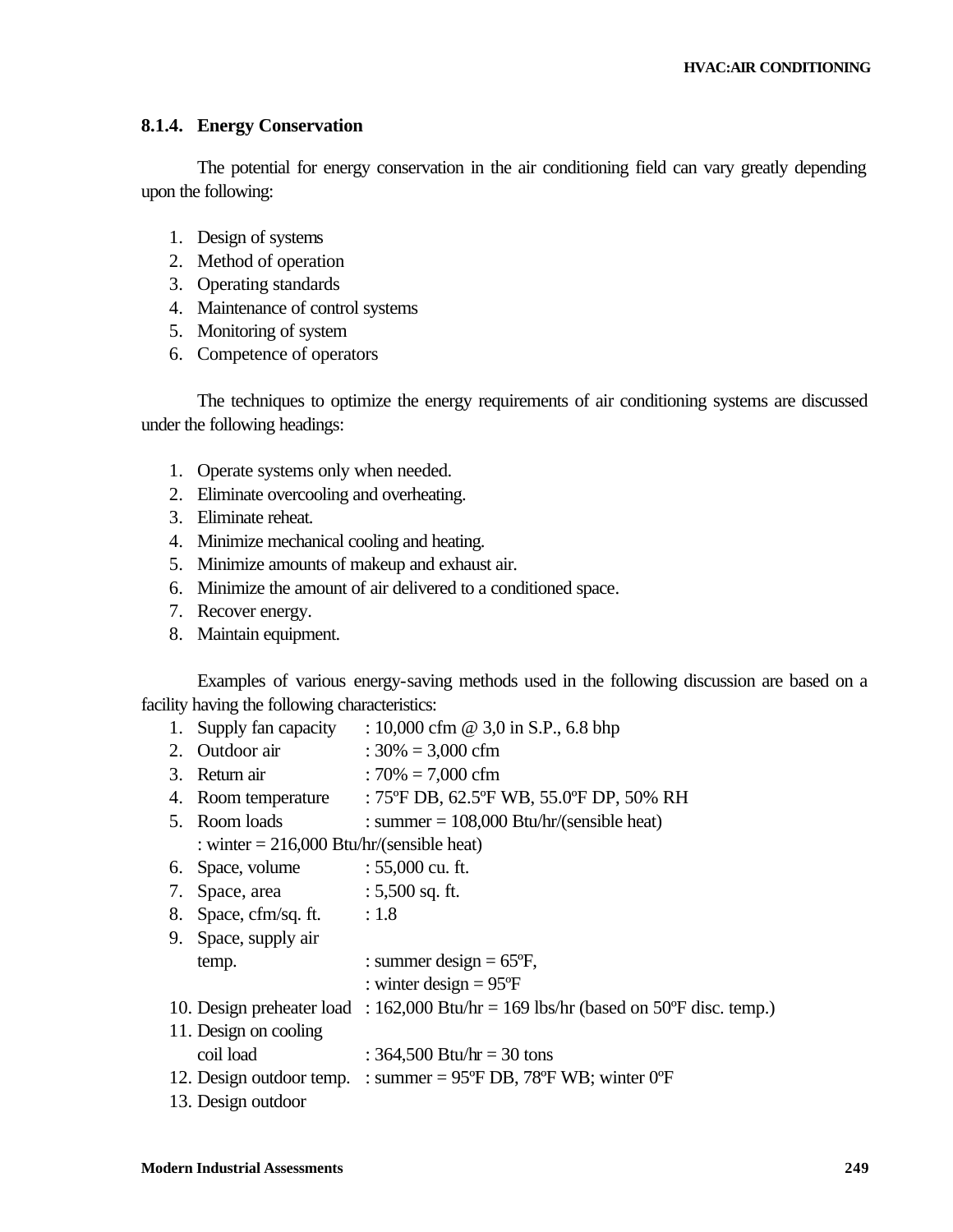| degree days             | : $5,220$ (65°F), $3,100$ (55°F), $2,100$ (50°F)   |
|-------------------------|----------------------------------------------------|
| 14. Design outdoor avg. |                                                    |
| winter temp.            | : $41.4$ <sup>o</sup> F (Oct. to Apr. inclusive)   |
|                         | $<$ 67.0°F, 3,052 hrs/yr                           |
|                         | $38.0$ °F = Avg. < 50°F, 3,543 hrs/yr              |
|                         | $33.0^{\circ}F = Avg. < 40^{\circ}F, 2,162$ hrs/yr |
| 15. Equiv. hrs/season   |                                                    |
| refrig. at full load    | $:750$ hrs                                         |

## *Operate Systems Only When Needed*

Air conditioning systems, including refrigeration machines, pumps, and cooling tower systems, should be operated only when areas are occupied (for comfort air conditioning systems) and when processes are operating (for noncomfort air conditioning system). It is not uncommon for systems to operate continuously. Reducing operating hours will reduce electrical, cooling, and heating requirements. Continuous operation during normal working hours of 8 a.m. to 5 p.m., five day per week, such as that for an office building is a good example of excessive operation of equipment.

## § *Example One*

Find the savings by reducing operating hours from 168 hours per week to 50 hours per week

#### Savings from Reduced Fan Operation

= (Supply fan bhp) (Cost, \$/hp-yr) [(hrs/wk shut off) / (hrs/wk current operation)]

 $= (6.8)$  (\$360)  $[(168 - 50) / (168)] = $1,720/yr$ 

Savings from Reduced Space Heating Operating

 $= \{[(24)(\text{deg day})(\text{design htg. load, Btu/hr)}] / [\text{room T - outside T}]\}$ (stm. cost, \$/MM-Btu)

x{(hrs/week off) / (hrs/week current on)}(allowance for heat up)

 $= \{[(24)(5,220)(216,000)] / [(75 - 0)]\}\$  {\$4.24 / 106} $\{(168 - 50) / 168\}(0.5) = $537/yr$ 

Savings from Reduced Preheater Operation of Outdoor Air

 $= (cfm) (1.08)^*$ (design disc. temp. - avg. temp.  $<$  disc. temp.)

x (hrs/yr temp. < disc. temp.) x (stm. cost, \$/MM-Btu)

x {(hrs/week off) / (hrs/week current operation)}

 $=(3,000)$   $(1.08)$   $(50 - 38)$   $(3,543)$   $\{\$4.24 / 106\}$  $\{(168 - 50) / 168\} = \$410/\text{yr}$ 

\* Factor of  $1.08 = 0.075$  lbs/cu. ft. x 0.24 sp. heat x 60 min/hr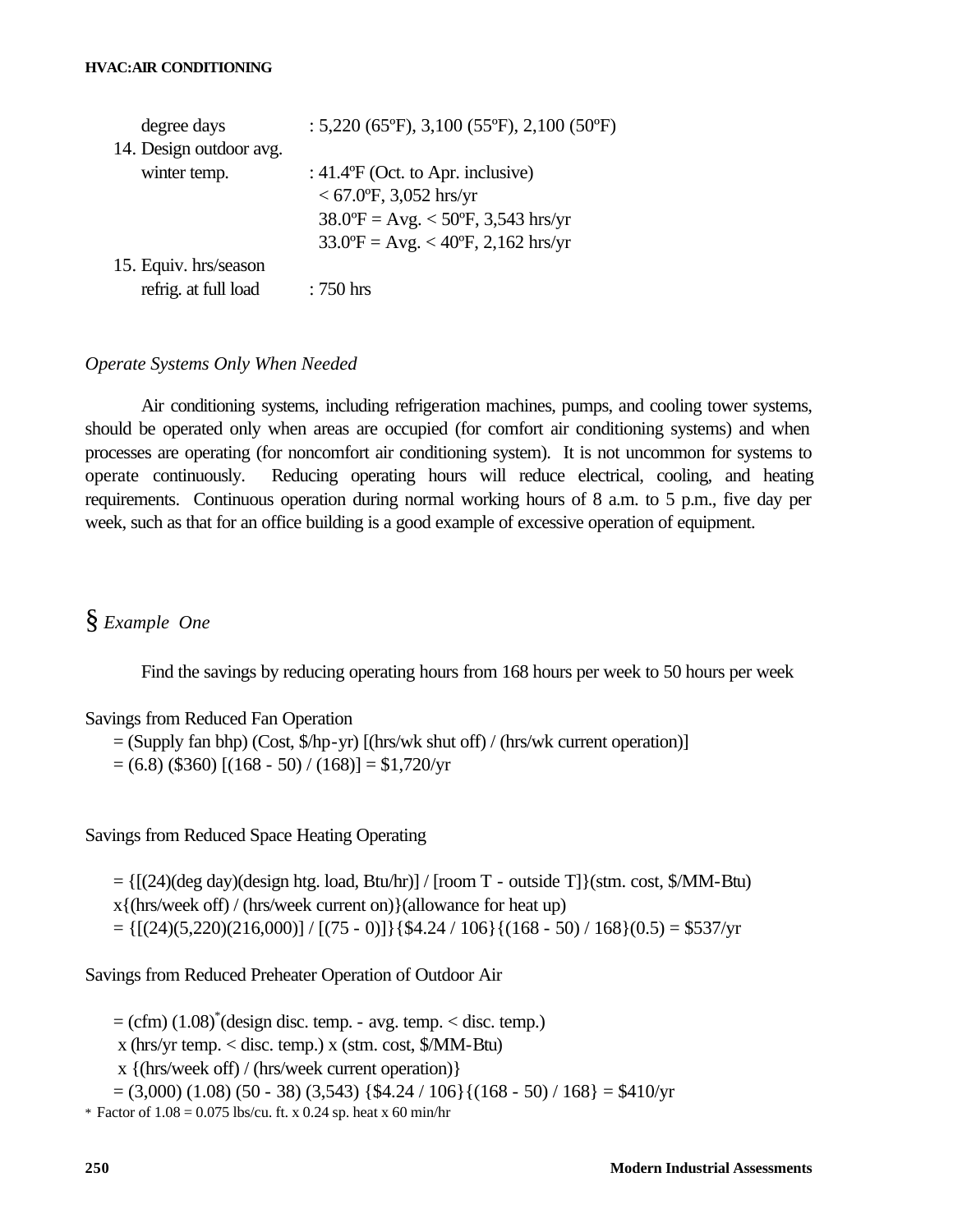### Savings from Reduced Cooling Operation

= (design cooling oil load, tons) (equiv. hrs/season @ full load) x (refrig. sys. load, hp/ton) {(hrs/week off) / (hrs/week current operation)} x (cost, \$/hp-hr) (allowance for cool down)  $= (30) (750) (1.25) {(168 - 50) / 168} (\$0.041) (0.75) = \$607/yr$ 

Summary of Total Annual Savings

|     | \$1,720 |
|-----|---------|
|     | 537     |
|     | 410     |
| $=$ | 607     |
|     | \$3,274 |
|     |         |

#### *Eliminate Overcooling and Overheating*

Eliminating overcooling and overheating normally requires revising operating standards and modifying air conditioning system controls. Instead of maintaining a constant temperature, the more energy efficient method is to allow the temperature to fluctuate within a dead-band range. Heating should be used only to keep the temperature of the conditioned space from going typically below 68ºF to 70ºF and cooling should be used only to keep the temperature from exceeding 78ºF to 80ºF. These conditions apply only during normal hours of occupancy. During unoccupied periods, the standard should specify minimum conditions necessary to protect the building's contents. Process requirements may, of course, dictate maintaining special conditions. Figure 8.1 shows a single zone system with a simple control system which results in overcooling and overheating. Figure 8.2 shows this system with a modified control system which would eliminate simultaneous cooling and heating.

## § *Example Two*

The cooling coil and reheat coil are controlled as shown in Figure 8.1. Find the savings during the heating season if the coils were controlled in sequence as shown in Figure 8.2. Assume that the mixed air temperature entering the cooling coil is 68ºF, and the heating season is seven months long. Savings from Eliminating Excessive Cooling

 $= \{[(cfm)(1.08)(temp. diff.)] / [But/hr-ton]\}(hp/ton)$  (\$/hp-yr) (htg. season, mos./12)  $= \{[(10,000)(1.08)(68 - 50)] / [12,000] \}(1.25)$  (\$360)(7/12) = \$2,835/yr

Total Annual Savings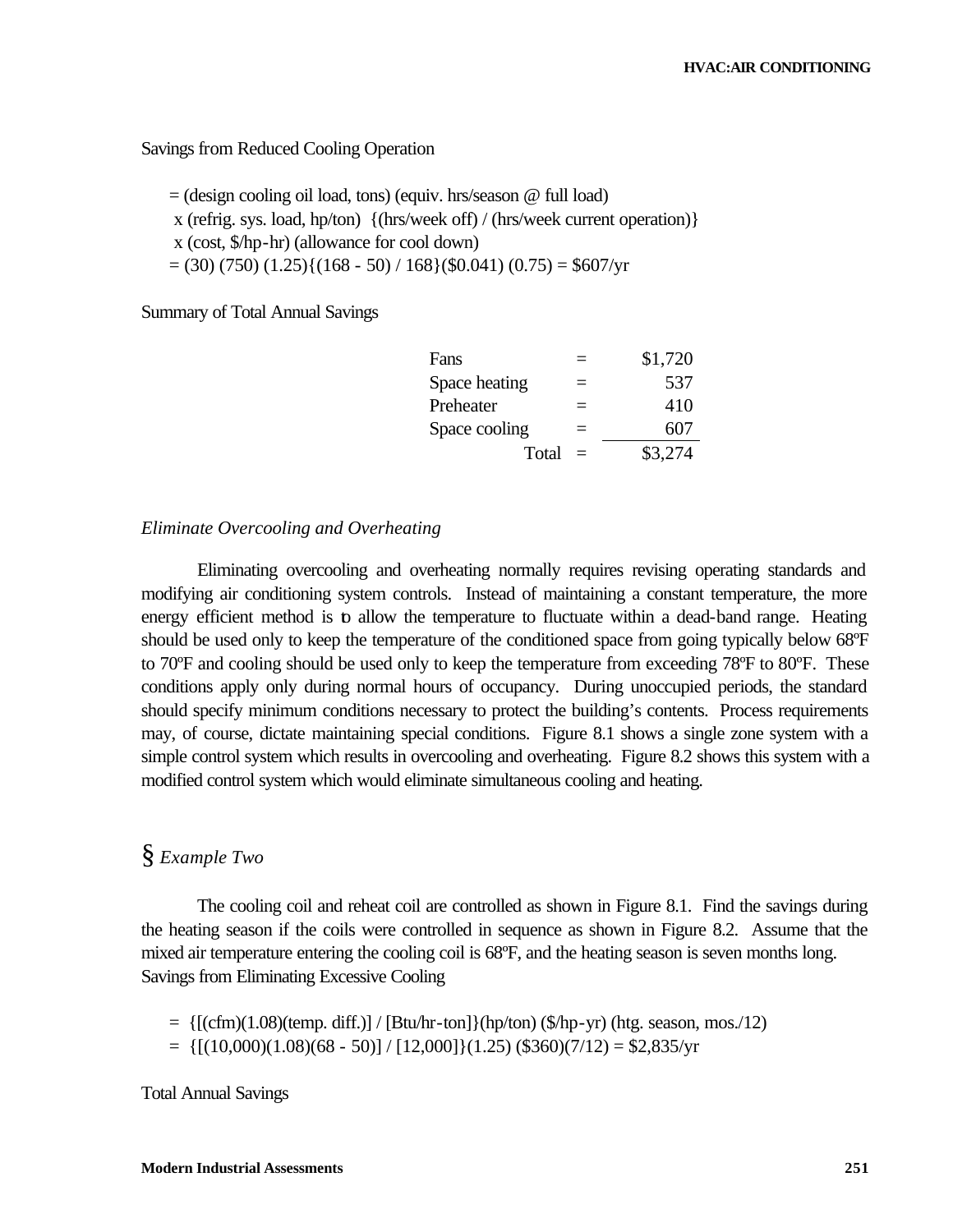| Cooling   | $=$ | \$3070  |
|-----------|-----|---------|
| Reheating | $=$ | 2,835   |
| Total     | $=$ | \$5,905 |

## § *Example Three*

Find the savings resulting from changing the room thermostat setting from 75°F to 68°F during the heating season--only if it saves energy. Given:

- 1. Room heating load at  $75^{\circ}F = 216,000$  Btu/hr
- 2. Room heating load at  $68^{\circ}F = (216,000)(68/75) = 195,800$  Btu/hr

Annual Cost

 $= \{[(24)(\text{deg day})(\text{design htg. load}, \text{Btu/hr})] / [\text{room T - outside T}]\}(\text{stm. cost}, \text{$}1\text{MM-Btu})$ 

Annual Cost75ºF

 $= \{ [(24)(5,220)(216,000)] / [(75 - 0)] \} \}$   $[ $4.24 / 106 ] = $1,530$ 

Annual Cost68ºF

 $=$  (annual cost at 75°F) [(68°F - winter average temp.) / (75°F - summer average temp.)]

 $= (1,530)$ [(68 - 41.4) / (75 - 41.4)] = \$1,210

Note: Difference in cost is proportional to temperature difference maintained with ambient temperature

Total Annual Savings =  $$1,530 - $1,210 = $320$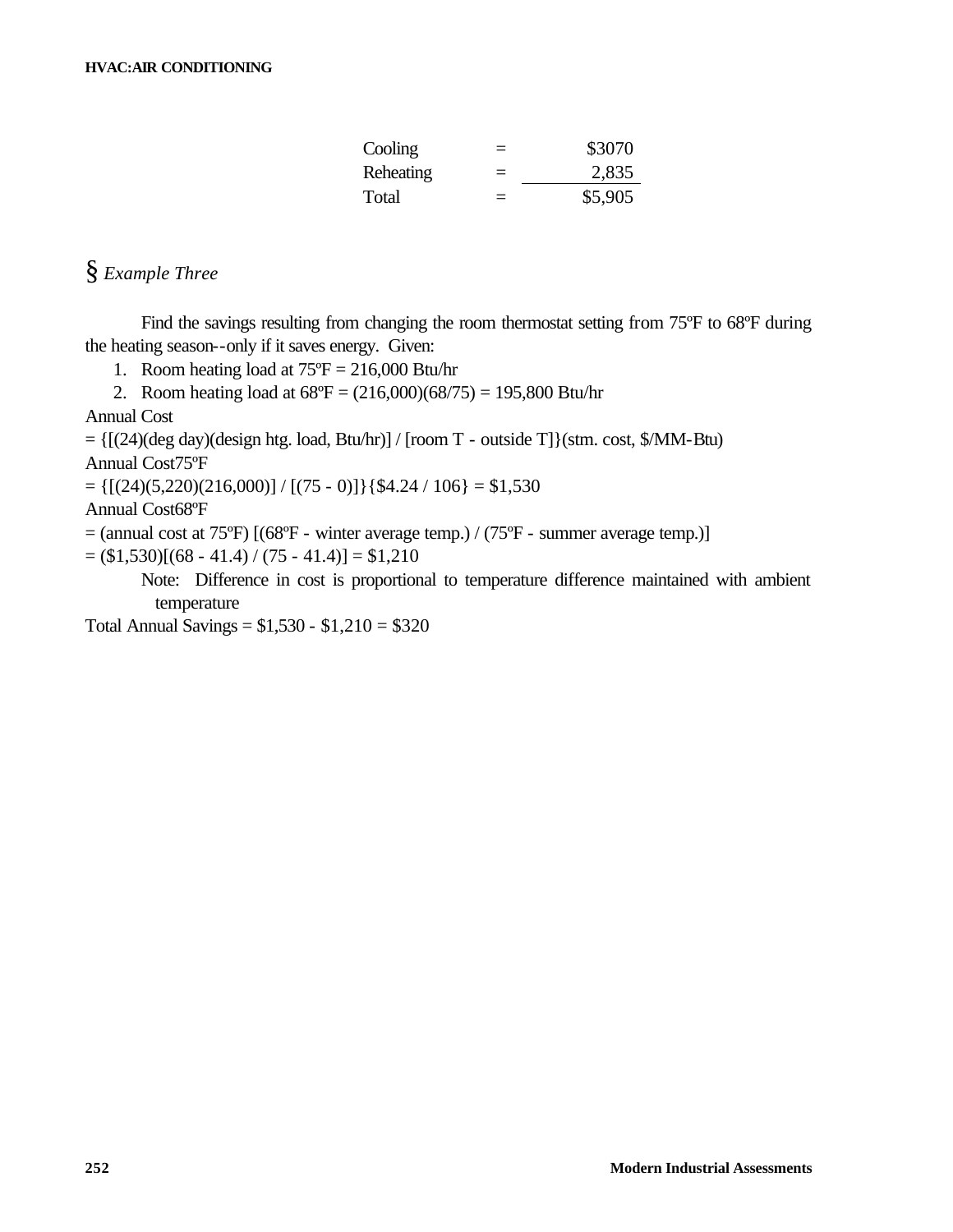

**Figure 8.2: Modified Air Conditioning System Controls**

## *Eliminate Reheat*

When humidity control is required, the conventional method is to cool the air to the required dew point temperature to remove the excess moisture and then reheat the air to deliver it at the desired humidity and temperature (see Figure 8.2). The cost of reheat for humidity control is not considered justified in today's energy situation for comfort air conditioning systems.

Setting standards for humidity levels is not recommended for normal air conditioning comfort and should be discontinued. Likewise, no system should operate in a manner that requires it to heat and cool at the same time. At any given instant the system should be either heating or cooling--never both.

The process of cooling and then reheating is inefficient, whether for humidity control or because of system design.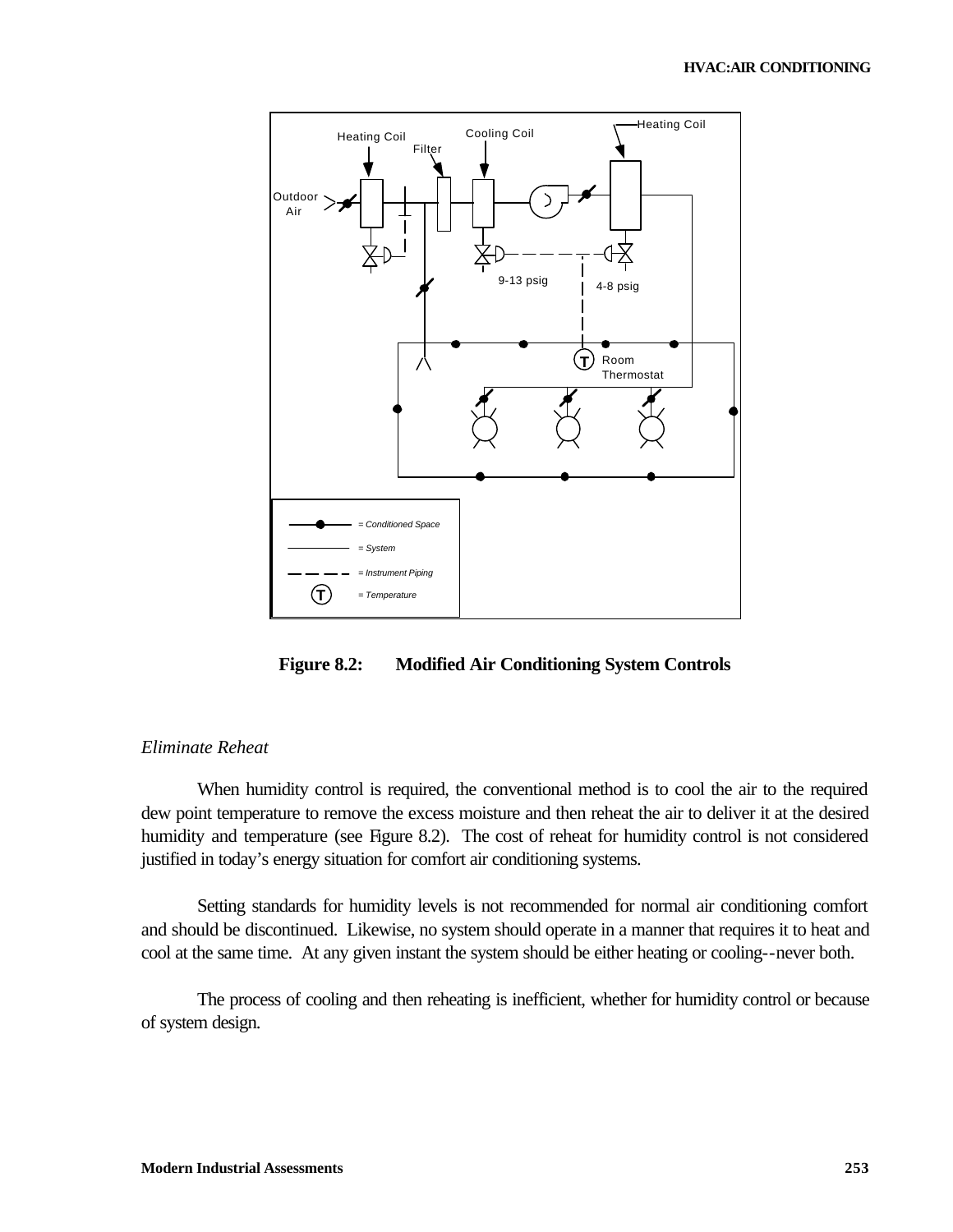#### **HVAC:AIR CONDITIONING**

## *Economizer Cycle*

Many air conditioning systems operate with a fixed minimum amount of outdoor air. The mechanical refrigeration load on these systems can be reduced by modifying the system to utilize outdoor air--up to 100 percent of its supply airflow--when outdoor air is cooler than return air. This is referred to as an economizer cycle. Many systems do not have an economizer cycle and fail to take advantage of its potential savings.

An economizer cycle will eliminate or reduce mechanical cooling when the outdoor air is cooler than return air. When outdoor air is warmer than return air conditions, only the minimum amount of outdoor air is used.

The switchover point of an economizer cycle is usually done by one of two methods--sense outdoor dry bulb (DB) temperature or sense outdoor and return air enthalpy (heat content). Figure 8.3, Figure 8.4 (dry bulb method), and Figure 8.5 illustrate the two methods of economizer control.

In the outdoor DB temperature switchover method, when the outdoor DB temperature is above the set point temperature, the dampers are in their normal position--the outdoor damper is closed and the return air damper is fully open. When the outdoor DB temperature is less than the set point temperature, the dampers are modulated by the temperature controller.

In the enthalpy switchover method, the enthalpy controller senses the dry bulb temperature and relative humidity in both the outdoor air and return airstreams. It then feeds these values into an enthalpy logic center. The logic center compares the enthalpy (heat content) of each airstream and allows outdoor air to be used whenever its enthalpy is less than that of the return air.

When the outdoor enthalpy is greater than the enthalpy of the return air, the dampers are maintained in their normal position--the same manner as the outdoor temperature switchover method. When the outdoor enthalpy is less than the enthalpy of the return air, the dampers are also modulated by the temperature controller.

The enthalpy switchover method is more efficient because it is based on the true heat content of the air. The enthalpy of air is a function of both the DB temperature and its relative humidity (or wet bulb temperature). Therefore, DB temperature alone is not a true measure of the air's heat content. Under certain conditions, air with a higher DB temperature can have a lower enthalpy than air with a lower DB temperature because of differences in humidity. The outdoor DB temperature switchover method utilizes a single conservative DB temperature between 55°F to 60°F, which ensures the enthalpy of the outdoor air is always less than the enthalpy of the return air. On the other hand, since the enthalpy switchover method determines the use of outdoor air on its enthalpy, the switchover point will vary and normally occur at a higher outdoor DB temperature than the DB temperature typically selected for the outdoor DB switchover method. Consequently, less mechanical cooling is required than with the outdoor DB temperature switchover method.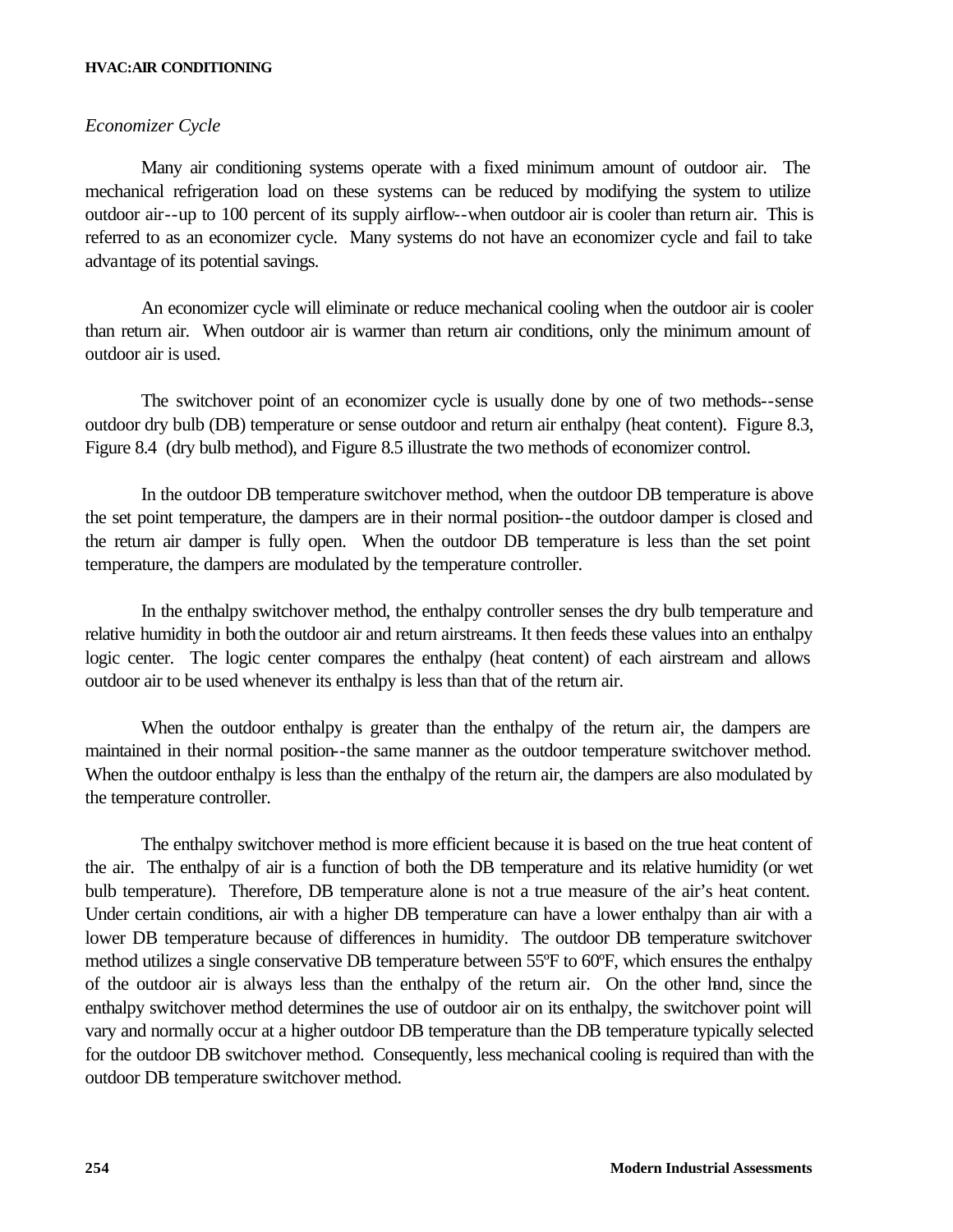

**Figure 8.3: Economizer Cycle (Outdoor Temp. Switchover, Mixing Temp. Control)**



**Figure 8.4: Economizer Cycle (Outdoor Temp. Switchover, Chilled H2O Control)**

In the method shown in Figure 8.3, which is found in many installations, the makeup air and return air dampers are controlled to maintain a fixed mixed air temperature. In Figure 8.4 the control system that operates the chilled-water valve also operates the makeup air and return air dampers in sequence with the chilled-water valve. The method illustrated in Figure 8.4 is better because it results in a lower load on the cooling coil.

The preferred method, however, is shown in Figure 8.5, which utilizes enthalpy control for switchover.

The savings resulting from an economizer cycle vary with the type of economizer cycle control and the type of air conditioning system control. Savings for different conditions are given in the examples shown below.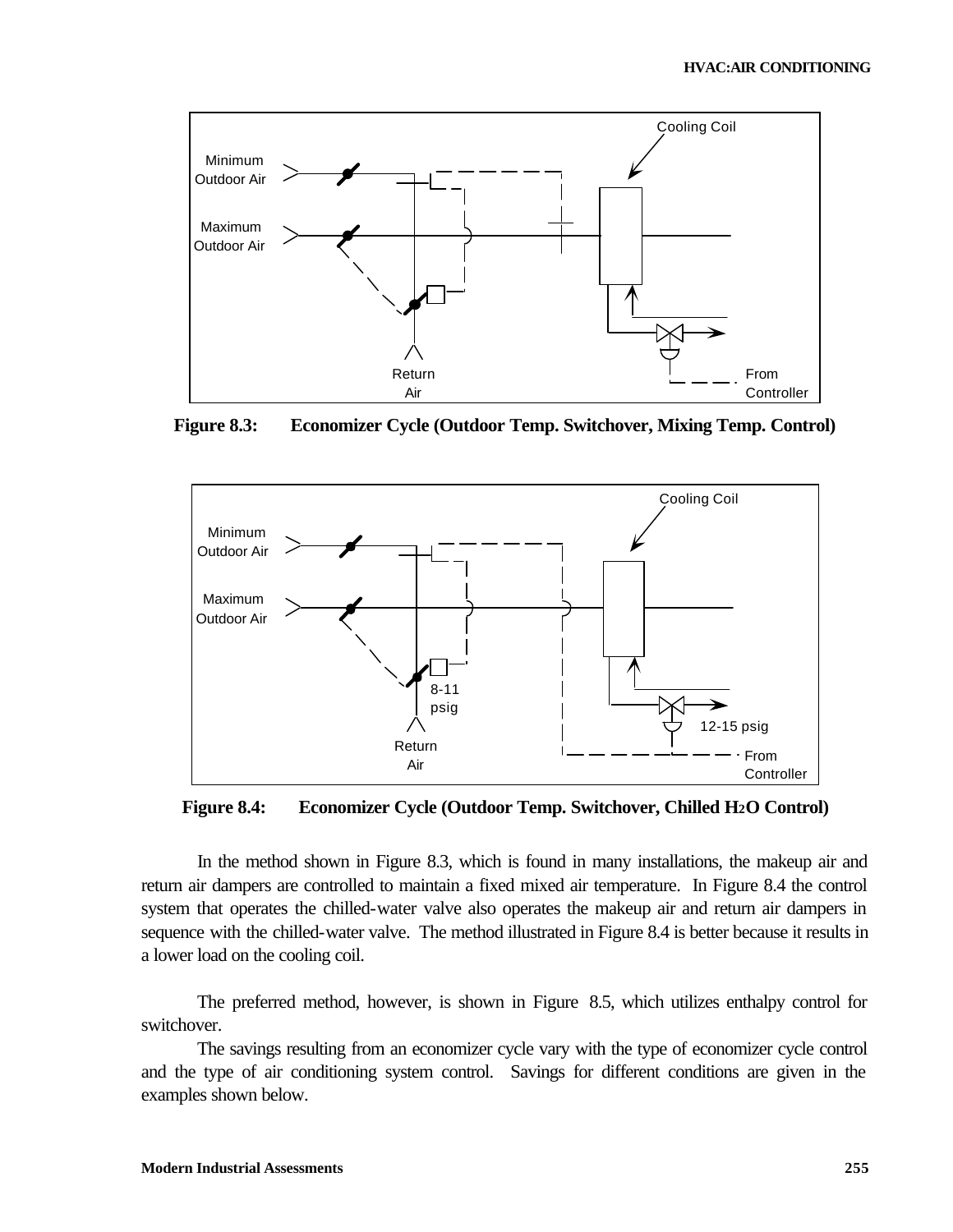

**Figure 8.5: Economizer Cycle (Enthalpy Switchover, Chilled H**2O Control)

## § *Example Four*

## Condition A--Outdoor Temperature Method

Find the savings resulting from an economizer cycle with outdoor temperature switchover at 56.5ºF on a year-round air conditioning system (continuously operating). The preheater discharge temperature is controlled at 40ºF. Savings are determined in two steps.

- 1. Economizer savings when the outdoor temperature is  $<$  40 $<$ F. The temperature of the air entering the cooling coil when the outdoor air is less than  $40^{\circ}$ F is  $64.5^{\circ}$ F<sup>\*</sup>.
	- $= \{[(cfm)(1.08)(temp. diff.)] / [But/ton] \} (hp/ton) cost, \frac{6}{hp-yr})$
	- x {(hrs temp <  $40^{\circ}$ F) / (8,760)}
	- $= \{[(10,000)(1.08)(64.5 56.5)] / [12,000] \}(1.25)$  (\$360)(2,162/8,760) = \$800/yr
- 2. Economizer savings when the outdoor temperature is between 40ºF and 56.5ºF. (Above 56.5ºF only minimum 30% outdoor air is used.) The average temperature of air entering the cooling coil is approximately 67ºF\* , which represents the midpoint between the maximum and the minimum temperature that would occur.

 $= \{[(10,000)(1.08)(67* - 56.5)] / [12,000] \} \{(1.25)(\$360)[(3,052)/(8,760) = \$1,400/\text{yr}\}$ 

|                 |     | Max      | Min             |
|-----------------|-----|----------|-----------------|
| Outdoor temp.   | $=$ | 56.5°F   | $40.0\text{°F}$ |
| 30% outdoor air |     | $= 17.0$ | 12.0            |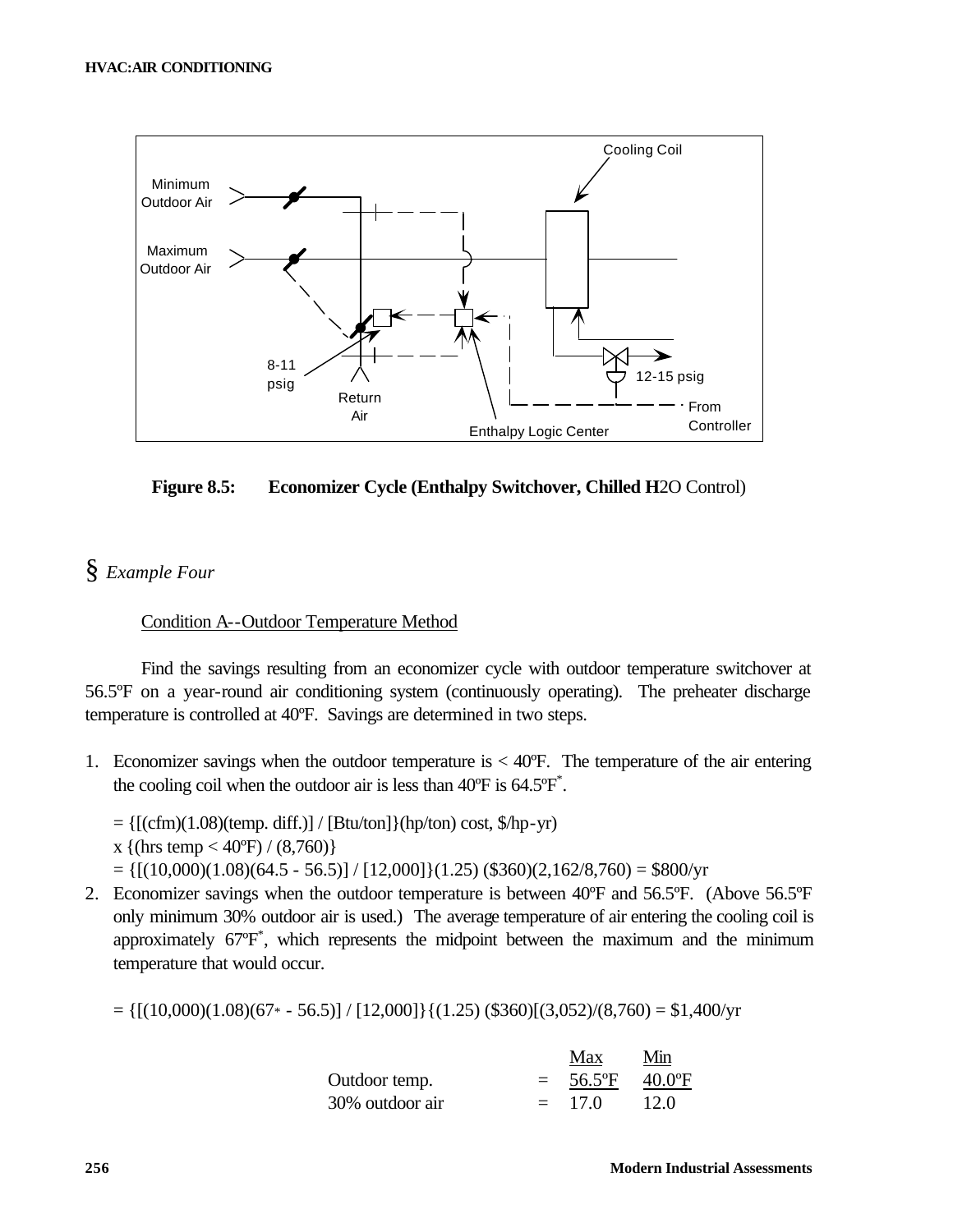| 70% return air @ 75°F | $= 52.5$ | 52.5 |
|-----------------------|----------|------|
| Avg. temp.            | $= 69.5$ | 64.5 |

Average =  $(69.5^{\circ}F + 64.5^{\circ}F)/2 = 67^{\circ}F$ 

Annual Savings for Condition A

| Outdoor temp. $<$ 40 $\degree$ F      | $= $800$  |
|---------------------------------------|-----------|
| Outdoor temp. between 40°F and 56.6°F | $= 1,400$ |

Total \$2,280

\* Temperature of air entering coil.

Condition B-- Enthalpy switchover Method

Given the same conditions as the previous example, Condition A, find the savings from an economizer cycle using the enthalpy method. To determine either the enthalpy, the wet bulb (WB) temperature or dry bulb temperature (DB) and relative humidity are needed. The enthalpy value for the particular condition can be read from a psychrometric chart.

For this example, an average outdoor relative humidity of 50 percent at 56.5 $\overline{CP}$  is assumed, which corresponds to 47.5 $\rm$ °F WB temperature. The actual additional reduction in cooling load over the outdoor temperature method will depend on the outdoor air conditions at the time. The reduction can vary over the range from no reduction when conditions approach 62.5ºF WB to a maximum reduction when approaching 47.5ºF WB. For practical purposes it can assumed an average reduction of approximately one half of the maximum.

The cooling load when all return air is used is: Btu/hr = (ret. air cfm) (4.5) ( $h_{\text{ret. air}}$  -  $h_{\text{cooling air disc.}}$ )  $=(7,000)$   $(4.5)$   $(28.2 - 19.0)$  $= 289,000$  or 24.15 tons

The cooling load when all outdoor air is used is zero.

Therefore, the average reduction in cooling load using outdoor air with the enthalpy switchover method is:

Reduction cooling load =  $289,800 / 2 = 144,900$  Btu/hr

Enthalpy remains constant for any given WB temperature irrespective of DB temperatures. Accordingly, the number of hours for which a given enthalpy existed can be obtained from local weather records of WB temperatures. For this example, the outdoor WB temperature was between 47.5ºF WB and  $62.5^{\circ}$ F WB for approximately 2,000 hours per year.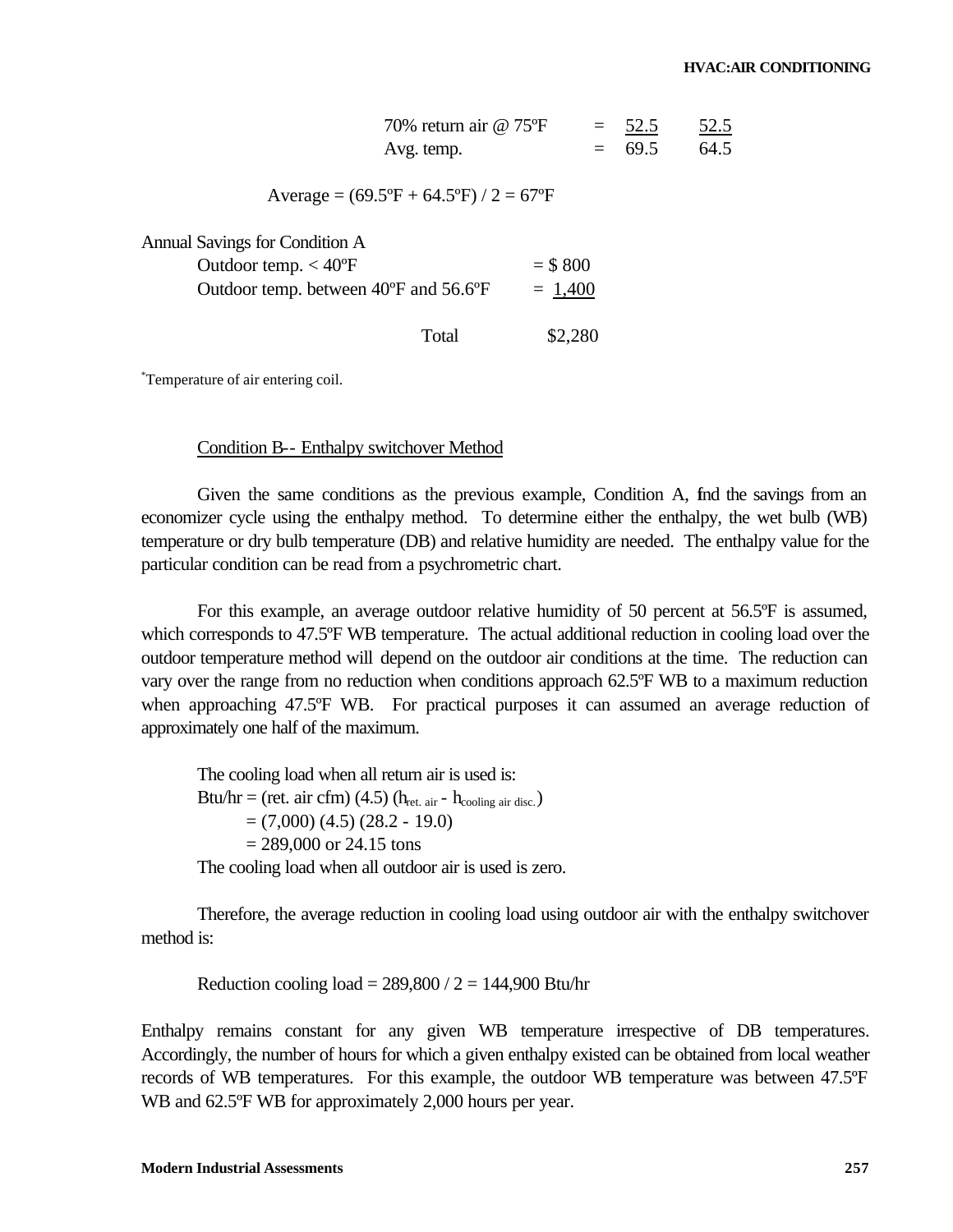Additional annual savings using enthalpy control:

 $=$  [(Btu/hr saved) / (Btu/ton)](refrig., hp/ton)(cost, \$/hp-yr)[(hrs. applicable) / (8,760) =  $[(144,900) / (12,000)](1.25)($360)[(2,000) / (8,760)] = $1,240/yr$ 

Total annual savings for the enthalpy switchover method over no economizer cycle include the above savings plus the savings for the DB switchover outdoor temperature method in the previous example.

| Outdoor temperature method              | $=$      | \$2,280 |
|-----------------------------------------|----------|---------|
| Additional savings with enthalpy method | $=$ $-$  | 1,240   |
| Total                                   | $\equiv$ | \$3,520 |

#### *Minimize Amounts of Makeup and Exhaust Air*

The amount of makeup air a system must have depends upon the largest demand caused by the following:

- 1. Ventilation for people
- 2. Satisfaction of exhaust air
- 3. Overcoming infiltration

In many systems, the sum of items No. 2 and 3 dictates the amount of makeup air required. When this is the case, the amount of air being exhausted should be reviewed to determine if it is excessive. Minimizing infiltration requires that all openings between conditioned and nonconditioned spaces be closed and that doors and windows fit tightly. The ventilation rate for people can vary between 5 to 20 cfm and sometimes higher depending on the use of the room.

Also, excessive damper leakage can result in an excessive amount of makeup air.

## § *Example Five*

Excess makeup air in the winter will result in additional heating load. Find the cost to preheat 1,000 cfm of outdoor air to 50ºF.

Cost  $= (cfm) (1.08) (50^{\circ}F - avg. \text{temp.} < 50) (\text{hrs./yr. temp} < 50^{\circ}F)$ x (stm. cost, \$/MM-Btu)  $= (1,000) (1.08) (50 - 38) (3,543)$  (\$4.26 x 10<sup>-6</sup>) = \$194/yr.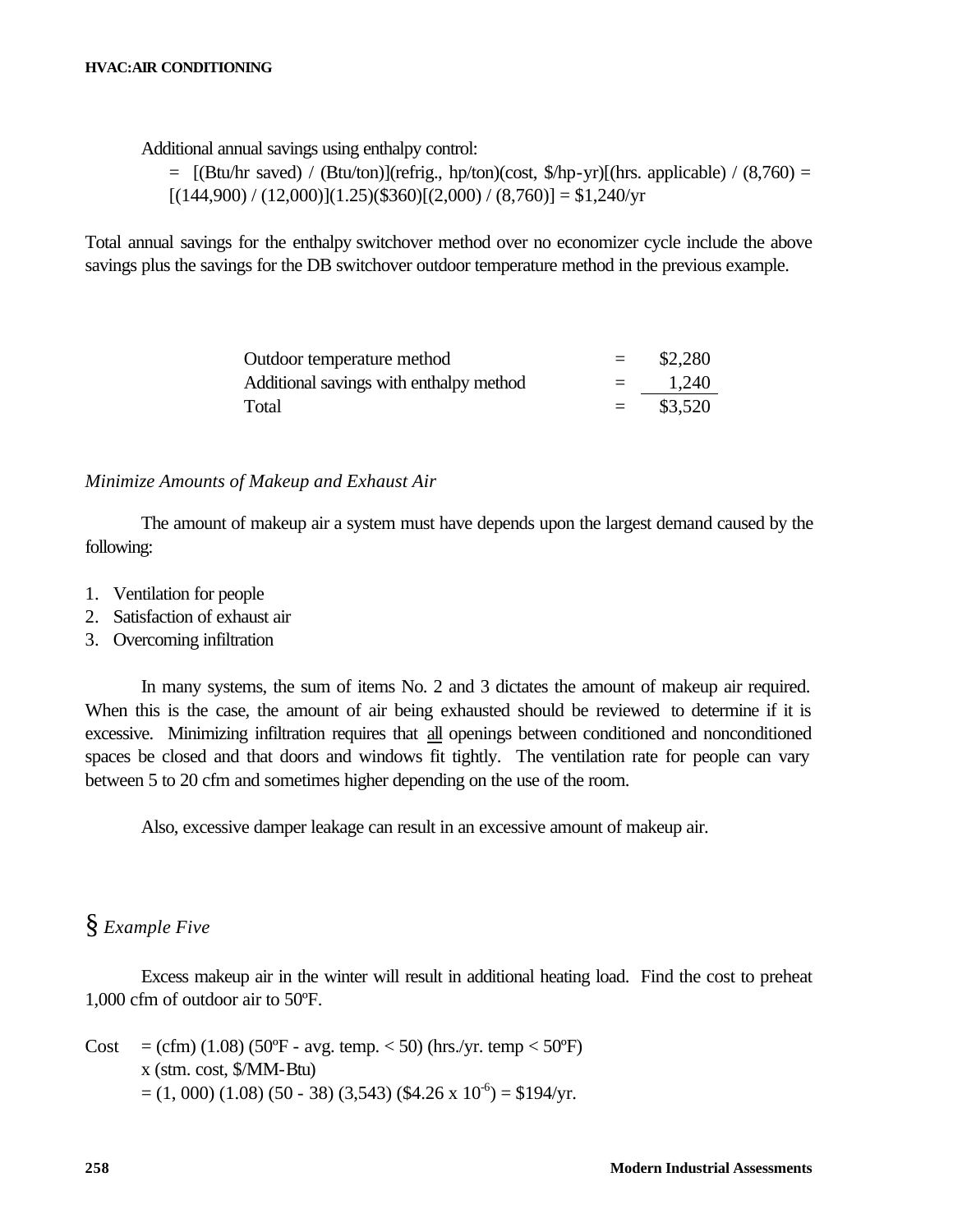Excess make-up air in the summer will result in additional cooling load. The cost of cooling is estimated to be \$410/yr.

Total annual savings =  $$194 + $410 = $604$ 

#### *Minimize the Amount of Air Delivered to a Conditioned Space*

The amount of air delivered to a conditioned space is governed by one or more of the following:

- 1. Heating and/or cooling load
- 2. Delivery temperature
- 3. Ventilation requirements (exhaust, people, infiltration)
- 4. Air circulation (air changes)

The design of both comfort and many industrial air condition systems requires that, for good air circulation, the amount of supply air should provide an air change every 5 to 10 minutes. Many systems are designed for a 6- to 7-minute change. Reducing airflow will reduce fan horsepower. The model that has been used requires heat, and the air change is 5.6 minutes (1.8 cfm per square foot, 10-foot high ceiling).

The method used in reducing the system's airflow has a great influence on the amount of horsepower saved. Three methods normally used are:

- 1. Fan discharge damper
- 2. Fan vortex damper (fan inlet)
- 3. Fan speed change

## § *Example Six*

Find the savings resulting from reduced reheat and fan horsepower on a year-round air conditioning system when the airflow is reduced from 1.8 cfm per square foot (5.6 minute air change) to 1.1 cfm per square foot (9.1 minute air change).

1. Find the new airflow

cfm<sub>2</sub> = (cfm)[(air change<sub>2</sub>) / (air change<sub>1</sub>)] = 10,000 (1.1/1.8) = 6,110

2. Find the new supply temperature:

Supplied air inlet temp. = room temp. -  $[(given room sensible load, Btu/hr]/[(1.08)(cfm)]$  $= 75 - [(108,000) / (1.08 \times 6,110)] = 58.6^{\circ}$ F

3. Find the savings from reheat reduction:

 $Cost_{(1.8)} = (cfm) (1.08) (T_2 - T_1) (cost, $/MM-Btu/hr-yr)$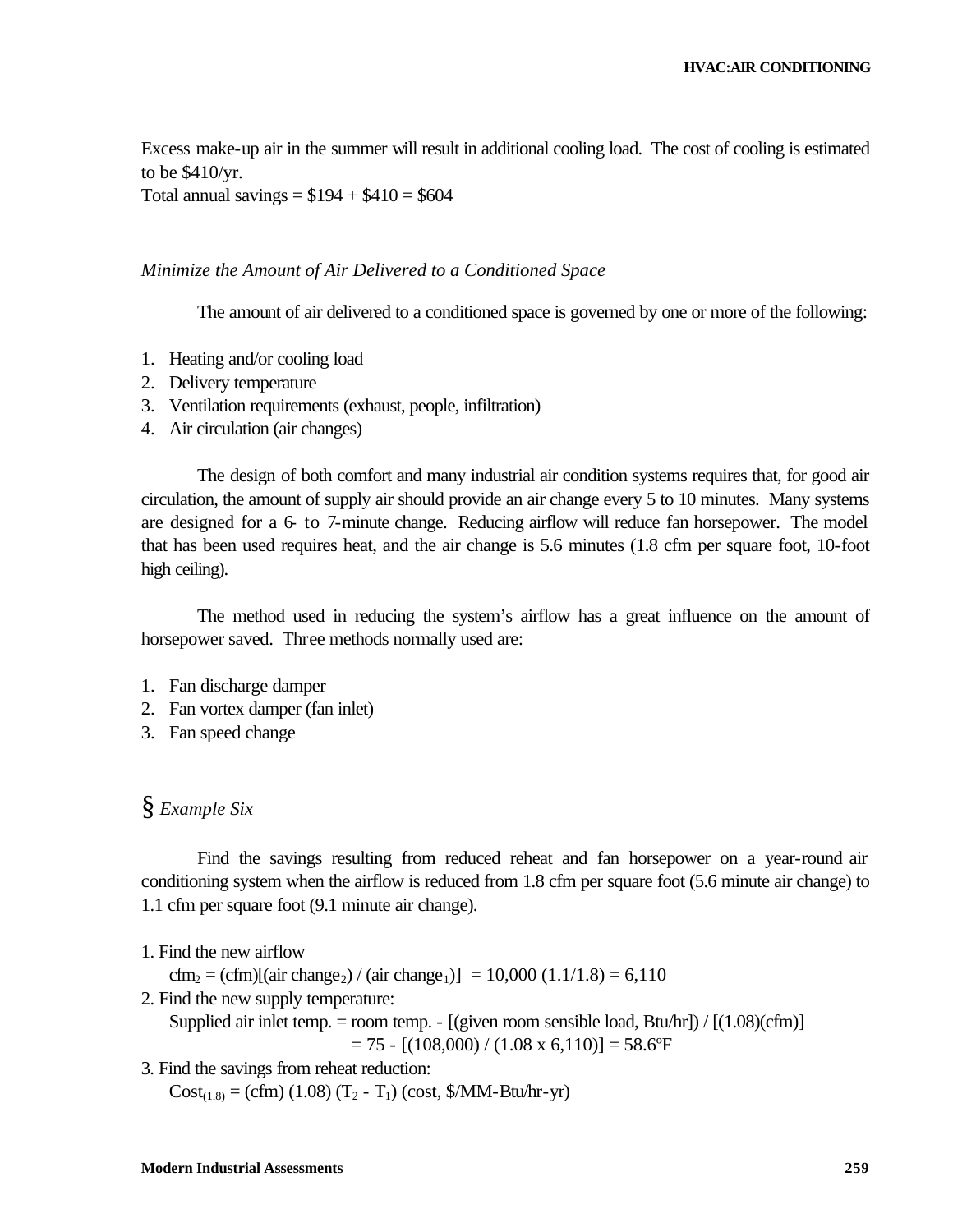$= (10,000) (1.08) (65 - 56.5) [($37,100) x 10-6] = $3,410/yr$ Cost<sub>(1.1)</sub> = (6,110) (1.08) (58.6 - 56.5) [(\$37,100) x 10-6] = \$514/yr Annual Savings (Reheat Reduction) = \$3,410 - \$514 = \$2,900

4. Find the cfm reduction (in percent):

cfm reduction =  $[(cfm<sub>2</sub>) / (cfm<sub>1</sub>)] (100) = [(6,110) / (10,000)] (100) = 61\%$ 

5. Find the savings from fan horsepower reduction:

| Method of                | hp Red. | Initial | Saved | Cost                                | Savings**      |
|--------------------------|---------|---------|-------|-------------------------------------|----------------|
| Reduction                | $\%$    | hp      | hp    | $$\hbox{\ensuremath{\mathcal{M}}}$$ | $\sqrt{$}$ /yr |
| <b>Outlet Damper</b>     | 14.2    | 6.8     | 0.97  | 360                                 | 349            |
| <b>Inlet Vane Damper</b> | 45.0    | 6.8     | 3.06  | 360                                 | 1,100          |
| Fan Speed                | 63.8    | 6.8     | 4.34  | 360                                 | 1,560          |
| om Figure 8.6            |         |         |       |                                     |                |

\* From Figure 8.6

\*\*Based on continuous operation

6. Find the total savings:

|                          | \$ Savings |            |                |  |  |
|--------------------------|------------|------------|----------------|--|--|
| Method                   | Fan hp     | Reheat     | Total          |  |  |
| <b>Outlet Damper</b>     | \$349/yr   | \$2,900/yr | $=$ \$3,249/yr |  |  |
| <b>Inlet Vane Damper</b> | \$1,100/yr | \$2,900/yr | $=$ \$4,000/yr |  |  |
| Fan Speed                | \$1,560/yr | \$2,900/yr | $=$ \$4,460/yr |  |  |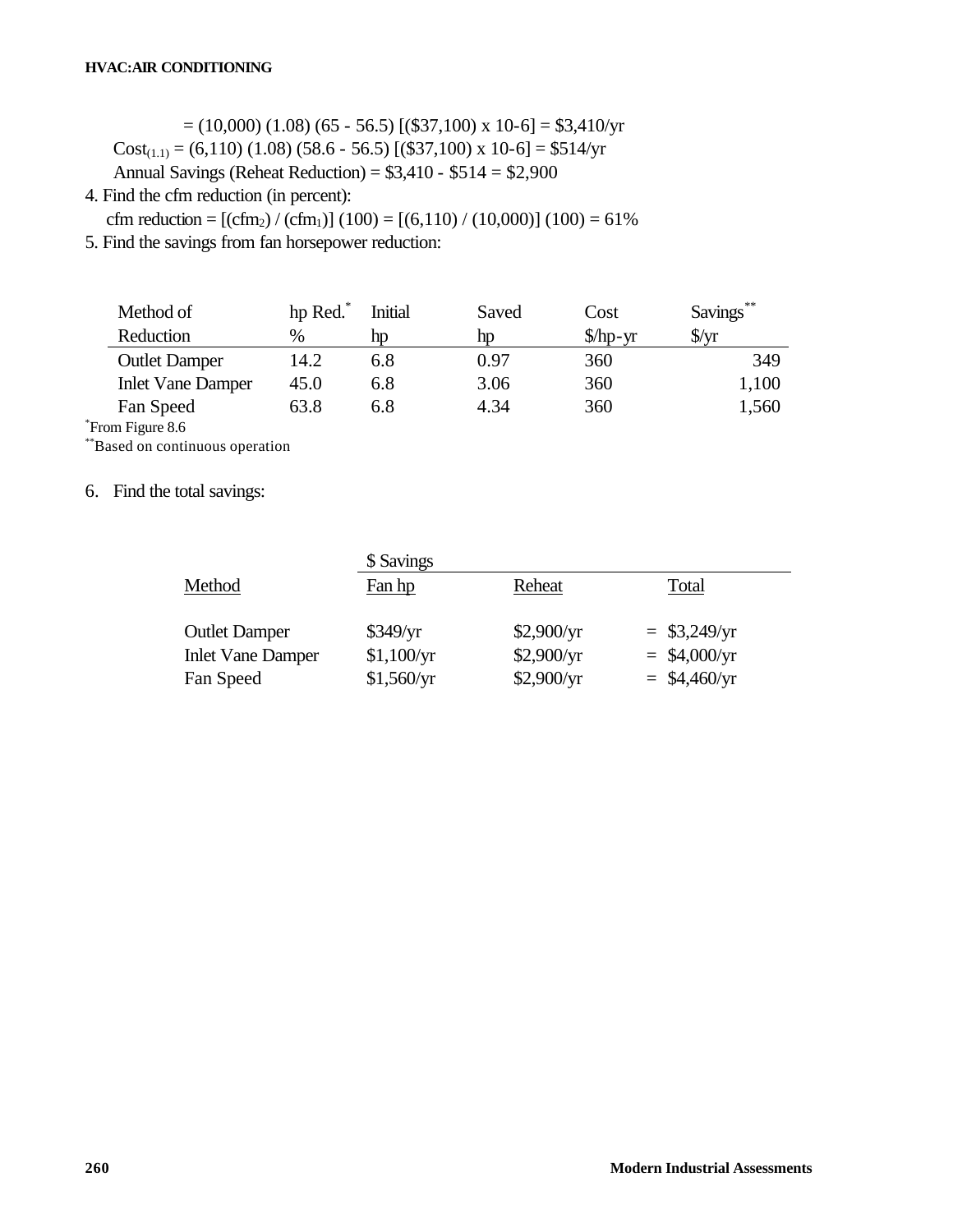

**Figure 8.6: Effect of Volume Control on Fan Horsepower**

#### *Recover Energy*

The use of air-to-air heat exchangers permits the exchange of energy between an exhaust airstream(s) and makeup airstream(s). Many of the exchangers will permit the exchange of only sensible heat while a few will permit the exchange of enthalpy (total heat). The transfer recovery efficiency of air-to-air heat exchangers varies from 55 percent to 90 percent, depending upon the type of heat exchanger and the face velocity.

#### *Maintain Equipment*

The physical condition of the air handling unit is important to its efficient operation.

Filters should be cleaned or replaced as soon as the maximum allowable pressure drop across the filter is attained. If dirt builds up to a point where the pressure drop exceeds the maximum allowable, the resulting system pressure increase will reduce the fan's pressure and subsequently reduce the air handler's efficiency.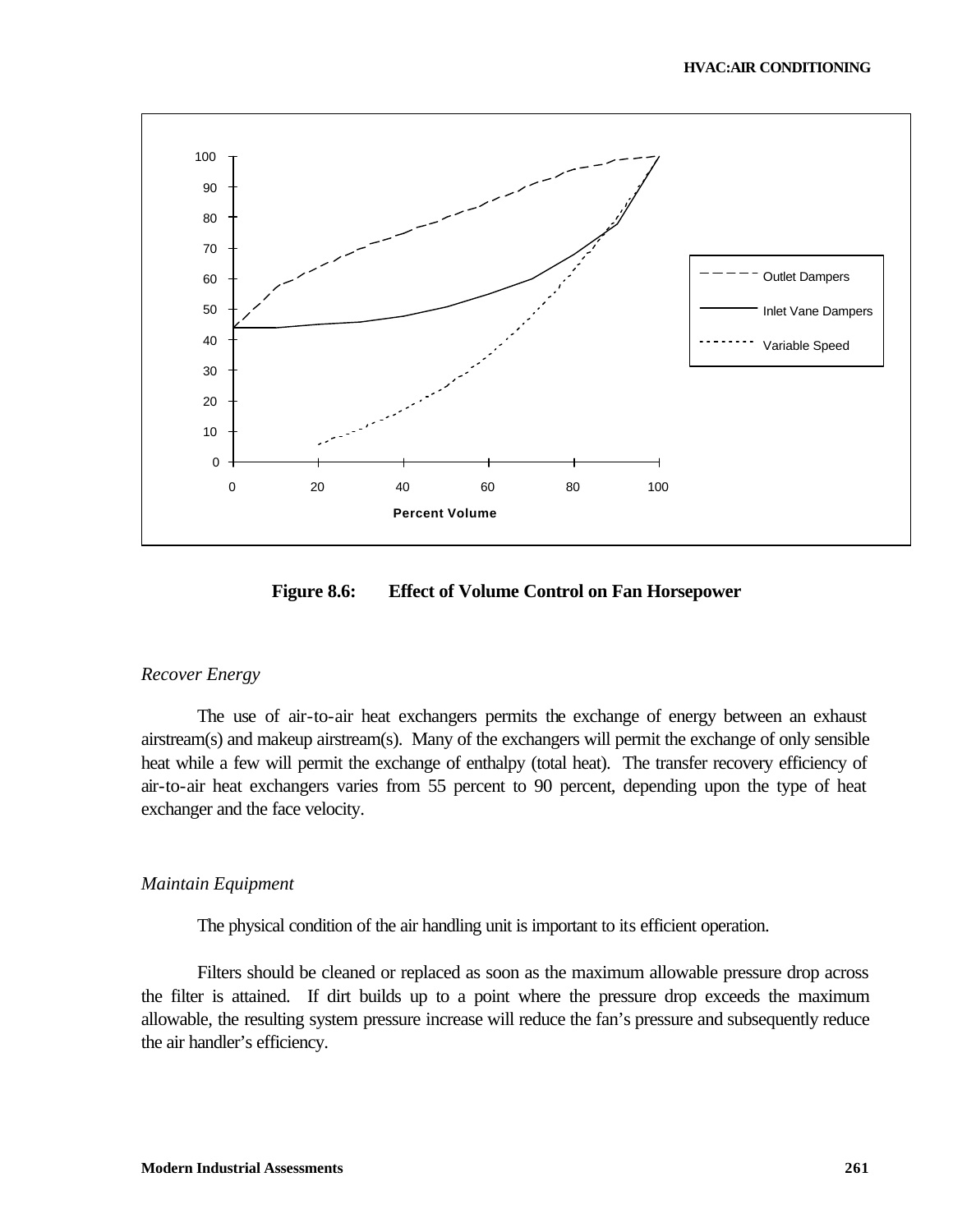#### **HVAC:AIR CONDITIONING**

As mentioned in an earlier section, dampers should seal tightly. Air leakage due to poor damper operation or condition will result in added loading of the air handling unit.

The fans should be checked for lint, dirt, or other causes for reduced flow.

The terminology commonly used in air conditioning is given in the following section.

## **8.1.5. Terminology**

| Adiabatic process:             | A thermodynamic process during which no heat is added to, or taken<br>from, a substance or system.                                                                                                                                                                                                                                   |  |  |
|--------------------------------|--------------------------------------------------------------------------------------------------------------------------------------------------------------------------------------------------------------------------------------------------------------------------------------------------------------------------------------|--|--|
| Air cleaner:                   | A device used to remove airborne impurities.                                                                                                                                                                                                                                                                                         |  |  |
| Air conditioning:              | The process of treating air so as to control simultaneously its<br>temperature, humidity, cleanliness, and distribution to meet the<br>requirements of the conditioned space.                                                                                                                                                        |  |  |
| Air conditioning,<br>comfort:  | The process of treating air so as to control simultaneously its<br>temperature, humidity (optional), cleanliness, and distribution to meet<br>the comfort requirements of the occupants of the conditioned space.                                                                                                                    |  |  |
| Air<br>industrial:             | conditioning, Air conditioning for uses other than comfort.                                                                                                                                                                                                                                                                          |  |  |
| Air washer:                    | A water spray system or device for cleaning, humidifying, or<br>dehumidifying the air.                                                                                                                                                                                                                                               |  |  |
| British Thermal Unit<br>(Btu): | The Btu is defined as 778.177 foot-pounds if it is related to the IT<br>(international table) calorie in such a way that 1 IT calorie per<br>$(kg)(^{\circ}C) = 1$ Btu per (lb)( $^{\circ}F$ ), with 1 lb = 453.5924 g.<br>Approximately, it is the heat required to raise the temperature of a<br>pound of water from 59°F to 60°F. |  |  |
| Calorie:                       | Heat required to raise the temperature of 1 gram of water $1^{\circ}C$ ,<br>actually, from 4°C to 5°C. Mean calorie = $1/100$ part of the heat<br>required to raise 1 gram of water from 0°C to 100°C                                                                                                                                |  |  |
| Dehumidification:              | The condensation of water vapor from air by cooling below the dew<br>point or removal of water vapor from air by chemical or physical                                                                                                                                                                                                |  |  |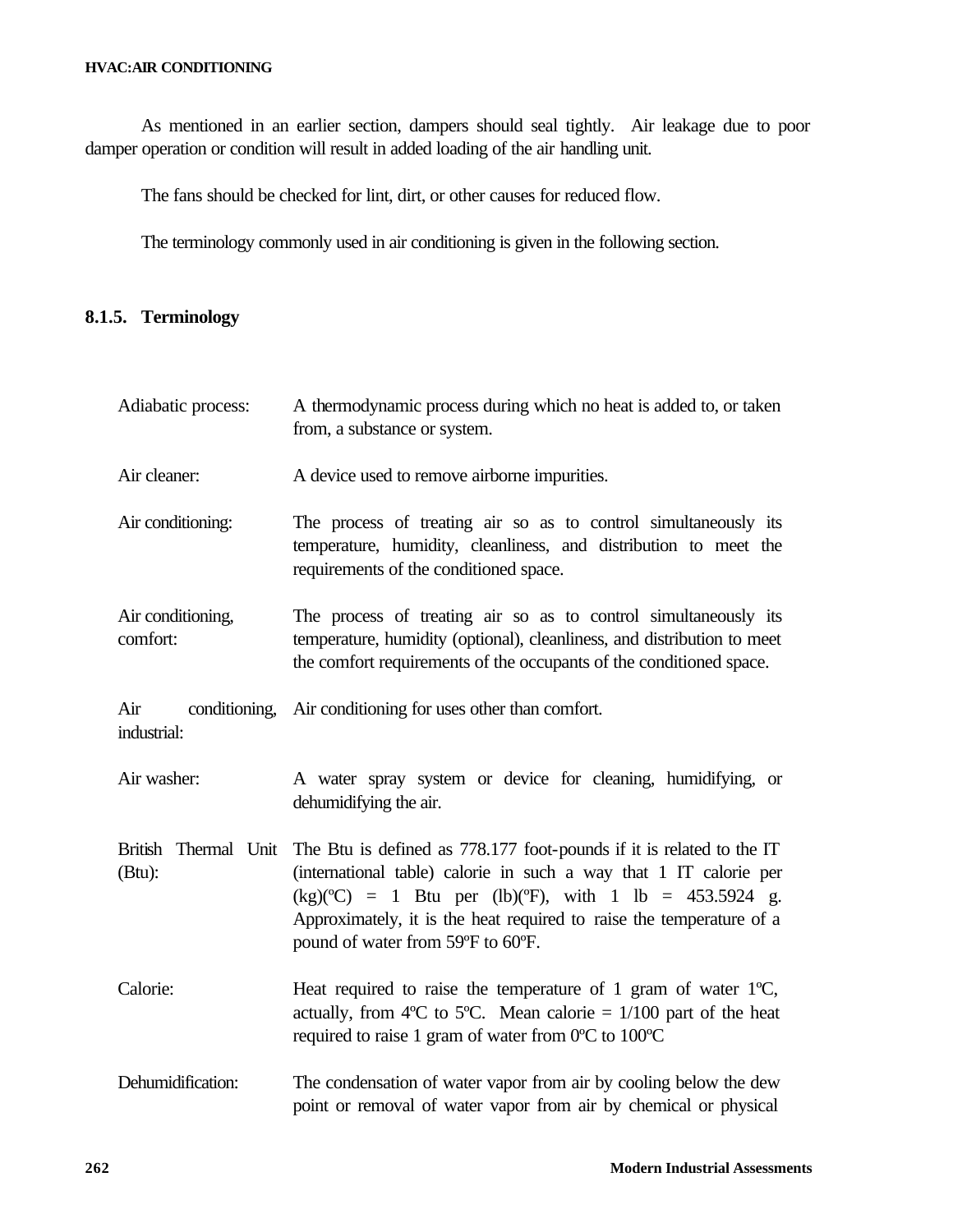#### **HVAC:AIR CONDITIONING**

methods.

| Enthalpy:                  | Thermodynamic property of a substance defined as the sum of its<br>internal energy plus the quantity $PV/j$ , where $P =$ pressure of the<br>substance, $V =$ its volume, and $j =$ the mechanical equivalent of heat.<br>Formally called by the obsolete names total heat and heat content.                                                                    |
|----------------------------|-----------------------------------------------------------------------------------------------------------------------------------------------------------------------------------------------------------------------------------------------------------------------------------------------------------------------------------------------------------------|
| Enthalpy, specific:        | A term sometimes applied to enthalpy per unit weight.                                                                                                                                                                                                                                                                                                           |
| Evaporative cooling:       | The adiabatic exchange of heat between air and a water spray or<br>wetted surface. The water approaches the wet bulb temperature of<br>the air, which remains constant during its traverse of the exchanger.                                                                                                                                                    |
| Heat, latent:              | Change of enthalpy during a change of state, usually expressed in<br>Btu/lb. With pure substances, latent heat is absorbed or rejected at<br>constant pressure.                                                                                                                                                                                                 |
| Heat, sensible:            | Heat which is associated with a change in temperature; specific heat<br>exchange of temperature; in contrast to a heat interchange in which a<br>change of state (latent heat) occurs.                                                                                                                                                                          |
| Humidifier:                | A device to add moisture to the air.                                                                                                                                                                                                                                                                                                                            |
| Humidstat:                 | A regulatory device, actuated by changes in humidity, used for the<br>automatic control of relative humidity.                                                                                                                                                                                                                                                   |
| Humidity, relative:        | The ratio of the mole fraction of water vapor present in the air, to the<br>mole fraction of water vapor present in saturated air at the same<br>temperature and barometric pressure. It equals the ratio of the partial<br>pressure or density of the water vapor in the air, to the saturation<br>pressure or density of water vapor at the same temperature. |
| Humidity, specific:        | Weight of water vapor (steam) associated with one lb. weight of dry<br>air, also called <b>humidity</b> ratio.                                                                                                                                                                                                                                                  |
| Preheating:                | In air conditioning, to heat the air in advance of other processes.                                                                                                                                                                                                                                                                                             |
| Psychrometric chart:       | A graphical representation of the thermodynamic properties of moist<br>air.                                                                                                                                                                                                                                                                                     |
| Temperature, dew<br>point: | The temperature at which the condensation of water vapor in a space<br>begins for a given state of humidity and pressure as the temperature of<br>the vapor is reduced. The temperature corresponding to saturation                                                                                                                                             |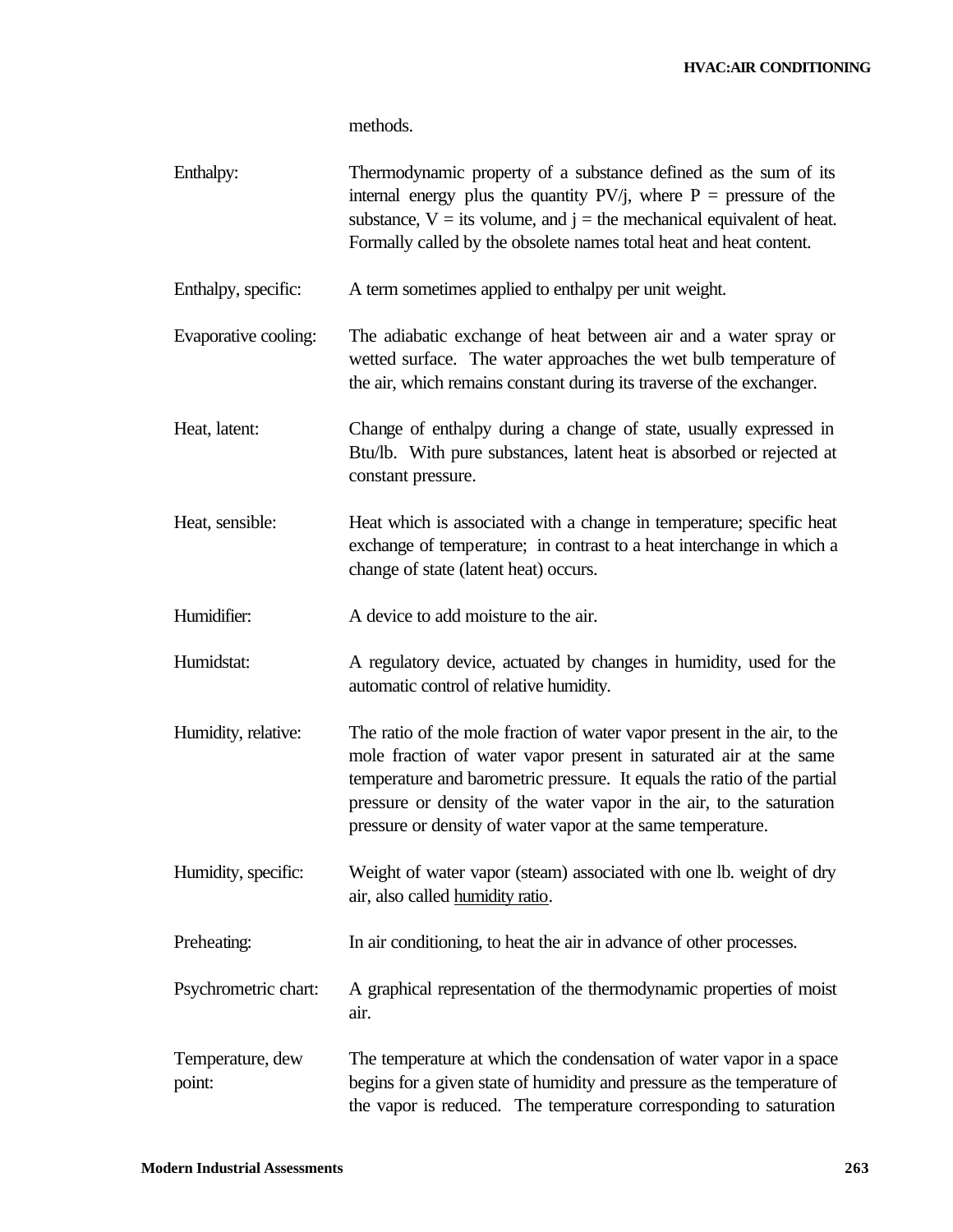#### **HVAC:HVAC SYSTEMS**

|  |                    | (100 percent relative humidity) for a given absolute humidity at |  |  |  |
|--|--------------------|------------------------------------------------------------------|--|--|--|
|  | constant pressure. |                                                                  |  |  |  |

- Temperature, dry bulb: The temperature of a gas or mixture of gases indicated by an accurate thermometer after correction for radiation.
- Temperature, wet bulb: Thermodynamic wet bulb temperature is the temperature at which liquid or solid water, by evaporating into air, can bring the air to saturation adiabatically at the same temperature. Wet bulb temperature (without qualification) is the temperature indicated by a wet bulb psychrometer constructed and used according to specifications.
- Thermostat: An instrument which responds to changes in temperature and which directly or indirectly controls temperature.
- Ventilation: The process of supplying or removing air, by natural or mechanical means, to or from any space. Such air may or may not have been conditioned.
- Volume, specific: The volume of a substance per unit mass; the reciprocal of density.

## *8.2. HVAC SYSTEMS*

In this chapter, HVAC will be treated like a system of different functions put together. However, in some cases it is important to analyze the individual components as well.

#### **8.2.1. Equipment Sizing Practices**

Usually all existing energy consuming systems are oversized.

Reasons:

- 1. All HVAC design procedures are conservative.
- 2. A "Safety Factor" is then applied.
- 3. Design is for a near-extreme weather condition which is very seldom obtained (2-3% of annual hours).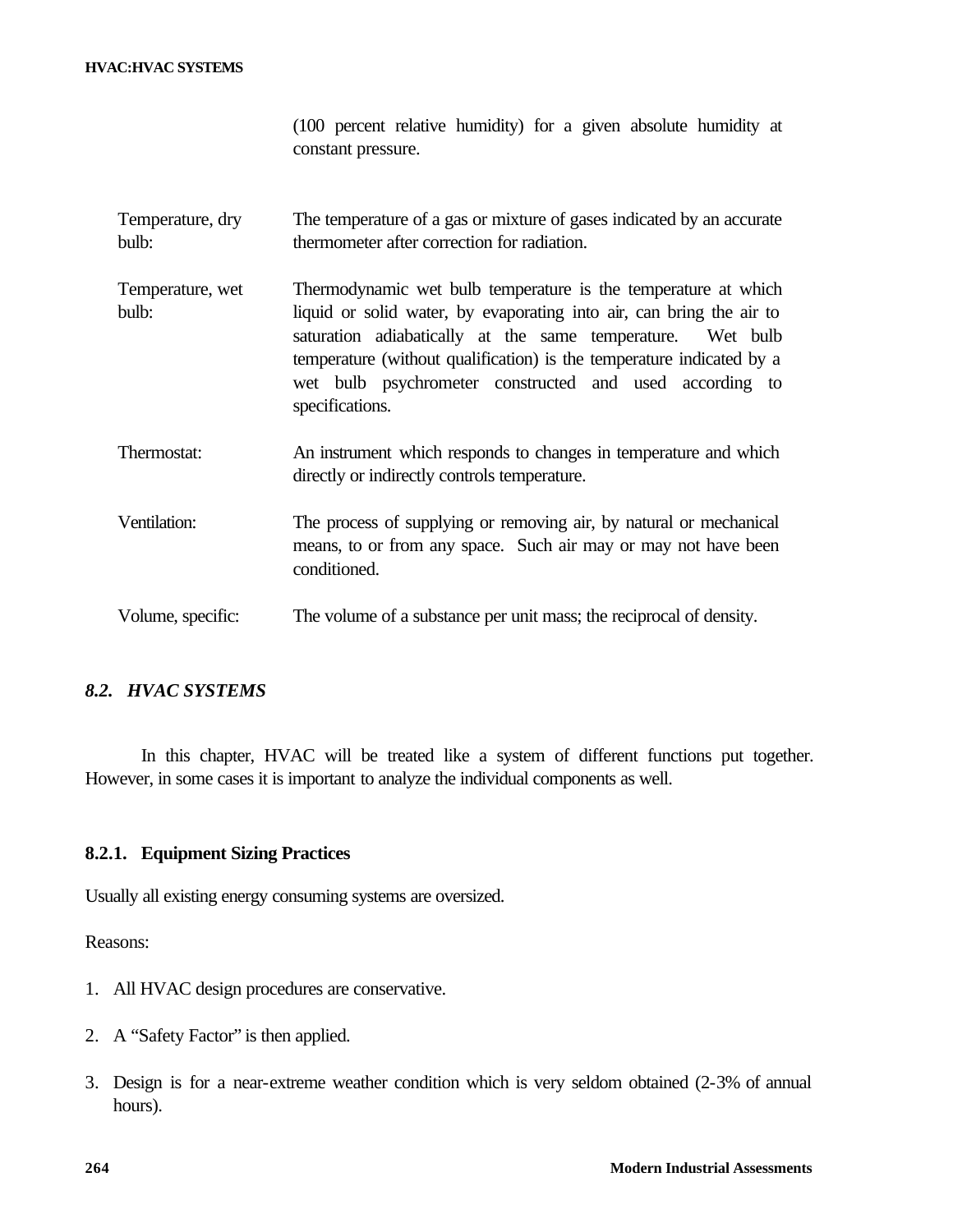4. Standard equipment size increments usually result in further oversizing.

Any attempt to conserve energy amplifies the effect of statements above.

Operating efficiencies of equipment decrease with decreasing load - usually exponentially (see Figure 8.7).

*Reducing Capacity by Fan/Pump Slowdown*

$$
\frac{HP_1}{HP_2} = \left(\frac{CFM_1}{CFM_2}\right)^3
$$

or

$$
\frac{HP_1}{HP_2} = \left(\frac{GPM_1}{GPM_2}\right)^3
$$

Thus: If CFM/GPM is reduced by 10%, the new hp will be 73% of original For CFM/GPM reduction of 40%, new hp will be 22% of original.

But: Reducing hp output of the motor also reduces its efficiency.

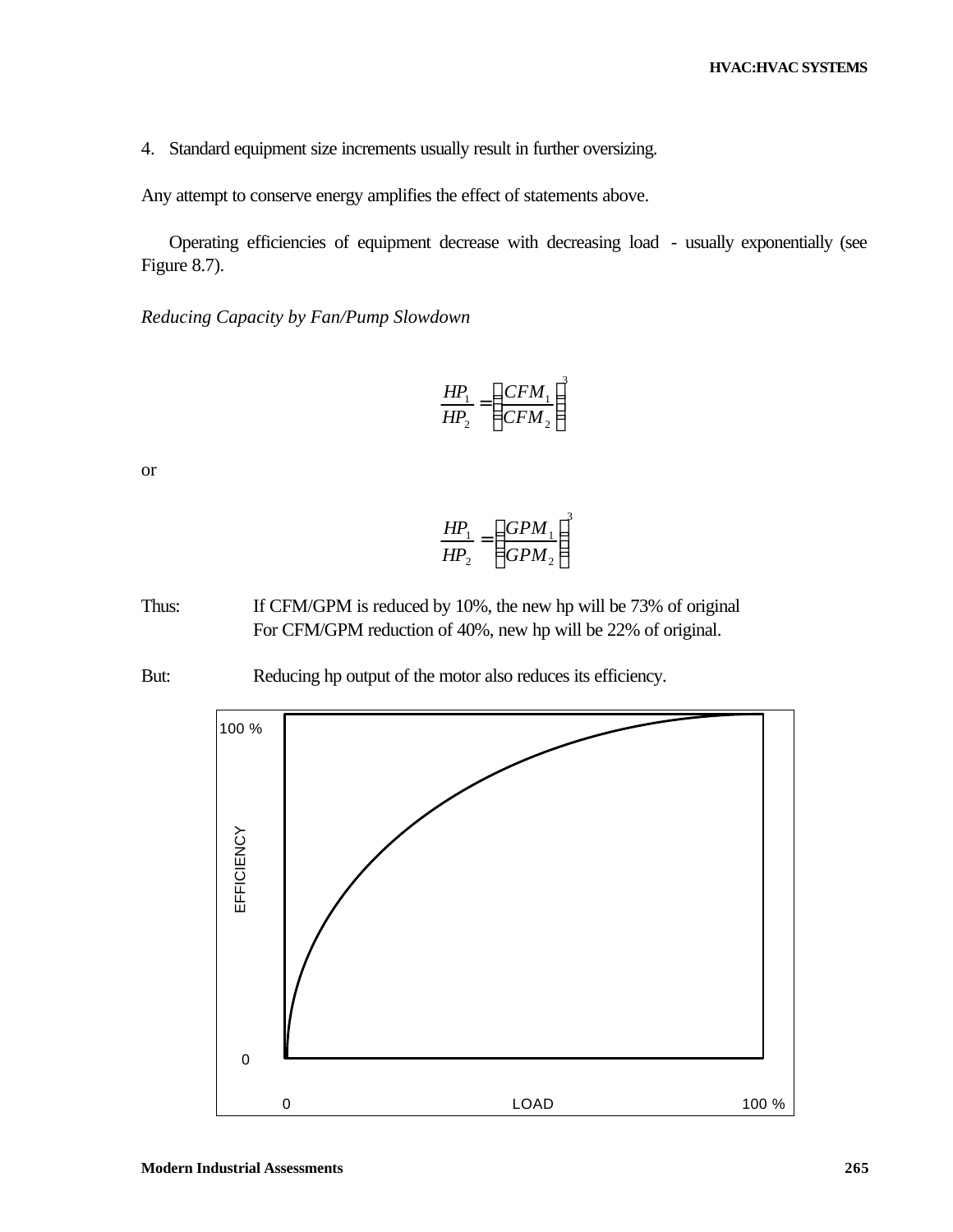

**Figure 8.7: Load vs. Efficiency**

**Figure 8.8: Control Valve Characteristics**

### *Maximize HVAC Savings*

- 1. Reduce fan & pump horsepower replace motors if necessary.
- 2. Reduce operating time turn it off when not needed.
- 3. Retrofit existing HVAC systems to some form of VAV (Variable Air Volume) systems.
- 4. Eliminate or minimize reheat.
- 5. Maintain, calibrate & upgrade control systems.

### **8.2.2. Design for Human Comfort**

Providing comfortable conditions for people engaged in the working process is not a superfluous luxury, as might be viewed by some. Good working conditions definitely increase productivity, besides the indirect benefit of employees' satisfaction in the workplace. However, all the comfort should be provided at the minimum expense, whether a company or a private residence.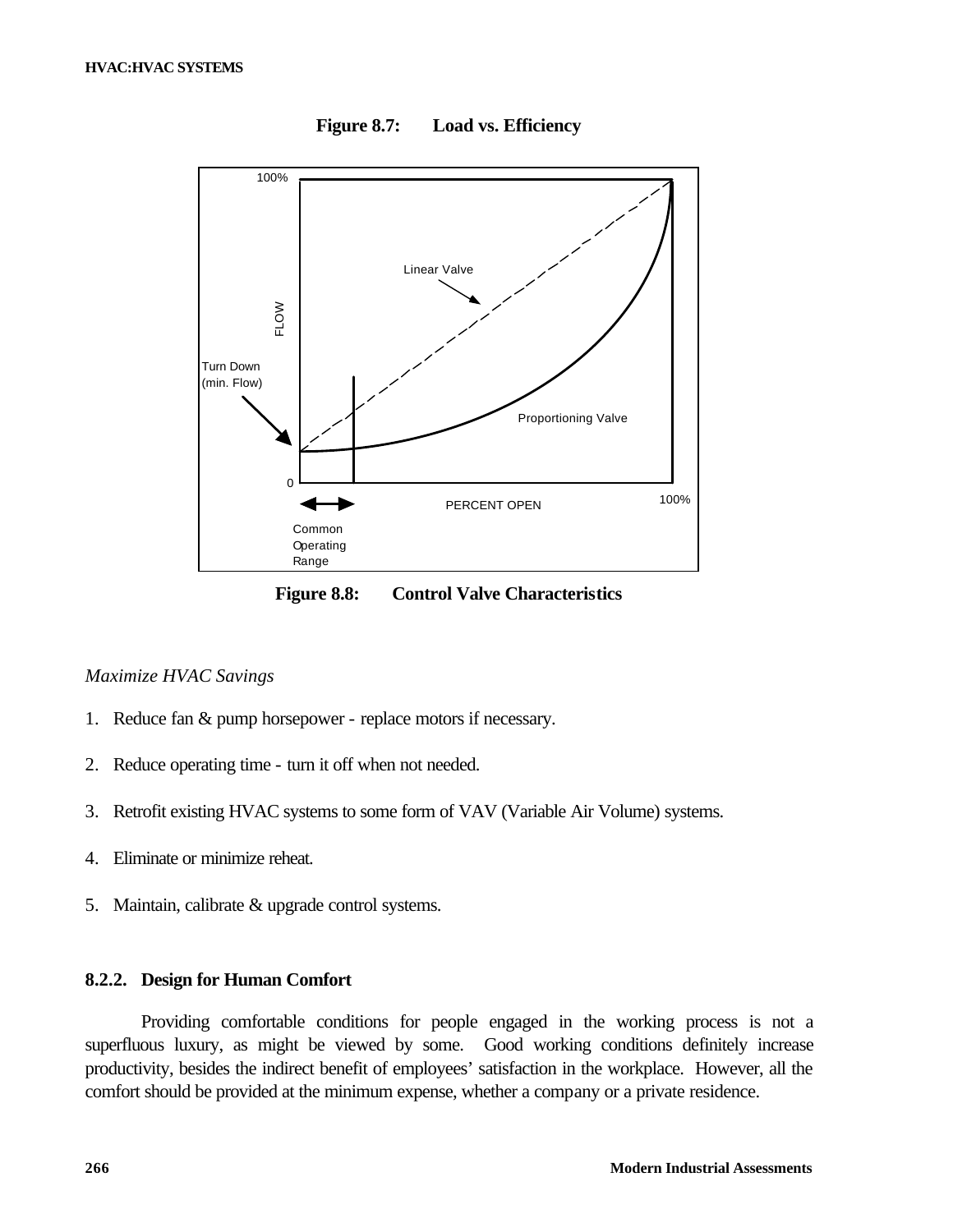## *Outline*

- Determination of indoor conditions and how they affect energy use.
- Impact upon equipment selection, ducting, and register design.
- How to determine if certain conditions will meet acceptable comfort criteria.
- Prevalent thoughts on comfort, including
	- Factors of influence
	- Calculation procedures
- Indoor design conditions
- Ventilation
	- ≥15 cfm fresh air per person
	- ASHRAE Standard 62-1989, "Ventilation for Acceptable Indoor Air Quality."



- 1. Summer
	- Take hot, moist air and cool it and dehumidify it
- 2. Winter
	- Take dry, cold air and warm it and humidify it
- 3. Questions
	- To what temperature?
	- To what humidity?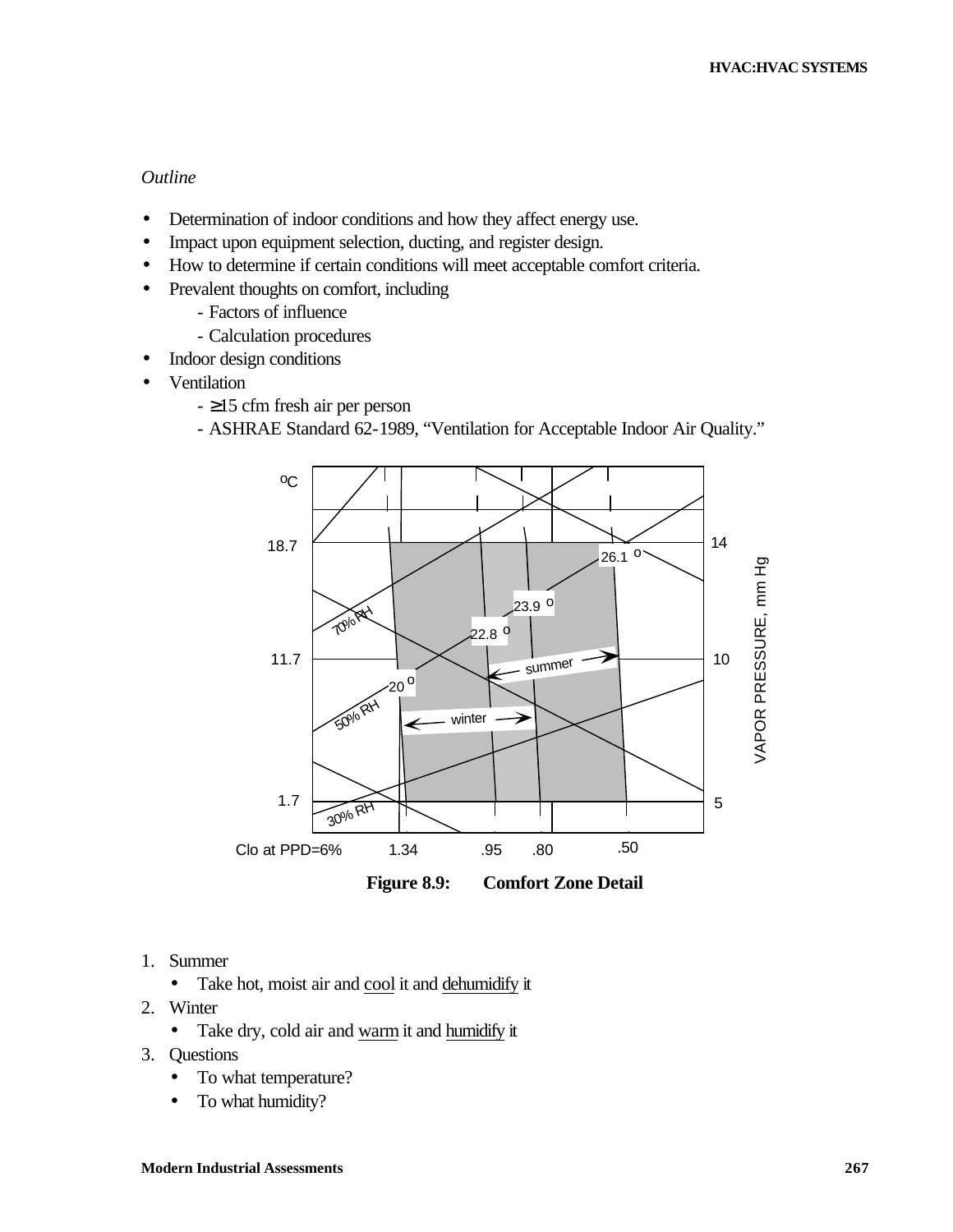#### **HVAC:HVAC SYSTEMS**

• What is the impact upon energy cost?

## **ASHRAE STANDARD 90-1980**

"Energy Conservation in New Building Design"

- 1. Summer
	- $T_{\text{room}} \geq 78^{\circ}F$
	- $\bullet$   $\phi$ <sub>room</sub>: Min HVAC energy use
	- $\geq$  0.3 ACH (residential)

where φ denotes humidity

- 2. Winter
	- $T_{room} \psi$  72°F
	- $\bullet$   $\phi$ <sub>room</sub>  $\psi$  30%
	- $\geq$  0.3 ACH (residential)

## *From the Comfort Chart*

- 1. SUMMER
	- $73^{\circ}F \psi T_{db} \psi 81^{\circ}F$
	- 20%  $\psi$  φ  $\psi$  60%
- 2. Winter
	- 68°F  $\psi$  T<sub>db</sub>  $\psi$  75°F
	- $30\%$   $\forall$  φ  $\forall$  70%

Since 1970, most of the work on comfort has been to re-define the x-axis on the comfort chart (see Figure 8.9) to be more general (i.e., include effects of heat radiation, clothing, metabolism, air motion, etc.).

The EUROPEAN approach is to minutely quantify comfort (reason: they don't heat their buildings as much). The UNITED STATES approach is to simply adjust the thermostat (becoming less acceptable to do so).

## *Comments and Observations*

1. ASHRAE is slow and conservative. Not aggressive in implementing energy policy (reacts, does not act).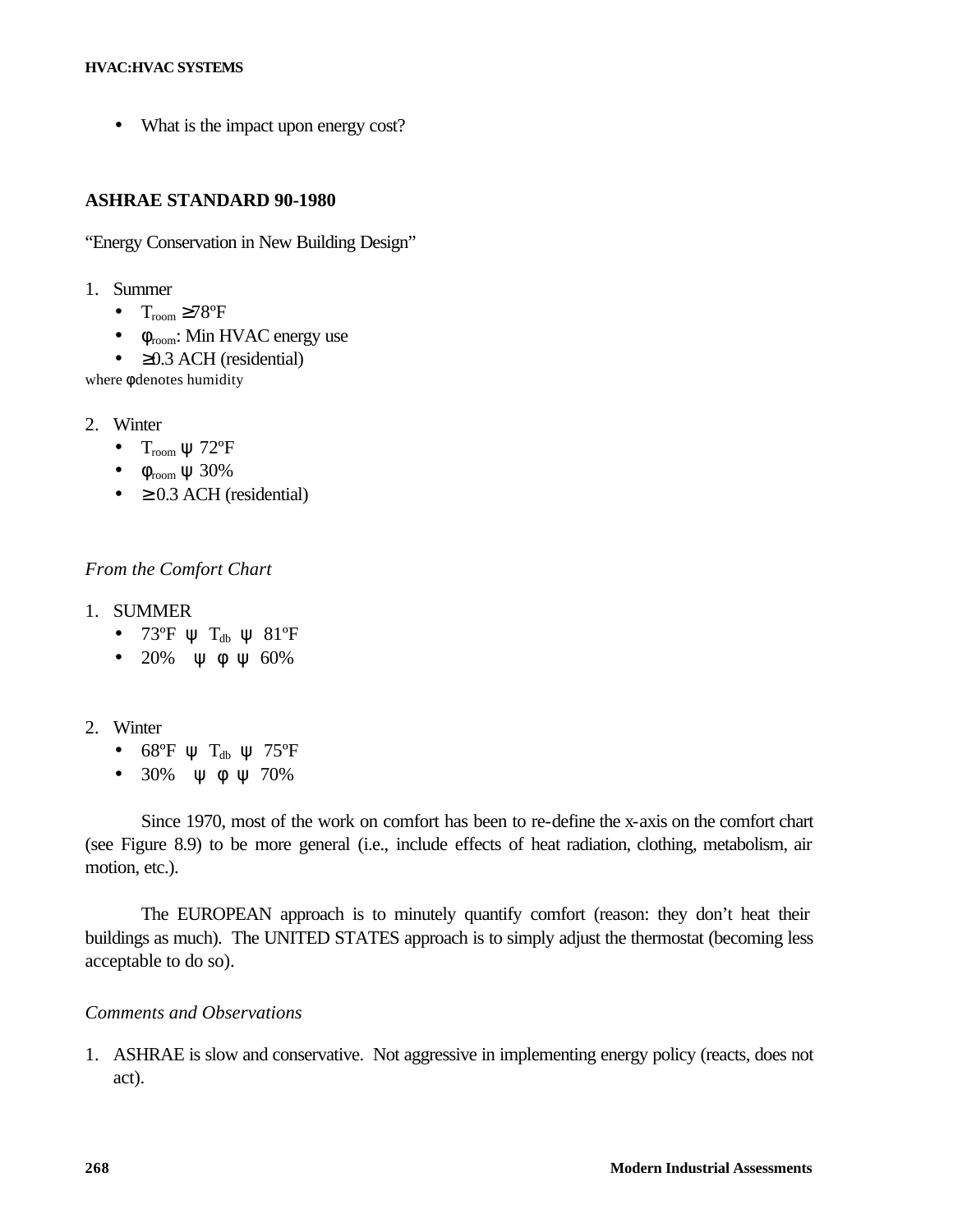- 2. Productivity is a key element. Change in Standards will be difficult unless accompanied by a change in people's attitudes (psychology).
- 3. If you know you are uncomfortable, it does little good to know why.
- 4. ASHRAE has done little in the area of transferring knowledge of comfort to design practice.

## *Factors Affecting Comfort*

1. Biological



 $T_{\text{CORE}} \approx 37^{\circ}\text{C} + 1^{\circ}\text{C}$  (98.6°F)  $T_{SKIN} \approx 92.7$ °F (buffer; adjusts to ambient)

Metabolic Heat Generation in an adult male:

- $\bullet$  ~ 100 W; seated at rest
- $\bullet$  ~ 850 W; heavy exercise
- $\bullet$  ~ 1,500 W; Olympic athlete

| <b>Various Activities</b> <sup>a</sup> | $Btu/h-ft^2$ | met <sup>p</sup> |
|----------------------------------------|--------------|------------------|
| Resting                                |              |                  |
| Sleeping                               | 13           | 0.7              |
| Reclining                              | 15           | $\rm 0.8$        |
| Seated, quiet                          | 18           | l .O             |
| Standing, relaxed                      | つつ           | ാ                |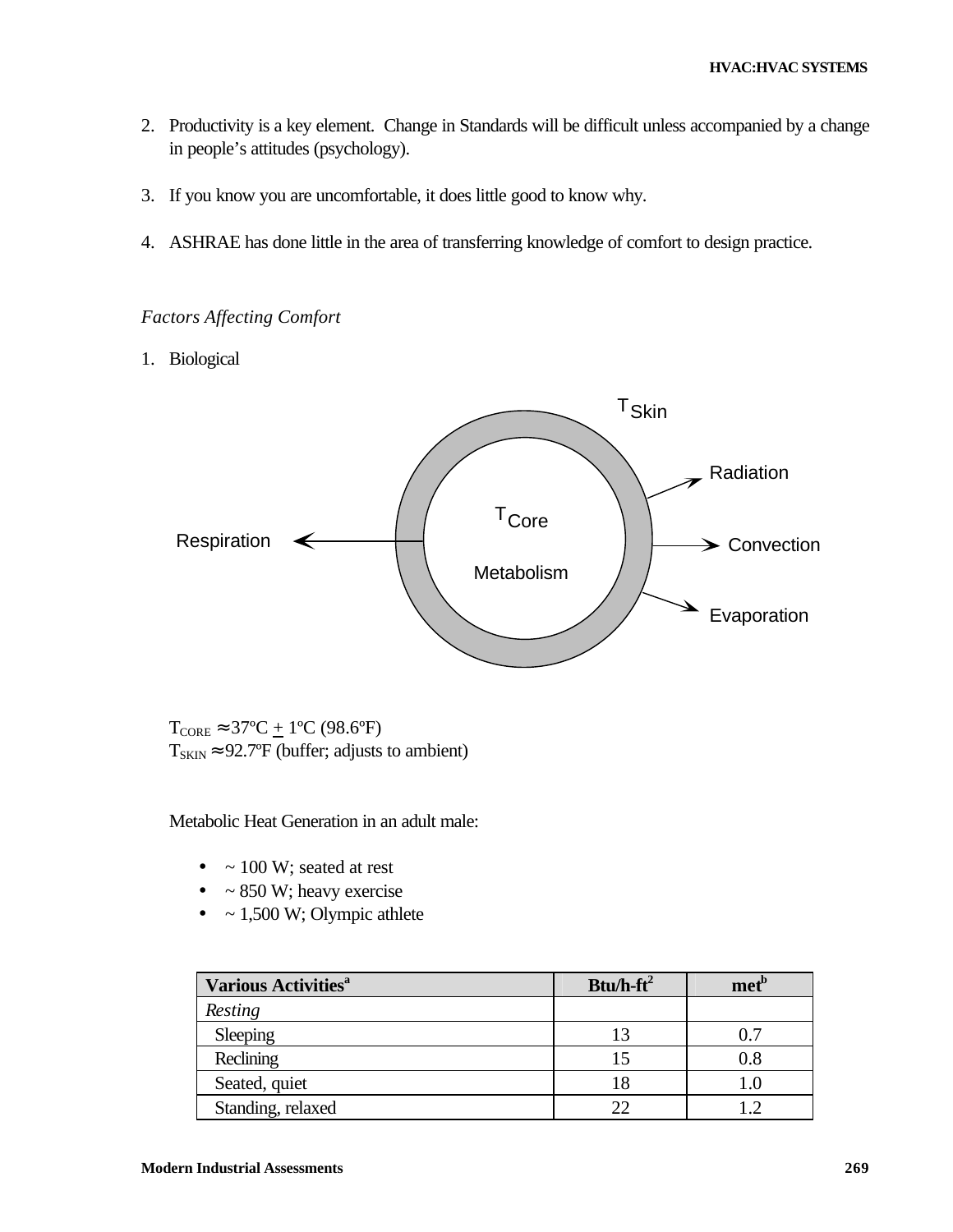| Various Activities <sup>a</sup>       | Btu/h- $ft^2$ | met <sup>b</sup> |
|---------------------------------------|---------------|------------------|
| Walking (on the level)                |               |                  |
| $0.89 \text{ m/s}$                    | 37            | 2.0              |
| $1.34 \text{ m/s}$                    | 48            | 2.6              |
| $1.79 \text{ m/s}$                    | 70            | 3.8              |
| <b>Office Activities</b>              |               |                  |
| Reading, seated                       | 18            | 1.0              |
| Writing                               | 18            | 1.0              |
| <b>Typing</b>                         | 20            | 1.1              |
| Filing, seated                        | 22            | 1.2              |
| Filing, standing                      | 26            | 1.4              |
| Walking about                         | 31            | 1.7              |
| Lifting/packing                       | 39            | 2.1              |
| Driving/Flying                        |               |                  |
| Car                                   | 18-37         | $1.0 - 2.0$      |
| Aircraft, routine                     | 22            | 1.2              |
| Aircraft, instrument landing          | 33            | 1.8              |
| Aircraft, combat                      | 44            | 2.4              |
| Heavy vehicle                         | 59            | 3.2              |
| Miscellaneous Occupational Activities |               |                  |
| Cooking                               | 29-37         | $1.6 - 2.0$      |
| House cleaning                        | $37 - 63$     | $2.0 - 3.4$      |
| Seated, heavy limb movement           | 41            | 2.2              |
| Machine work                          |               |                  |
| sawing (table saw)                    | 33            | 1.8              |
| light (electrical industry)           | 37-44         | $2.0 - 2.4$      |
| heavy                                 | 74            | 4.0              |
| Handling 50-kg bags                   | 74            | 4.0              |
| Pick and shovel work                  | 74-88         | $4.0 - 4.8$      |
| Miscellaneous Leisure Activities      |               |                  |
| Dancing, social                       | 44-81         | $2.4 - 4.4$      |
| Calisthenics/exercise                 | 55-74         | $3.0 - 4.0$      |
| Tennis, singles                       | 66-74         | $3.6 - 4.0$      |
| <b>Basketball</b>                     | 90-140        | $5.0 - 7.6$      |
| Wrestling, competitive                | 130-160       | $7.0 - 8.7$      |

a Compiled from various sources. For additional information see Buskirk (1960), Passmore and Durnin (1967), and Webb (1964).

b 1 met = 18.43 Btu/h-ft<sup>2</sup>

## **Table 8.1: Heat Flux Generated by Various Activities**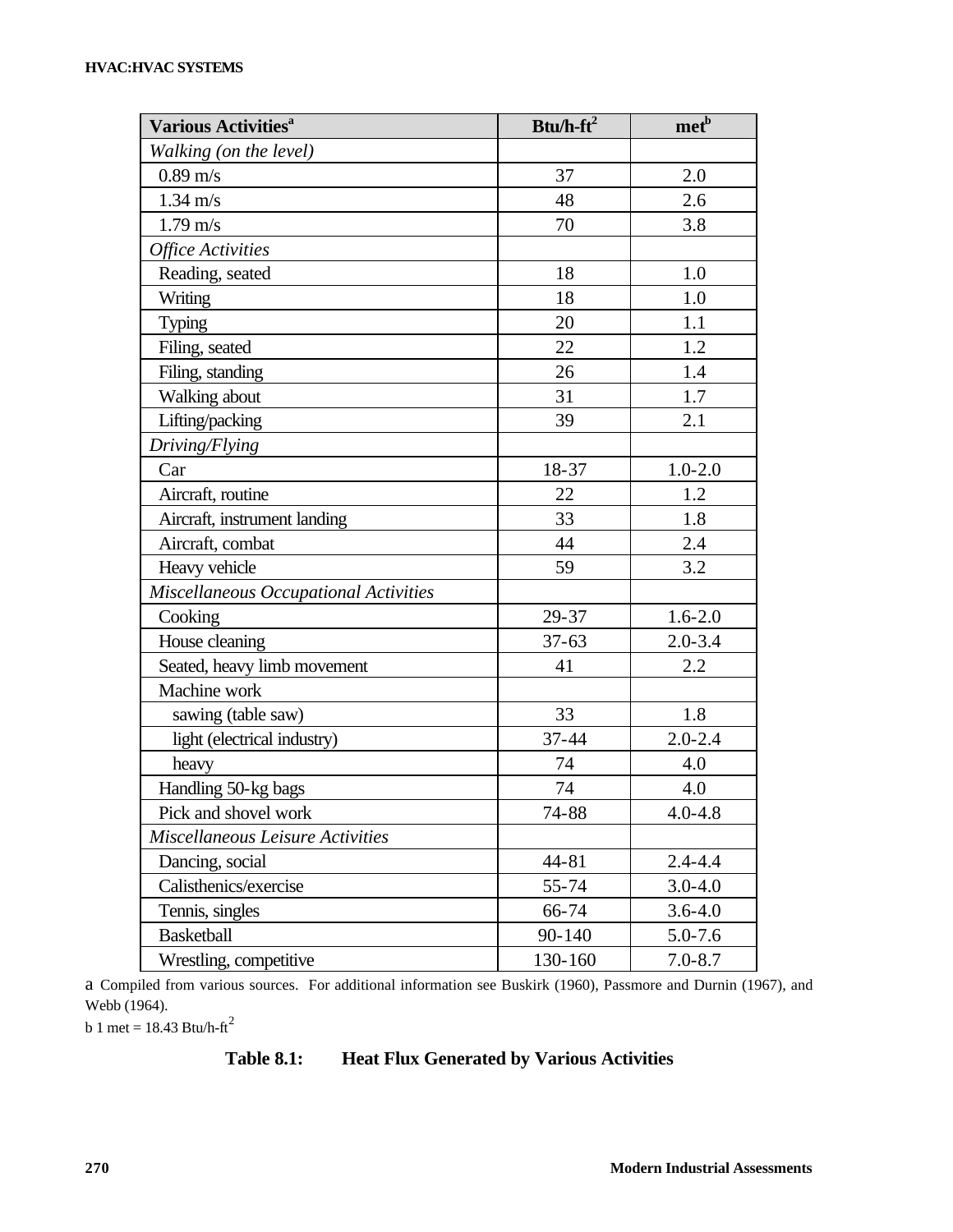- 2. Clothing
- Clothing resistance (clo);  $1 \text{ clo} = 0.155 \text{ m}^2 \text{°C/W} = 0.88 \text{ h} \text{--ft}^2 \text{~} \text{~} \text{F/Btu}$
- $1$  *clo*  $\approx$  R-1

| clo | <b>ATTIRE</b>              |
|-----|----------------------------|
|     | Slacks, short sleeve shirt |
|     | Three-piece suit           |
|     | Fur Coat                   |

| <b>Table 8.2:</b> | <b>Clothing Resistance</b> |
|-------------------|----------------------------|
|-------------------|----------------------------|

| <b>Garment description</b> <sup>a</sup> | I/clo | <b>Garment description</b> <sup>a</sup> | I/clo |
|-----------------------------------------|-------|-----------------------------------------|-------|
| Underwear                               |       | Dresses and Skirts                      |       |
| Man's briefs                            | 0.04  | Skirt (thin)                            | 0.14  |
| Panties                                 | 0.03  | Skirt (thick)                           | 0.23  |
| <b>Bra</b>                              | 0.01  | Long-sleeve shirt dress (thin)          | 0.33  |
| T-shirt                                 | 0.08  | Long-sleeve shirt dress (thick)         | 0.47  |
| Full slip                               | 0.16  | Short-sleeve shirt dress (thin)         | 0.29  |
| Half slip                               | 0.14  | Sleeveless, scoop neck (thin)           | 0.23  |
| Long underwear top                      | 0.20  | Sleeveless, scoop neck (thick)          | 0.27  |
| Long underwear bottom                   | 0.15  | <b>Sweaters</b>                         |       |
| Footwear                                |       | Sleeveless vest (thin)                  | 0.13  |
| Ankle-length athletic socks             | 0.02  | Sleeveless vest (thick)                 | 0.22  |
| Calf-length socks                       | 0.03  | Long-sleeve (thin)                      | 0.25  |
| Knee socks (thick)                      | 0.06  | Long-sleeve (thick)                     | 0.36  |
| Panty hose stockings                    | 0.02  | Suit Jackets and Vests (lined)          |       |
| Sandals/thongs                          | 0.02  | Single-breasted (thin)                  | 0.36  |
| Slippers (quilted, pile-lined)          | 0.03  | Single-breasted (thick)                 | 0.44  |
| <b>Boots</b>                            | 0.10  | Double-breasted (thin)                  | 0.42  |
| <b>Shirts and Blouses</b>               |       | Double-breasted (thick)                 | 0.48  |
| Sleeveless, scoop-neck blouse           | 0.12  | Sleeveless vest (thin)                  | 0.10  |
| Short-sleeve, dress shirt               | 0.19  | Sleeveless vest (thick)                 | 0.17  |
| Long-sleeve, dress shirt.               | 0.25  | <b>Sleepwear and Robes</b>              |       |
| Long-sleeve, flannel shirt              | 0.34  | Sleeveless, short gown (thin)           | 0.18  |
| Short-sleeve, knit sport shirt          | 0.17  | Sleeveless, long gown (thin)            | 0.20  |
| Long-sleeve, sweat shirt                | 0.34  | Short-sleeve hospital gown              | 0.31  |
| <b>Trousers and Coveralls</b>           |       | Long-sleeve, long gown (thick)          | 0.46  |
| Short shorts                            | 0.06  | Long-sleeve pajamas (thick)             | 0.57  |
| Walking shorts                          | 0.08  | Short-sleeve pajamas (thin)             | 0.42  |
| Straight trousers (thin)                | 0.15  | Long-sleeve, long wrap robe)            | 0.69  |
| Straight trousers (thick)               | 0.24  | (thick)                                 |       |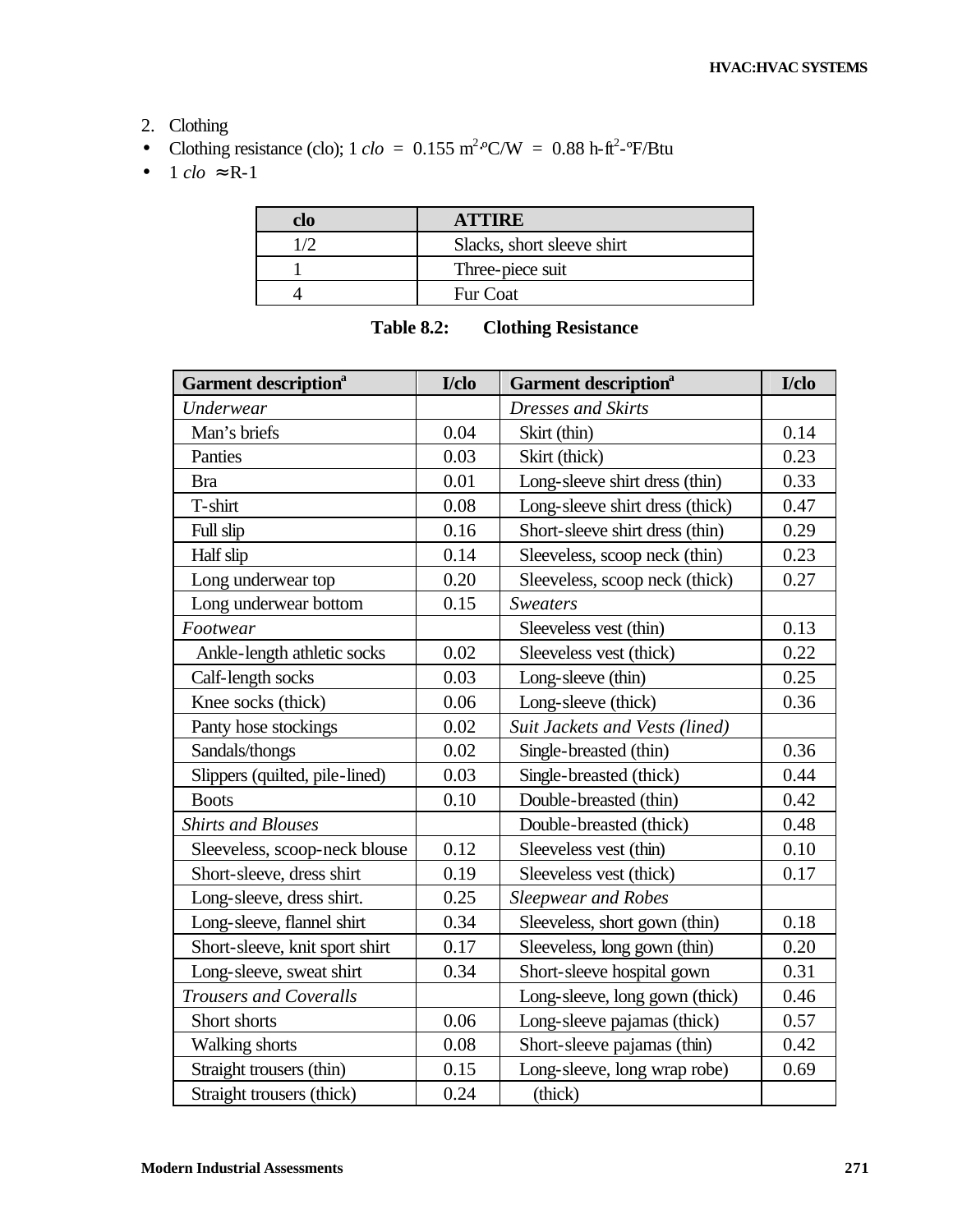#### **HVAC:HVAC SYSTEMS**

| Sweat pants | 0.28 | Long-sleeve, short wrap robe    | 0.48 |
|-------------|------|---------------------------------|------|
| Overalls    | 0.30 | (thick)                         |      |
| Coveralls   | 0.49 | Short sleeve, short robe (thin) | 0.34 |

a "Thin" garments are made of lightweight, thin fabrics worn in the summer; "thick" garments are heavyweight, thick fabrics worn in the winter.

**Table 8.3: Garment Insulation Values**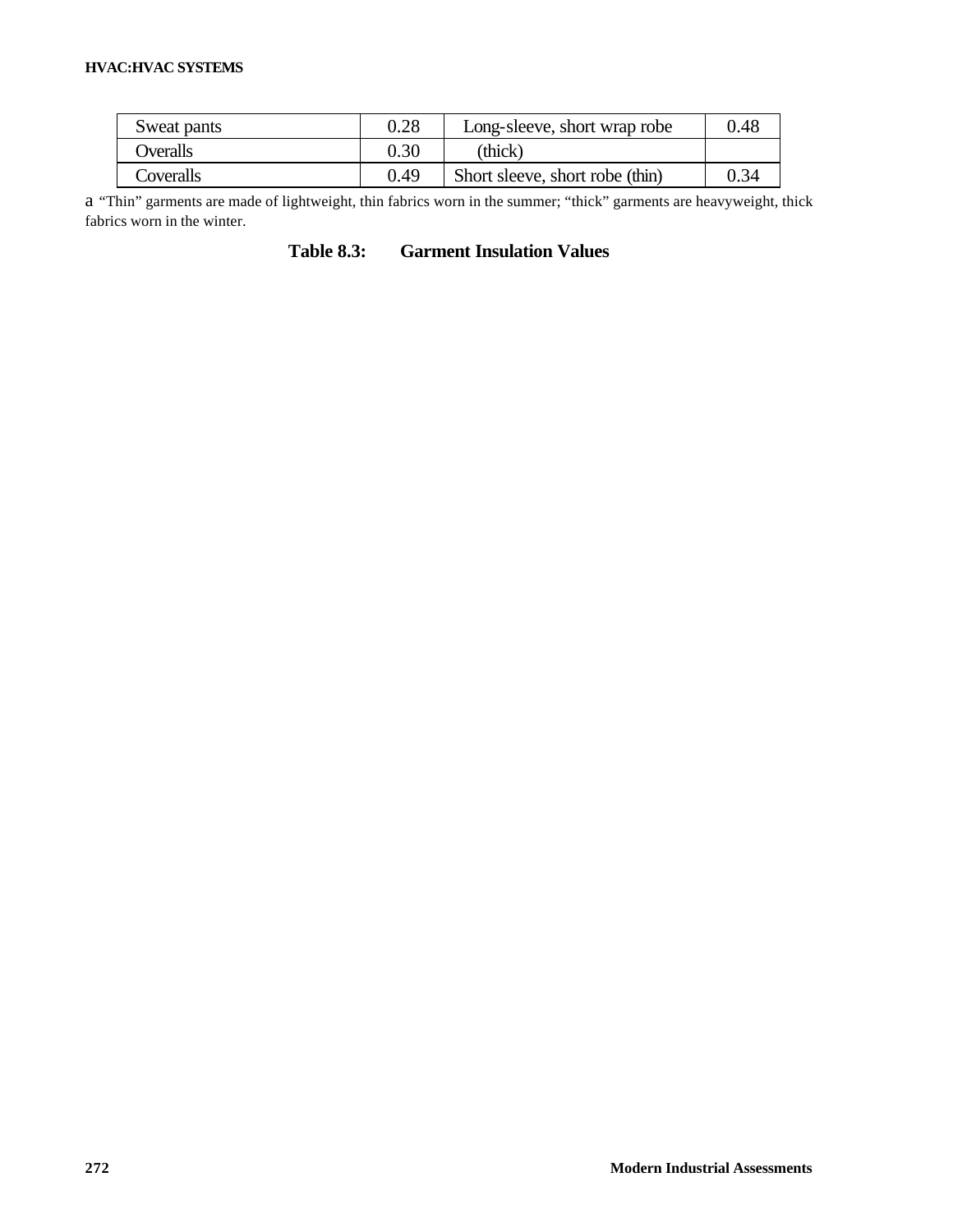- 3. Environmental indices
	- Operating temperature

$$
T_o = \frac{h_r T_r + h_c T_a}{h_r + h_c}
$$

$$
T_o = aT_r + (1 - a)T_a
$$

where  $T_r$  = mean radiant temperature and  $T_a = \frac{dy}{dt}$  bulb temperature

$$
\frac{1}{3} \le a \le \frac{2}{3}
$$

$$
T_r = \frac{1}{N} \sum_{i=1}^{N} T_i
$$

• Convection

| <b>Equation</b>               | <b>Limits</b> | <b>Condition</b>                     | <b>Remarks</b> /                                 |  |
|-------------------------------|---------------|--------------------------------------|--------------------------------------------------|--|
|                               |               |                                      | <b>Sources</b>                                   |  |
| $h_c = 0.061 V^{0.6}$         | 40 < V < 800  | Seated w/moving air                  | Mitchell (1974)                                  |  |
| $h_c = 0.55$                  | 0 < V < 40    |                                      |                                                  |  |
| $h_c = 0.475 + 0.044V^{0.67}$ | 30 < V < 300  | Reclining w/moving air               | Houdas<br>Colin<br>&<br>(1967)                   |  |
| $h_c = 0.90$                  | 0 < V < 30    |                                      |                                                  |  |
| $h_c = 0.92 \sqrt{0.53}$      | 100 < V < 400 | Walking in still air                 | V is walking speed<br>Nishi & Gagge<br>(1970)    |  |
| $h_c = (M - 0.85)^{0.39}$     | 1.1 < M < 3.0 | Active in still air                  | Gagge (1976)                                     |  |
| $h_c = 0.146V^{0.39}$         | 100 < V < 400 | Walking on treadmill in still<br>air | V is treadmill speed.<br>Nishi & Gagge<br>(1970) |  |
| $h_c = 0.068V^{0.69}$         | 30 < V < 300  | Standing in moving air               | Seppeman (1972)                                  |  |
| $h_c = 0.70$                  | 0 < V < 30    |                                      |                                                  |  |

## **Table 8.4: Equations for Convection Heat Transfer Coefficients**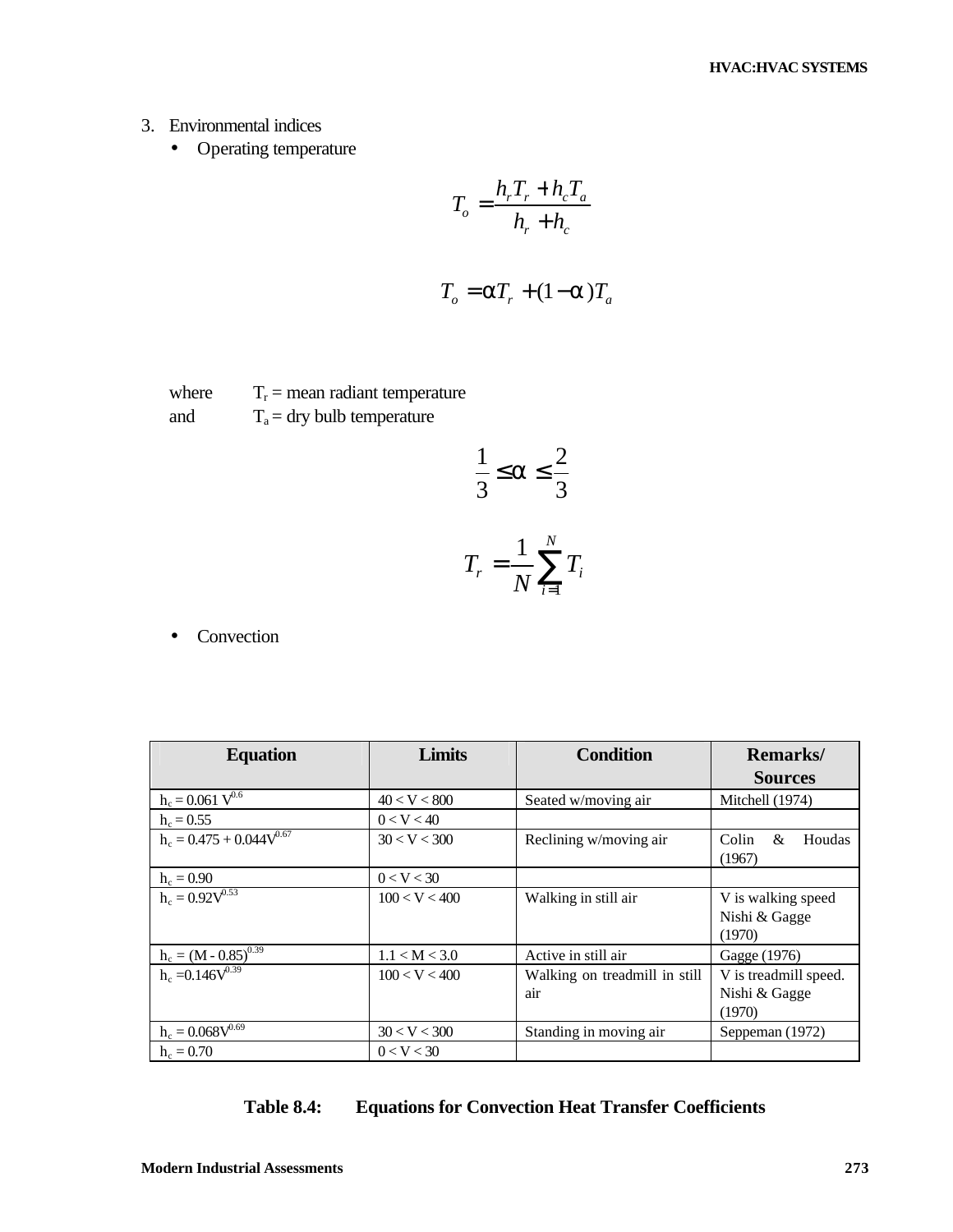where  $h_c$  is in Btu/h ft<sup>2</sup> V is in fpm M in met units; 1 met = 18.43 Btu/h ft<sup>2</sup>

## *Standard Conditions for Comfort*

- Icl =  $0.60$  *clo*
- $\bullet$  m = 1 *met*
- V ψ 20 *fpm*
- $Tr = Ta$
- $\dot{m} = 0.4$  (Moisture permeability index) (85% are comfortable)

## **8.2.3. General Types of Building Heating and Cooling**

The following pages show schematics (Figures 8.10-8.16) of many types of heating and cooling systems. Both equipment and controls are shown in the pictures to give an idea of how typical HVAC systems are designed.



**Figure 8.10: Sprayed Coil Dehumidifier**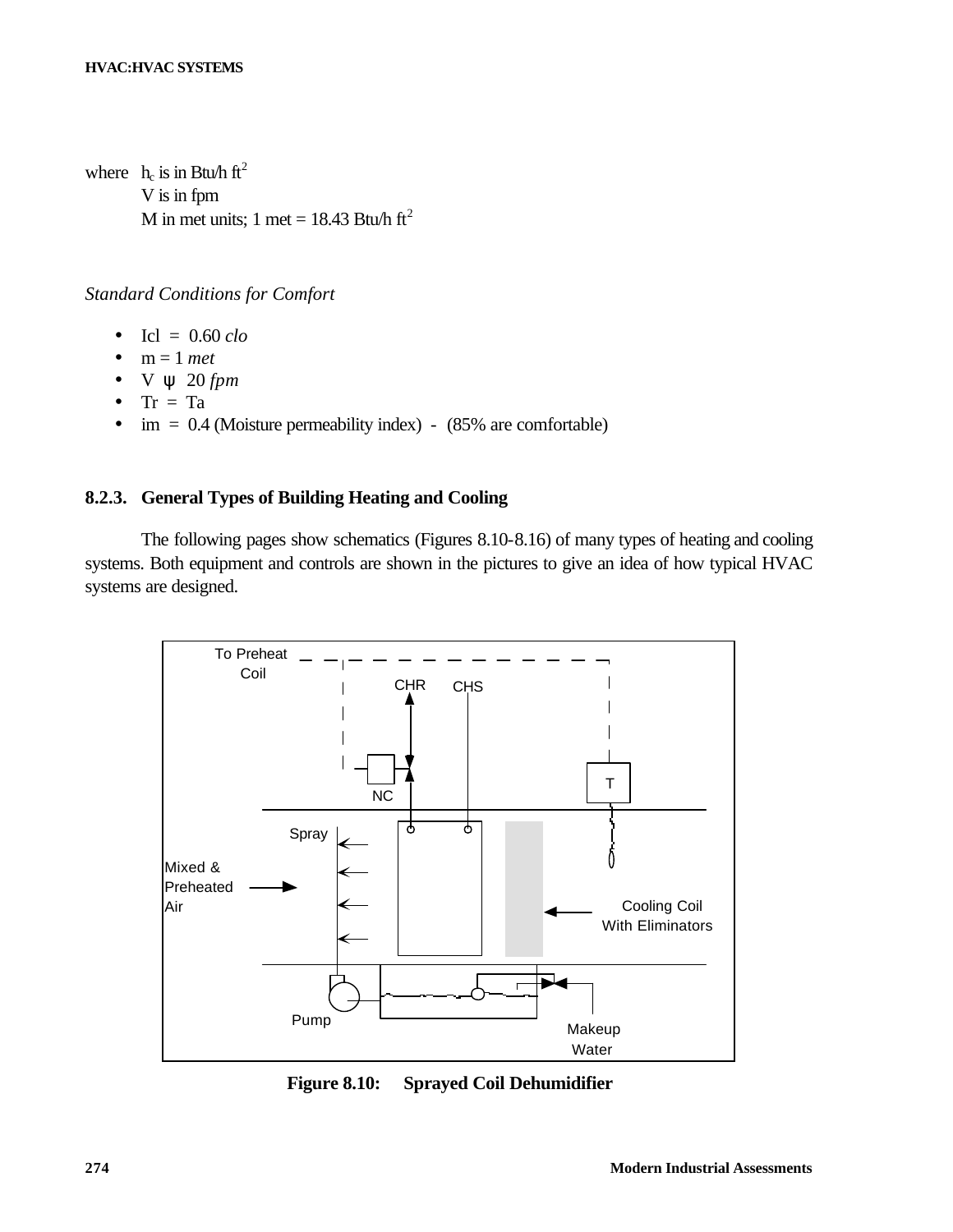

**Figure 8.11: Evaporative Cooling & Air Washer**

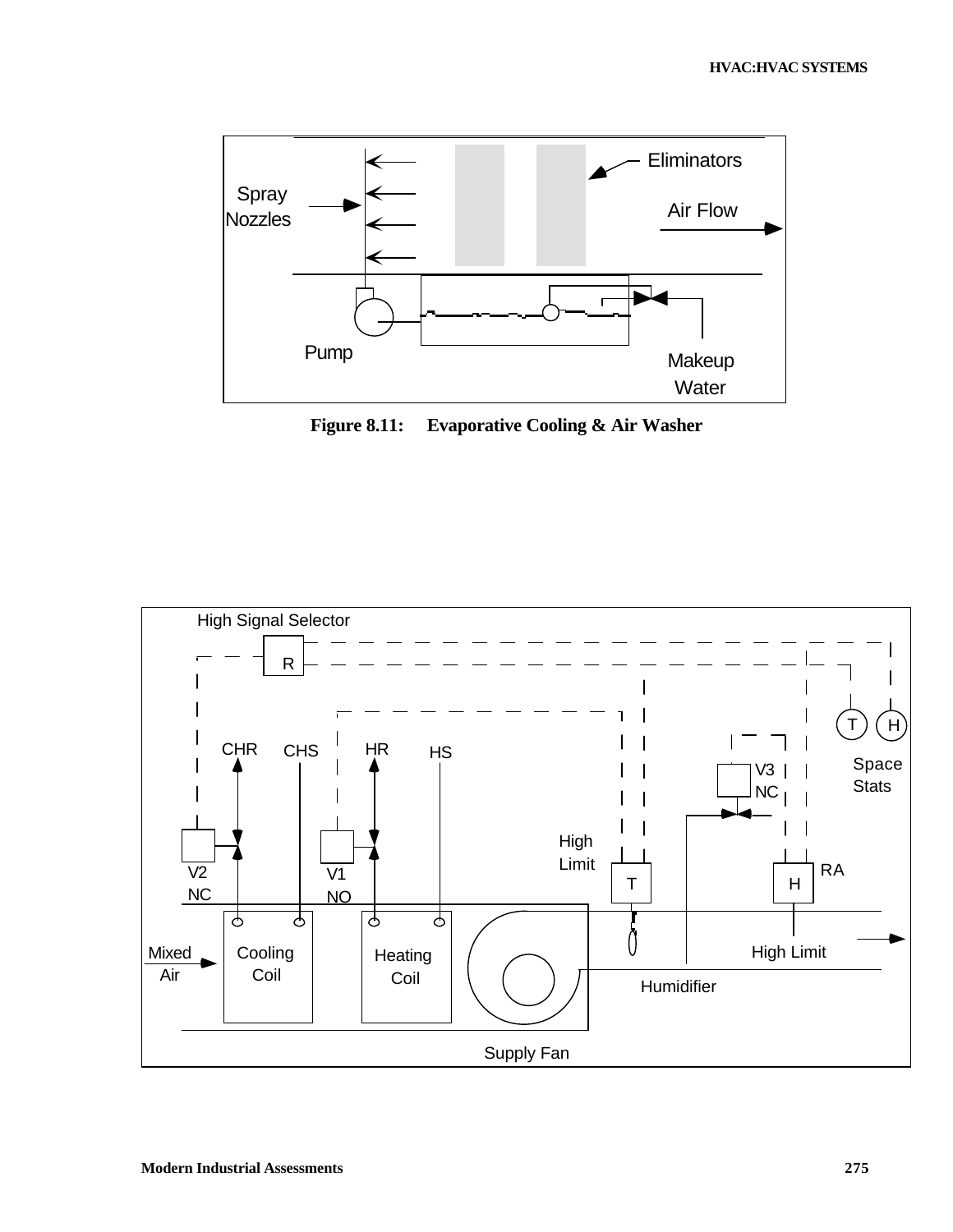



**Figure 8.13: Single Zone - All Direct Control from Space Thermostat**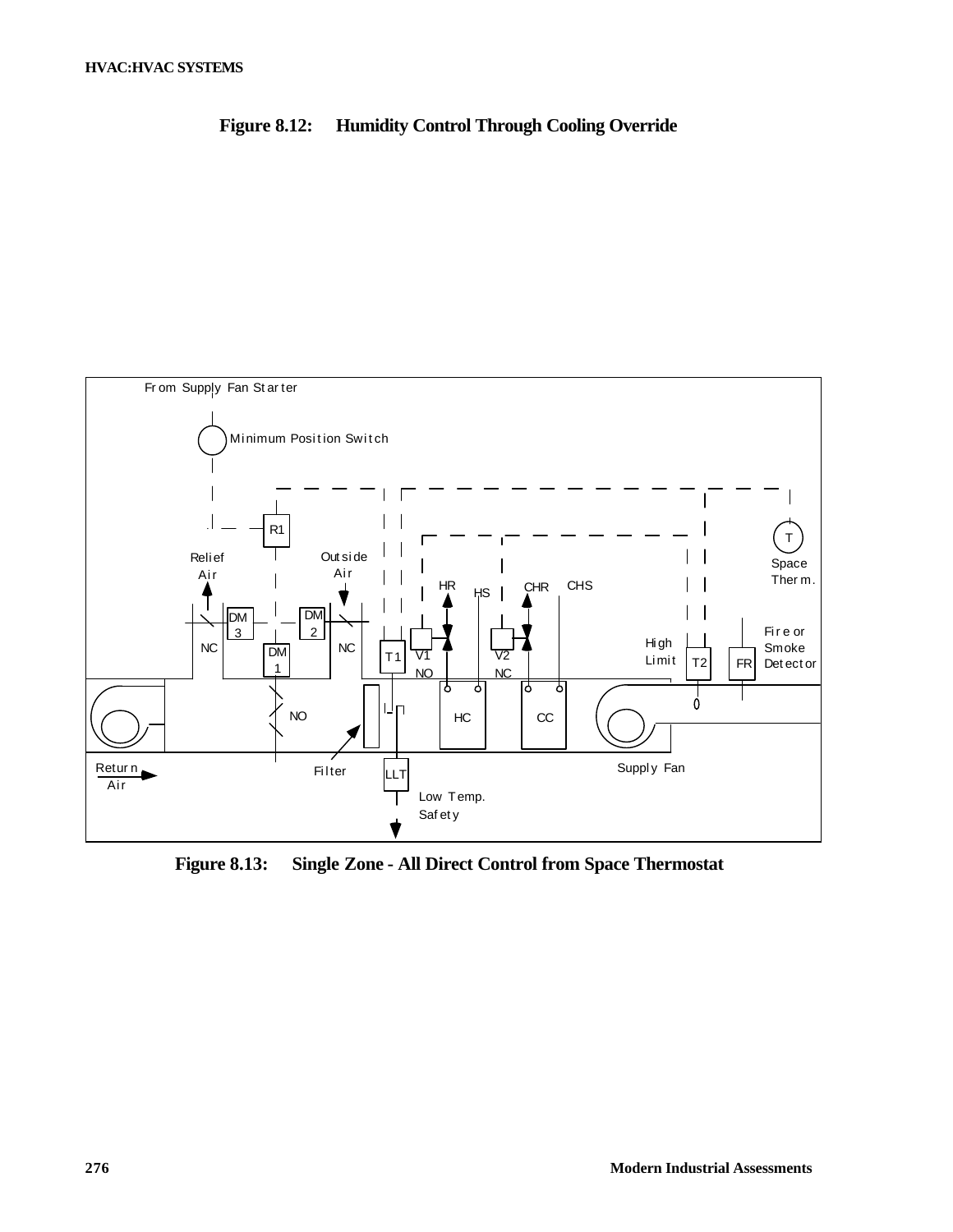

**Figure 8.14: Dual Duct Air Handling System**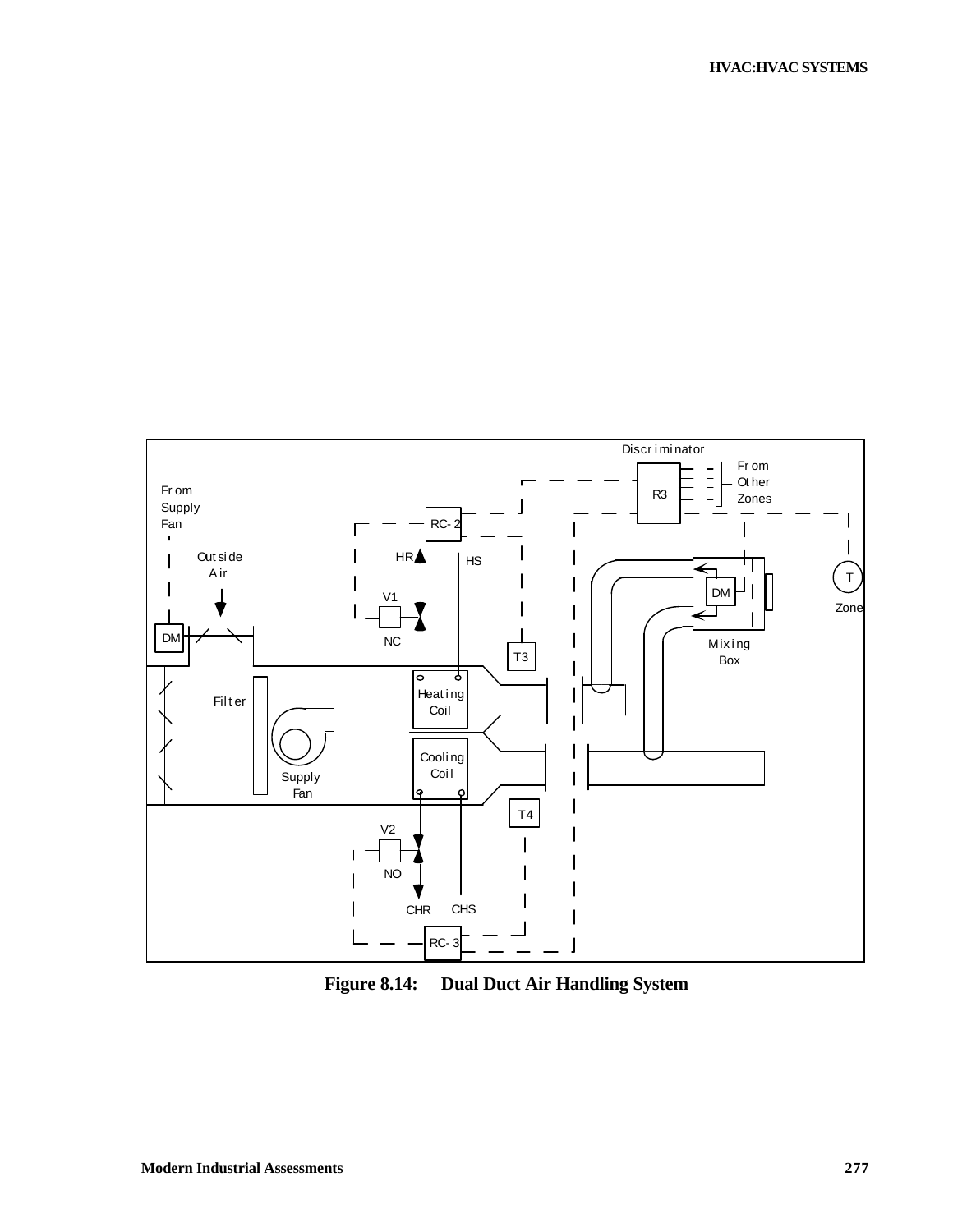

**Figure 8.15: Multizone Air Handling Unit**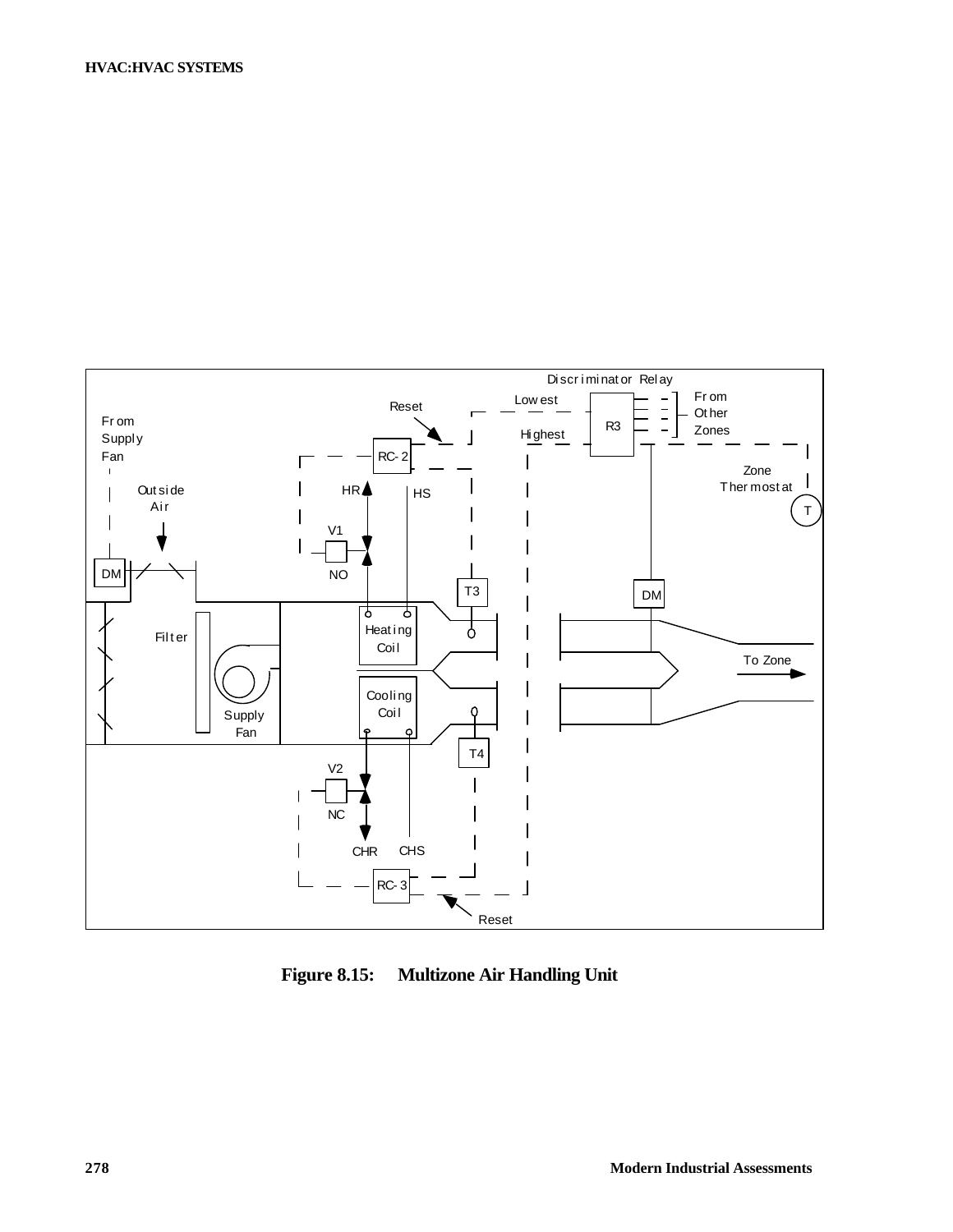

**Figure 8.16: Hybrid VAV Control System**

## *8.3. VENTILATION*

Many operations require ventilation to control the level of dust, gases, fumes, or vapors. Excess ventilation for this purpose can add significantly to the heating load. All air that is exhausted from the building must be replaced by outside air.

## **8.3.1. Introduction**

During the heating season the air must be heated to room temperature by makeup air units or by infiltration and mixing with room air. When process heating is also involved, excess ventilation results in a loss of energy at all times.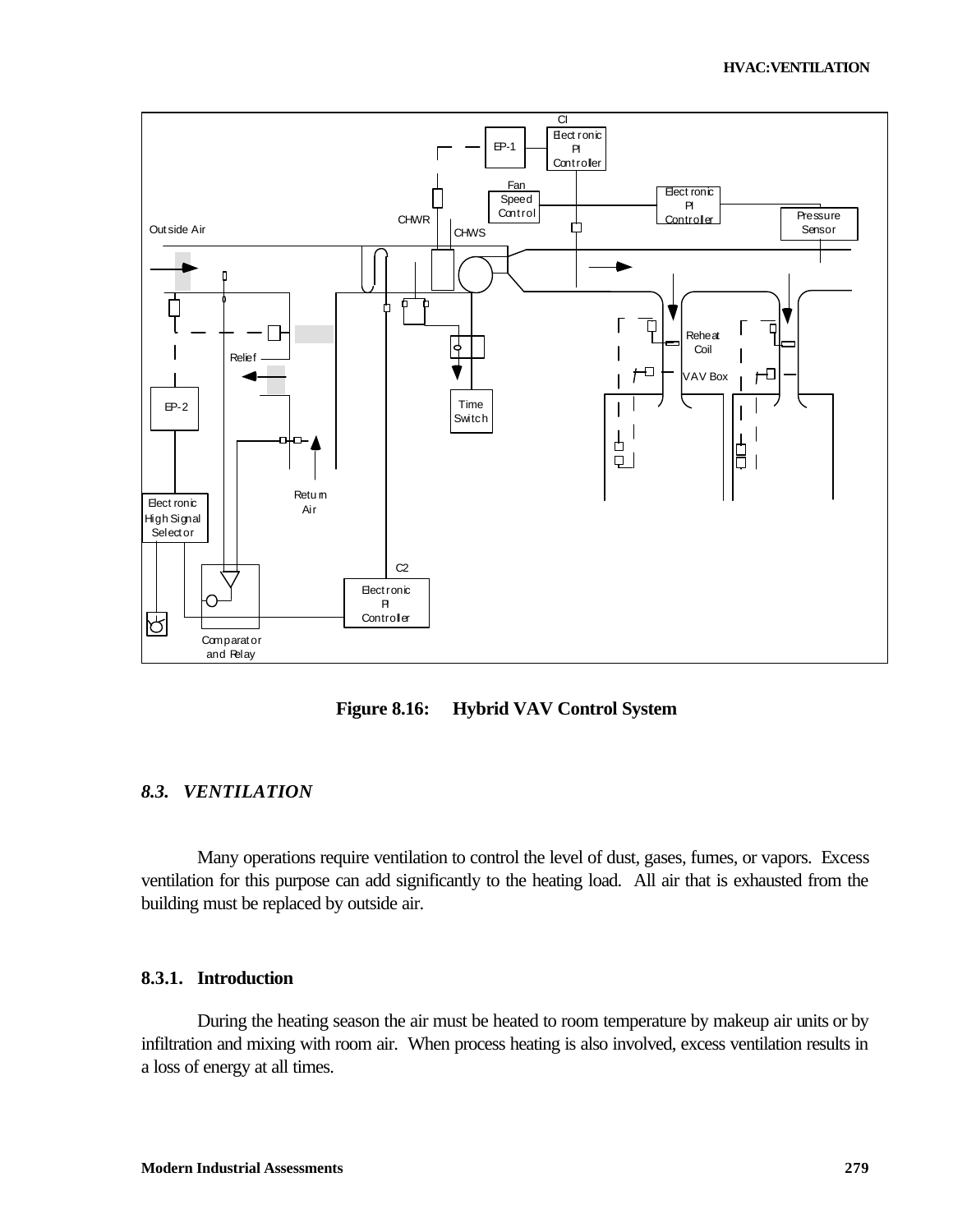A common problem during the winter heating season is negative building pressure resulting from attempting to exhaust more air than can be supplied. The most obvious problem encountered with air starvation is difficulty in opening doors. Negative pressure will lead to a number of other problems.

- 1. Heaters, ovens, and other plant equipment that depend on natural draft cannot operate properly under negative pressure and their combustion efficiency drops.
- 2. Downdrafts can cause condensation and corrosion. Fumes can also be drawn into the plant, affecting employee health and effectiveness.
- 3. Without proper exhaust, air stagnation creates concentrations of fumes or odors. Warm, moist air may even condense on manufactured products or mechanical and electrical equipment.
- 4. Workers near the building's perimeters may be subjected to drafts as the pressure differential between inside and outside draws cold air through doors and windows. Downdrafts can also occur around ventilation hoods which are temporarily inoperative. Turning up the thermostat causes employees in the middle of the building to become uncomfortable and offers little help to those near the walls.
- 5. Exhaust fans cannot work at rated capacity under negative pressure, and dust, dirt, and contaminants in the plant increase. Maintenance, housekeeping, and operating costs rise, and equipment wears out much faster. If new exhaust fans are added without equivalent makeup air capacity, equipment efficiency suffers.

Exhaust air flows are usually established for the more demanding winter conditions when negative pressures may exist. Consequently, with no adjustment to the exhaust system during the nonheating season when the building pressure is at equilibrium with the outside air, the exhaust rate will be greater. Where no process heating is involved, the resulting higher summer exhaust rate is not a problem. However, when process heating is involved, such as with ovens, the higher exhaust rate will increase the heat loss.

## **8.3.2. Losses**

Losses of air from buildings are inevitable. The air which was heated will slowly seep through gaps around windows, doors and ducts. It is a situation that has to be dealt with. On the other hand, not only would the total elimination of air leaks be prohibitively expensive, but also could also cause condensation and/or pressure inequality in the building with respect to the outside.

## *Room Air*

The following two equations may be used to estimate makeup air heating costs on an hourly and yearly basis.

Hourly Cost =  $1.08$  x cfm x  $\Delta t$  x (C/eff.)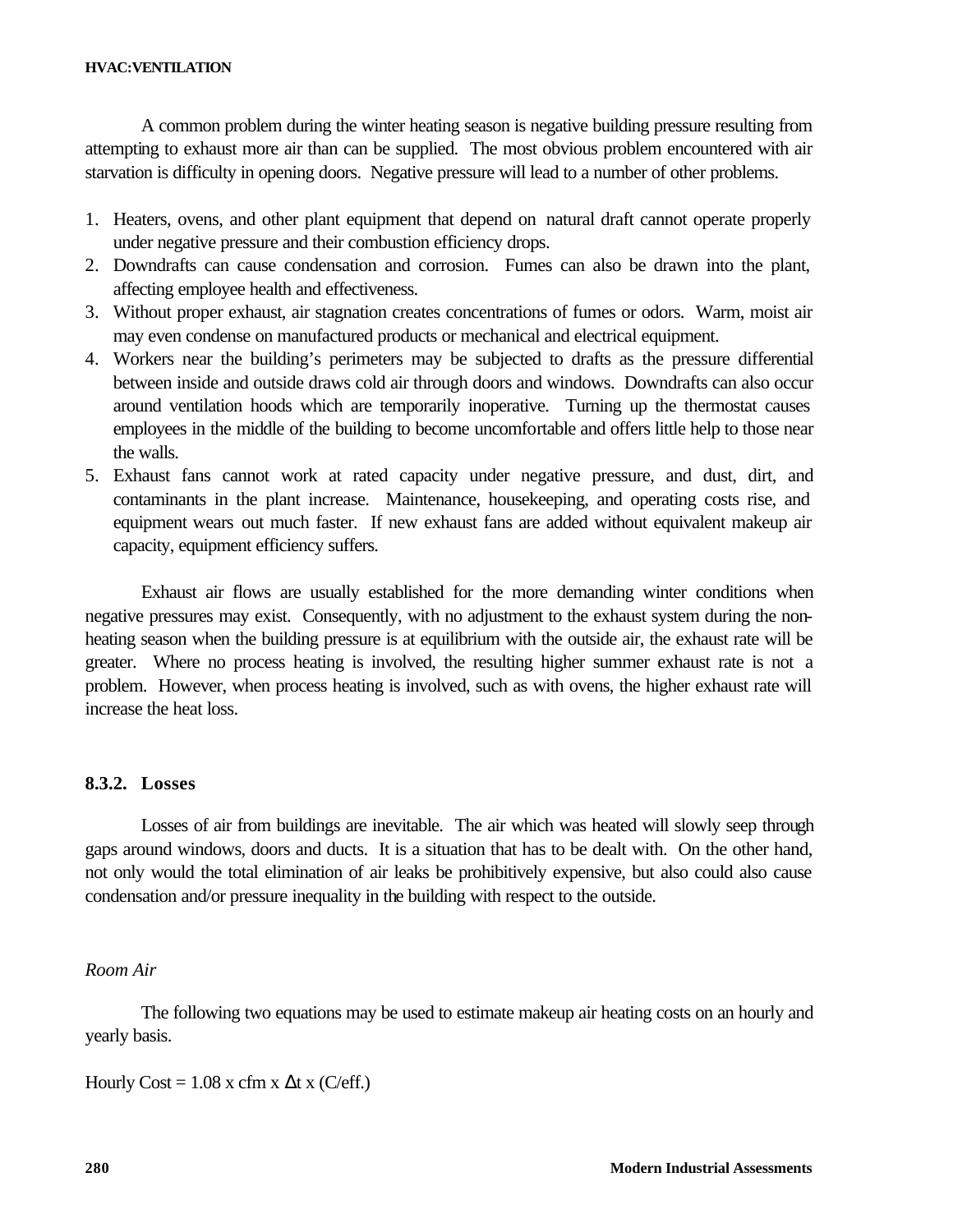Yearly Cost =  $(0.154 \times \text{cfm} \times \text{D} \times \text{dg} \times \text{C})$  / eff.

Pennsylvania

where

 $cfm = air volume$ ,  $cfm$  $\Delta t$  = outside temperature - inside temperature,  ${}^{\circ}\text{F}$  $C = \text{cost of fuel, } \frac{E}{E}$ eff = heater efficiency; if unknown, use 0.80 for indirect-fired heater  $D =$  operating time, hours/week dg = annual degree days: 4,848 for New York City, New York or 5,930 for Pittsburgh,

For example, assume 10,000 cfm with 40ºF outside temperature, operating 15 shifts per week.

Cost/hr =  $1.08 \times 10,000 \times (70 - 40) \times (33.00/10^{6}$ Btu) x (1/80%) = \$1.215

Annual Cost =  $0.154 \times 10,000 \times 120 \times 4,848 \times (\$3.00/10^6$ Btu)  $\times (1/80\%) = \$3,360$ 

#### *High-Temperature Exhaust*

In the case of a high-temperature exhaust, as from an oven, the loss is magnified because the air contains useful energy. During the heating season, cool makeup air needs to be warmed to room temperature first before being heated to the necessary temperatures in the ovens. This extra energy input is unnecessary unless the amount of makeup air could be minimized.

An example of the potential saving for a reduction in exhaust for 1,000 cfm at 250ºF is as follows:

1. Saving for heating outside air to 65ºF, given:  $cfm = 1,000$  $D = 120$  operating hours per week  $dg = 2,500$  degree days  $C = $4.24/MM$ Btu heat in steam Using the above formula:

Annual savings =  $0.154 \times 1,000 \times 120 \times 2,500 \times (\$4.24/106) = \$196/\text{yr}$ 

2. Saving for reduction in process heat load (250ºF - 65ºF)

Annual Saving = 1,000 cfm x  $1.08^*$  x (250°F - 65°F) x 6,000 hrs/yr x \$4.24/MMBh heat in steam\*\*

 $= $5,080/yr$ Total Saving =  $$196 + $5,080 = $5,276/yr$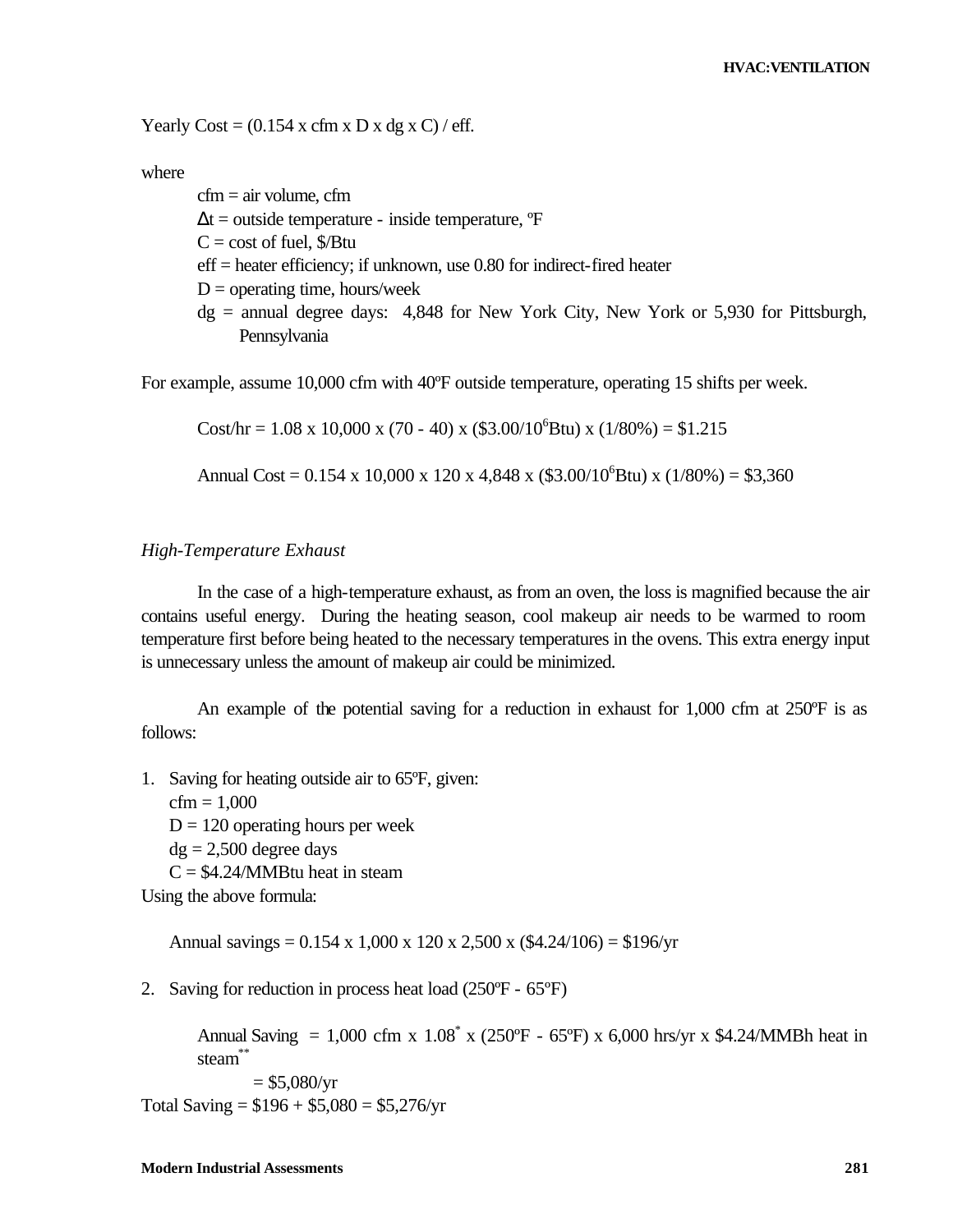Additional saving in fan horsepower is possible if fan speed is reduced.

\*  $1.08 = 60$  min/hr x 0.075 lbs/cu ft x 0.24 specific heat of air

\*\* If a direct-fired gas makeup unit is used, the air is heated at nearly 100 percent efficiency. For an indirect unit an efficiency of 80 percent or \$3.75/MMBtu can be used.

## *Air -Water Mixture*

The air loss is considerably greater when water vapor is included with the exhaust, as occurs with washing or drying.

As an example of the heat loss from an exhaust including water vapor, the enthalpy of dry air at 110ºF is 26.5 Btu per pound; the enthalpy of a saturated mixture of air and water vapor is 87.5 Btu per pound of dry air.

The extent of this loss emphasizes the importance of using minimum exhaust where heated baths are involved. A high temperature psychrometric chart can be used to determine enthalpies at other conditions.

#### **8.3.3. Balance Air Flows**

Too often no provision is made to supply sufficient makeup air. Consequently, it must leak through doors, windows, and stray openings, producing undesirable drafts in the vicinity of the leakage.

Barring the ability to make sufficient reduction in exhaust to balance the air supply and demand, the best practice is to add more makeup air units to supply heated air in amounts equal to that exhausted and distribute it in the region of the exhaust system. While this will contribute little to energy conservation, it will eliminate the problems associated with negative pressure.

Plant personnel should check all exhausts to determine if losses can be reduced or eliminated. Measures than can be taken to reduce exhaust losses are:

- 1. Shut off fans when equipment is down.
- 2. Reduce volume to a minimum but adequate amount to satisfy ventilation needs.
- 3. Reduce temperature.
- 4. Recover exhaust.

### *Shut off Fans*

The most obvious improvement is to shut off any exhaust fans that are not needed. Exhaust fans are often left running even if the equipment they are ventilating is down. Some typical examples are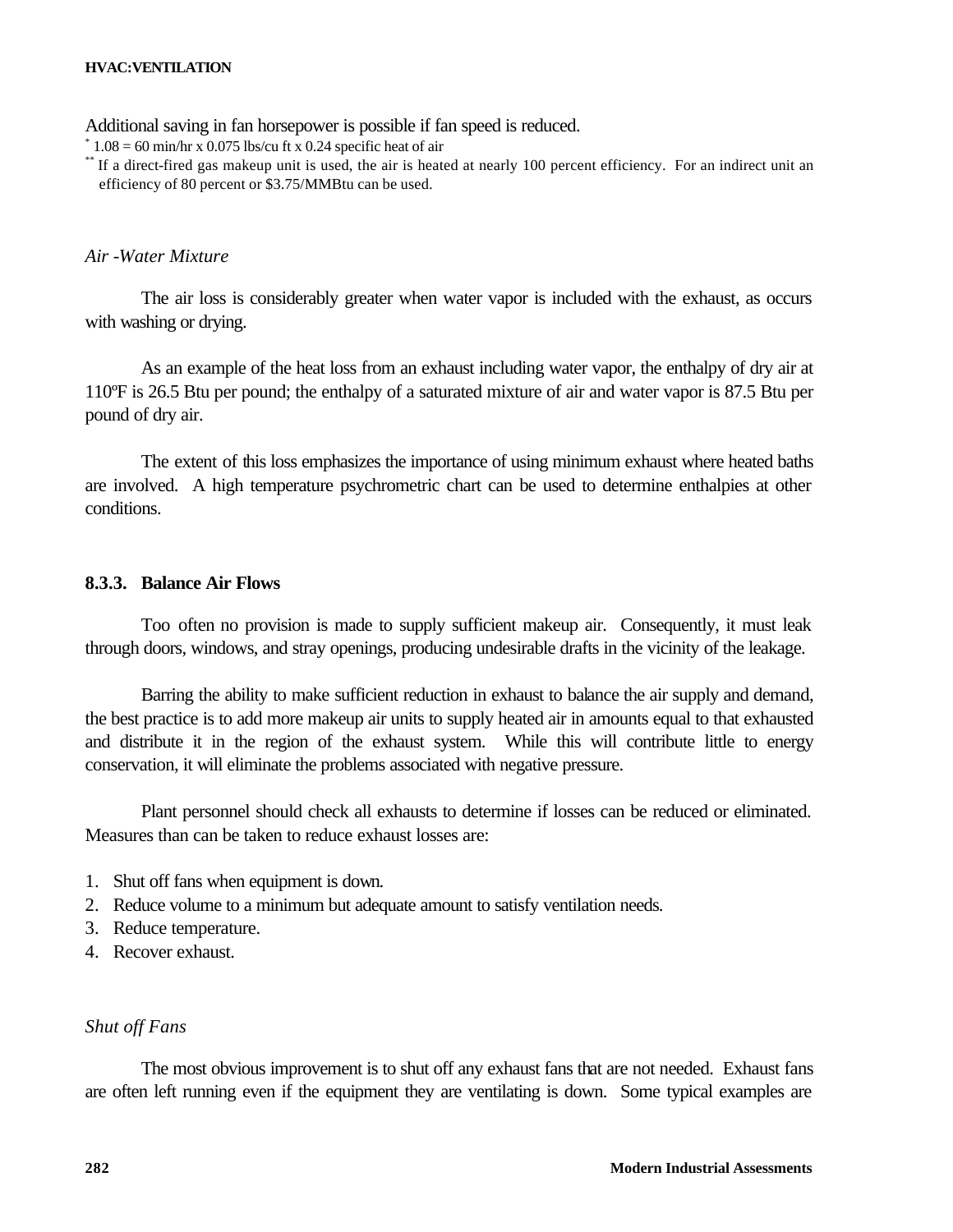spray booths and ovens or dryers. Fans are typically left on during periods of no production, such as evenings or weekends.

#### *Reduce Volume*

The next best improvement is to reduce exhaust rates to the minimum, but adequate, amount. Some reduction in existing rates may be possible because:

- 1. Exhaust rates may have been established with a large margin of safety when energy costs were not a significant factor.
- 2. The exhaust rate may have been increased at one time to resolve a temporary problem which no longer exists.
- 3. Rates may be set to satisfy the most extreme need, which may be far in excess of normal operation.

In the first case, a simple adjustment of the damper setting to reduce flow may be sufficient. Where production loads fluctuate, the damper setting can be varied with the load when practical.

## **§** *Improve Hood Design*

Often, one of the most direct and easiest means to reduce the volume of exhaust air is by proper hood design. In many instances, equally effective ventilation can be provided with less exhaust by improving the design of the exhaust hoods. The result is lower fan power consumption and reduced heat loss. In general, the most effective hood designs are those which completely surround the emission source with minimum openings to the surrounding area. Following are some guidelines for optimum hood design.

#### Enclosure

The more complete the enclosure, the less exhaust air is required. Exhaust hoods are commonly located at a considerable distance from the surface of a tank. As a consequence, room air is exhausted along with the fumes. Rates are also increased if control is upset by cross drafts in the area. The following steps can provide a more complete enclosure.

- 1. Extend the hood vertically on one or more sides. This approach can be taken where access is not necessary on all sides.
- 2. Provide a hanging drop cloth or plastic strips that will allow for access when necessary without undue interference with operation.

#### Distance from Source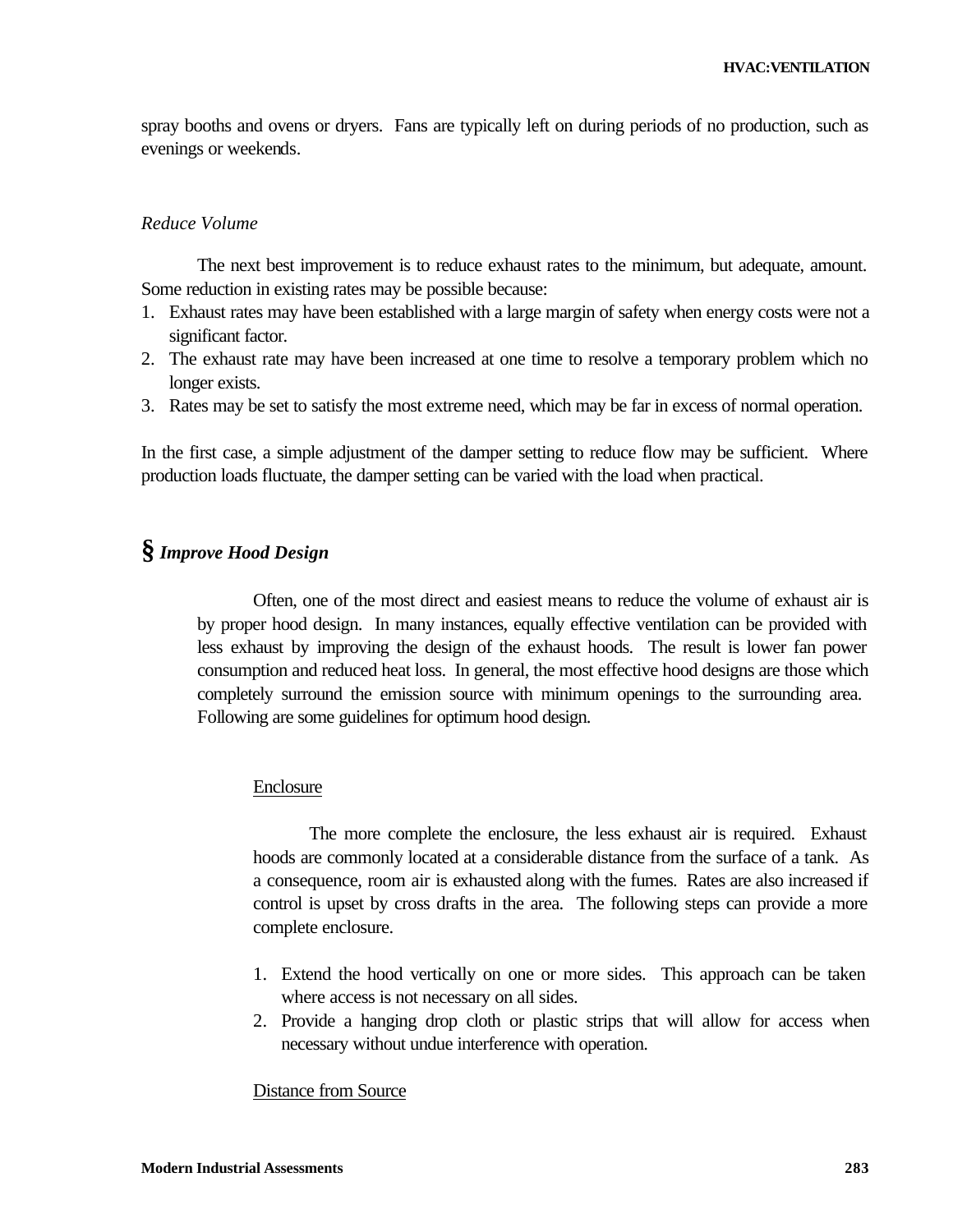If enclosing the source with side panels is not practical, the hood should be as close as possible to the source and shaped to control the area of contamination. The required volume varies as the square of the distance from the source.

#### Flanging

The addition of flanges will eliminate air flow from ineffective zones where no contaminant exists. Air requirements can be reduced as much as 25 percent by incorporating flanges in the hood design.

## Capture Velocity

The air flow past the source must be sufficient to capture the contaminant. However, if no standards are used, proper capture velocity or volume should be determined to avoid unnecessary exhaust.

#### Large Openings

Where exhaust openings are large in size, the hood can be made more effective by incorporating multiple take-offs, slotted openings, baffles, etc. Hoods with this feature will provide more uniform flow over the area to be ventilated and reduce total air requirements.

#### Outside Air

The introduction of outside air, where possible, at the point of ventilation will reduce the amount of room air exhausted. Heating requirements will, therefore, be reduced.

#### *Reduce Temperature*

Process requirements usually dictate the temperature at which the process must be maintained. However, a review of conditions may indicate opportunities to reduce temperature in the following areas:

- Current practice maintains temperature above standard to provide a wide margin of safety.
- The standard was established arbitrarily or without adequate testing.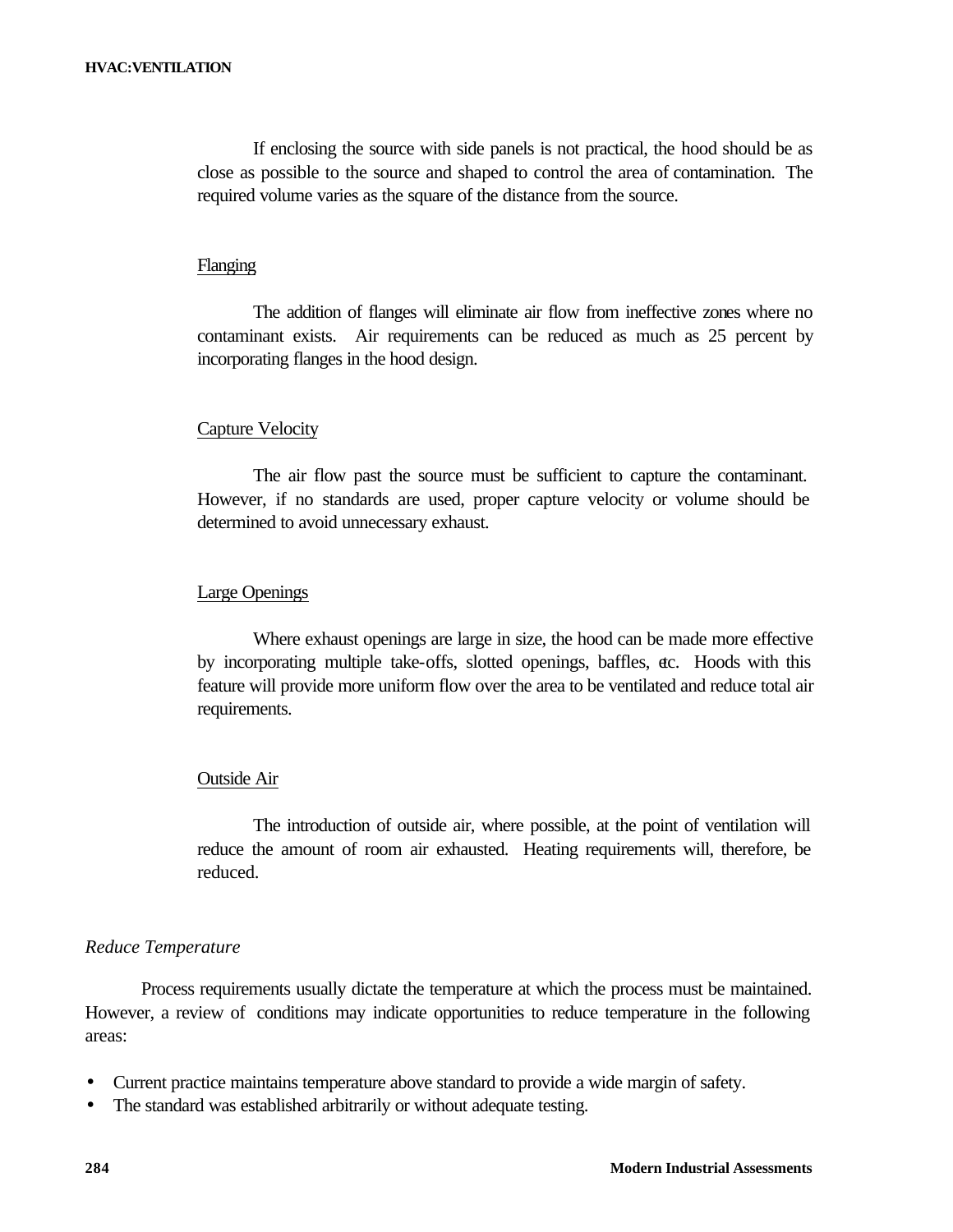• The standard was established to handle a worse-case scenario which no longer exists or occurs rarely (at which time exhaust rate could be increased).

#### *Recover Heat*

Heat recovery from the exhaust air should be considered after first completing the steps to reduce exhaust loss by any of the above methods.

#### **Precautions**

Several precautions should be considered in the evaluation of a heat recovery system.

- 1. Because air is less dense than water, large volumes of air are required to approach the equivalent Btu content of waste water. Where heat recovery from both systems cannot be beneficially utilized, a heat recovery system for water is generally preferable to air because of the formers better payback and lower maintenance. The plantwide potential for waste recovery should, therefore, be studied first to ensure the design of any installation will be coordinated with an overall plan.
- 2. Any evaluation of savings must reflect the actual hours of use. For example, if air-to-air heat recovery from an oven is planned for heating the building, the recovery system will be in use only during the heating season. Furthermore, if the oven is not operating continuously, the heat recovery system will be available for this purpose for an even shorter period.
- 3. Although considerable heat may be lost in exhaust gases, especially when a number of sources are involved, the potential for heat recovery is dependent on the temperature of the gases. When the temperature range is low (200ºF to 400ºF), the potential for economical recovery is minimized.
- 4. The exhaust gases may contain some contaminants that will foul heat exchanger surfaces. In this situation, the ease of cleaning the exchanger is of prime importance.

#### **8.3.4. Types of Heat Exchangers**

A couple of different design approaches are introduced. As the name indicates, the heat exchanger is a device where heat from one medium is transferred into another. This way, some of the energy otherwise lost is used to help achieve desired conditions.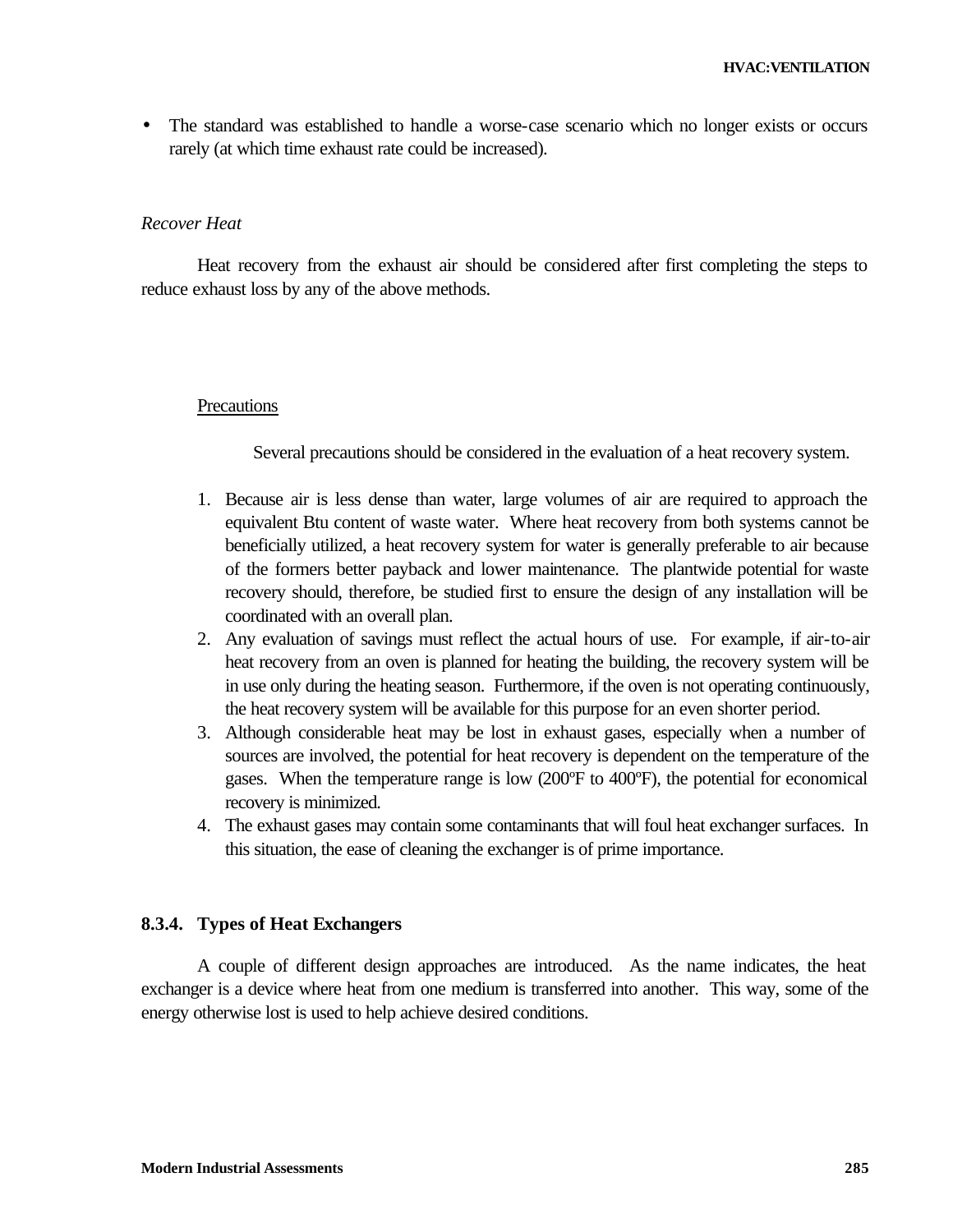#### **HVAC:VENTILATION**

#### *Rotary Heat Exchanger*

Because the matrix in this type of exchanger has fine air passages, the rotor may soon become blocked if it is installed in an airstream containing contaminants. This heat exchanger has the highest efficiency, recovering 70 to 85 percent of the exhaust energy, including both latent and sensible heat. It is best suited to a clean airstream since some short circuitries of the exhaust air to the supply side can occur.

#### *Sealed Heat Pipe Heat Exchanger*

The heat pipe operates on the principle that when heat is applied to one end of a sealed tube, evaporation of a fluid in the pipe occurs. The vapor flows to the cold end where it is condensed. The condensed working fluid is then transported by capillary action to the warm end where the cycle is repeated. In this exchanger, the fins mounted on the outside of the tube to aid heat transfer may also become blocked with contaminants. Heat exchanger efficiency decreases when deposits build up on the surface, so keeping the surfaces clean is important. The unit recovers 60 to 80 percent of the sensible heat.

The use of a filtering system and/or periodic cleaning is often necessary to ensure clean surfaces. The advantages of the heat pipe are: minimal maintenance (it contains no moving parts) and no crosscontamination (the exit and incoming gas streams are completely sealed off from each other).

#### *Plate Heat Exchanger*

Heat transfer is accomplished by the counterflow of the two streams between the plates. This type of exchanger is less likely to become blocked with contaminants and is more easily cleaned. Maintenance is also minimized because there are no moving parts. This type is suitable for either air-toair or air-to-water heat recovery. About 70 percent of the sensible heat is recovered by these units.

The equipment cost for an air-to-air heat exchanger from one manufacturer ranges from \$0.60 to \$1.60 per cfm depending on the size, usage, efficiency, airflow, pattern, etc. An air-to-water heat exchanger costs from \$1.30 to \$3.10 per cfm, again depending on efficiency, size, usage, etc. Installation costs range from 1 to 2.5 times the cost of the equipment.

If the exhaust gases contain oil mists and other contaminants, some form of filter unit may be necessary ahead of the heat exchanger. Either a conventional filter or electrostatic precipitator can be considered.